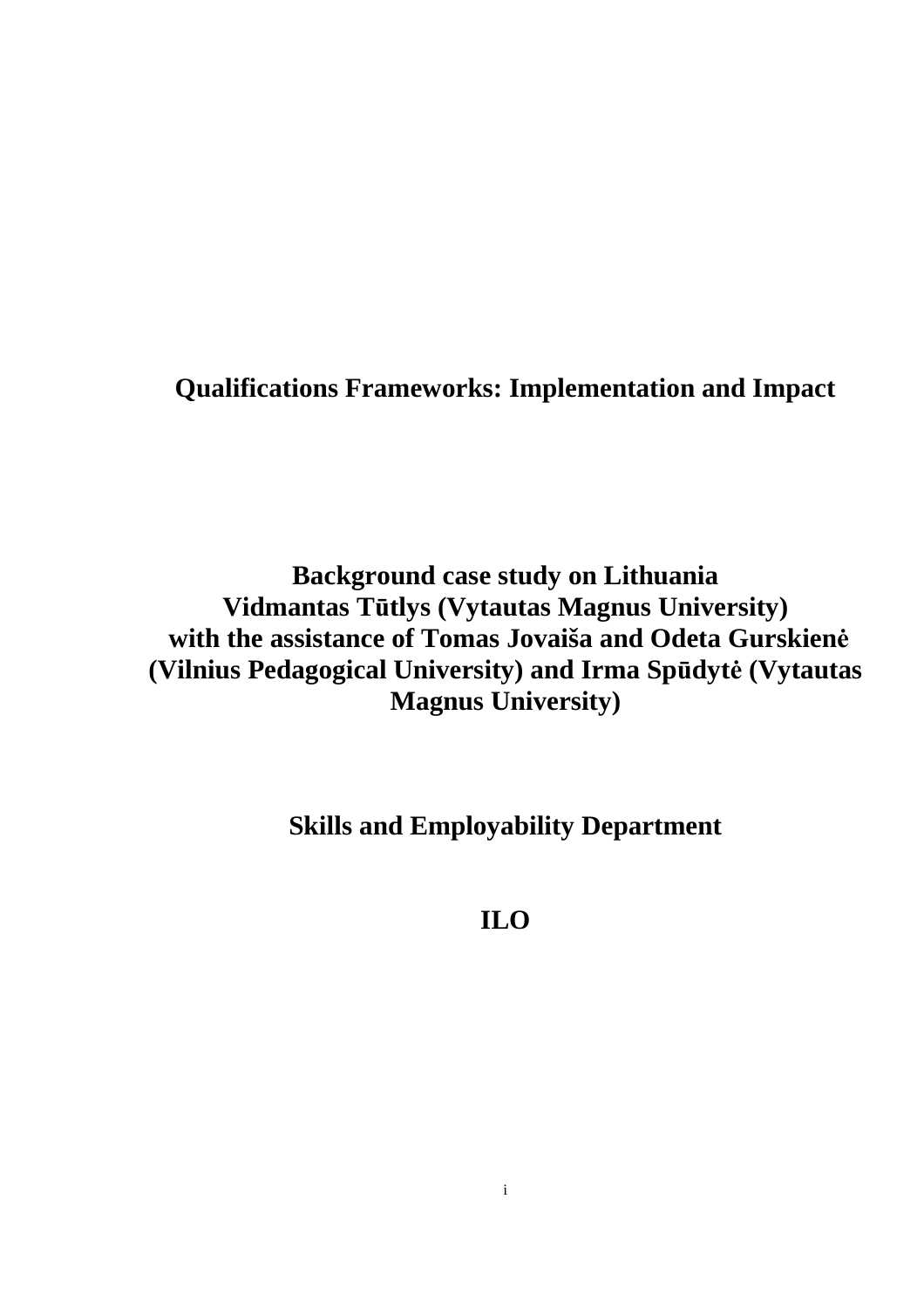# **Foreword**

This report was prepared as one in a series of background studies under an international research project conducted by the ILO Skills and Employability Department in partnership with the European Training Foundation on the implementation of National Qualifications Frameworks (NQFs) and their use and impact. The individual country studies and the subsequent cross-country comparative analysis strengthen the empirical foundation for eventual policy advise on whether and, if so, then how to introduce a qualifications framework as part of a strategy to achieve countries' wider skills development and employment goals.

Whether the emphasis is on increasing the relevance and flexibility of education and training programmes, easing recognition of prior learning, enhancing lifelong learning, improving the transparency of qualification systems, creating possibilities for credit accumulation and transfer, or developing quality assurance systems, governments are increasingly turning to qualifications frameworks as a policy tool for reform. Despite the growing international interest, there is very little empirical research about the actual design process, implementation and results of NQFs as an approach to reform skills development systems where it has been attempted.

This report on Lithuania is one of a dozen studies of countries around the world undertaken to examine the extent to which qualifications frameworks are achieving policy objectives and which types of qualifications frameworks seem most appropriate in which contexts. The case studies were conducted through two stages of field work. The first stage generated a description of the qualifications framework, the design process, its objectives and the existing system of qualifications that it was intended to reform. For the second stage, the focus was on implementation, use, and impact of the qualifications framework, including asking employers, training providers, workers, and government agencies about the extent of their use of the qualifications frameworks and the extent to which they felt it was serving their needs.

In addition, five case studies on the early starter qualifications frameworks (Australia, the English NVQs, New Zealand, Scotland, and South Africa) were written on the basis of existing research and documentation only, and published as an Employment Working Paper (Allais, Raffe, Strathdee, Wheelahan, and Young, ILO 2009).

I would like to thank Vidmantas Tütlys of Vytautas Magnus University for carrying out the research and preparing this case study report. I would also like to acknowledge our gratitude to the practitioners and stakeholders who made time to respond to the questions and share their views. The paper reflects the views of the author and not necessarily those of the ILO.

Dr. Stephanie Allais, as Research Associate in the ILO Skills and Employability Department, supported the group of researchers in preparing the country studies and wrote the synthesis report *(The implementation and impact of National Qualifications Frameworks: Report of a study in 16 countries*, 2010) which also explains the methodology set out for the country studies. I would also like to thank Judy Harris for editing the case study.

> Christine Evans-Klock **Director** Skills and Employability Department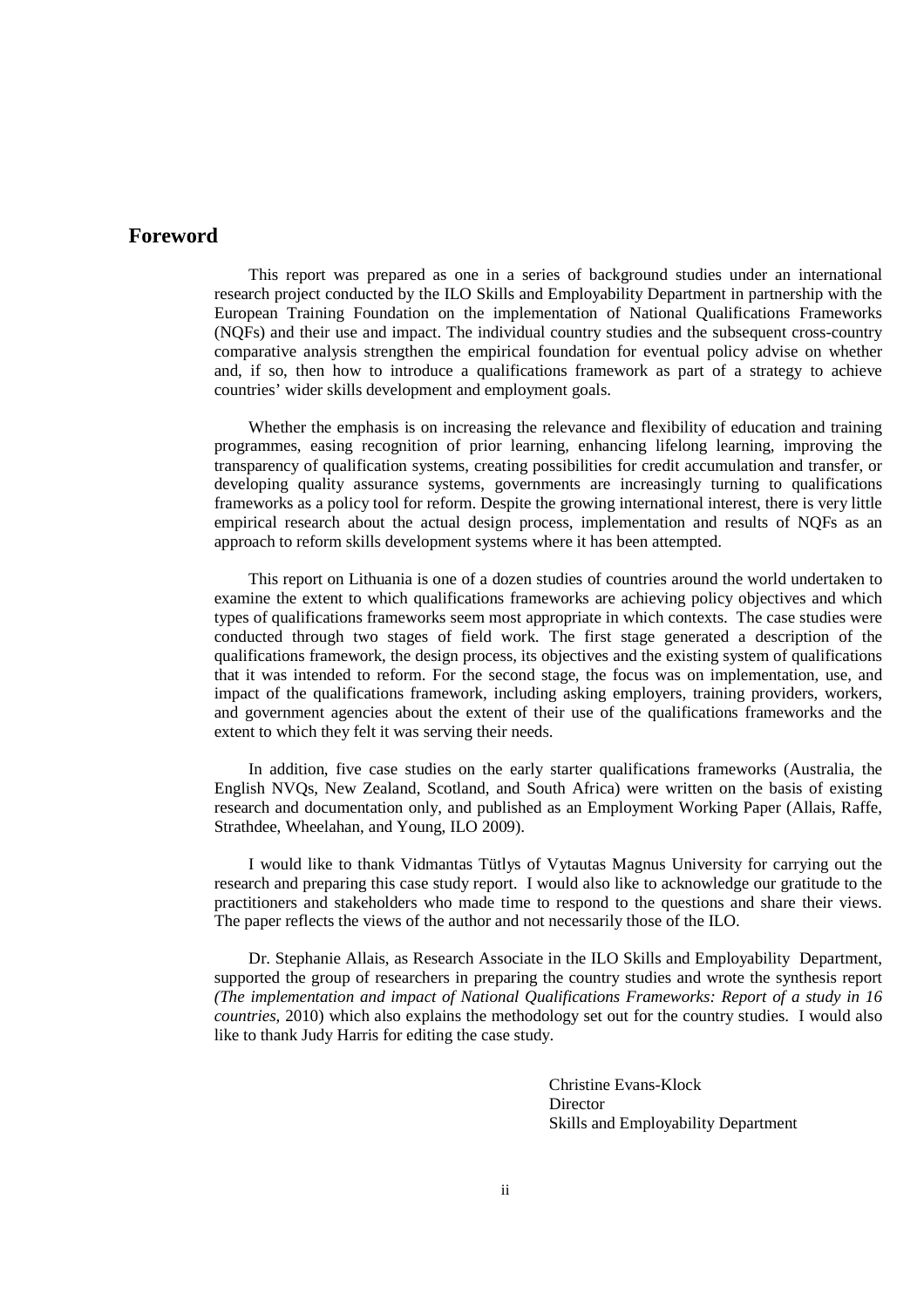# **Contents**

| 1. |                                      |                                                                                                                                                                   |  |
|----|--------------------------------------|-------------------------------------------------------------------------------------------------------------------------------------------------------------------|--|
|    | 1.1.<br>1.2.                         | Late-nineteenth and early-twentieth century: The influence of an agrarian economy on the                                                                          |  |
| 2. |                                      |                                                                                                                                                                   |  |
|    | 2.1.<br>2.2.<br>2.3.<br>2.4.<br>2.5. |                                                                                                                                                                   |  |
| 3. |                                      |                                                                                                                                                                   |  |
|    | 3.1.<br>3.2.<br>3.3.<br>3.4.         |                                                                                                                                                                   |  |
| 4. |                                      |                                                                                                                                                                   |  |
|    | 4.1.<br>4.2.<br>4.3.<br>4.4.<br>4.5. |                                                                                                                                                                   |  |
| 5. |                                      |                                                                                                                                                                   |  |
|    | 5.1.<br>5.2.<br>5.3.<br>5.4          | Views of different stakeholders and institutions on the implementation of the NQF 30<br>Lessons for the NQF from the implementation of other national policies 34 |  |
| 6. |                                      |                                                                                                                                                                   |  |
|    | 6.2.<br>6.3.                         |                                                                                                                                                                   |  |
| 7. |                                      |                                                                                                                                                                   |  |
|    |                                      |                                                                                                                                                                   |  |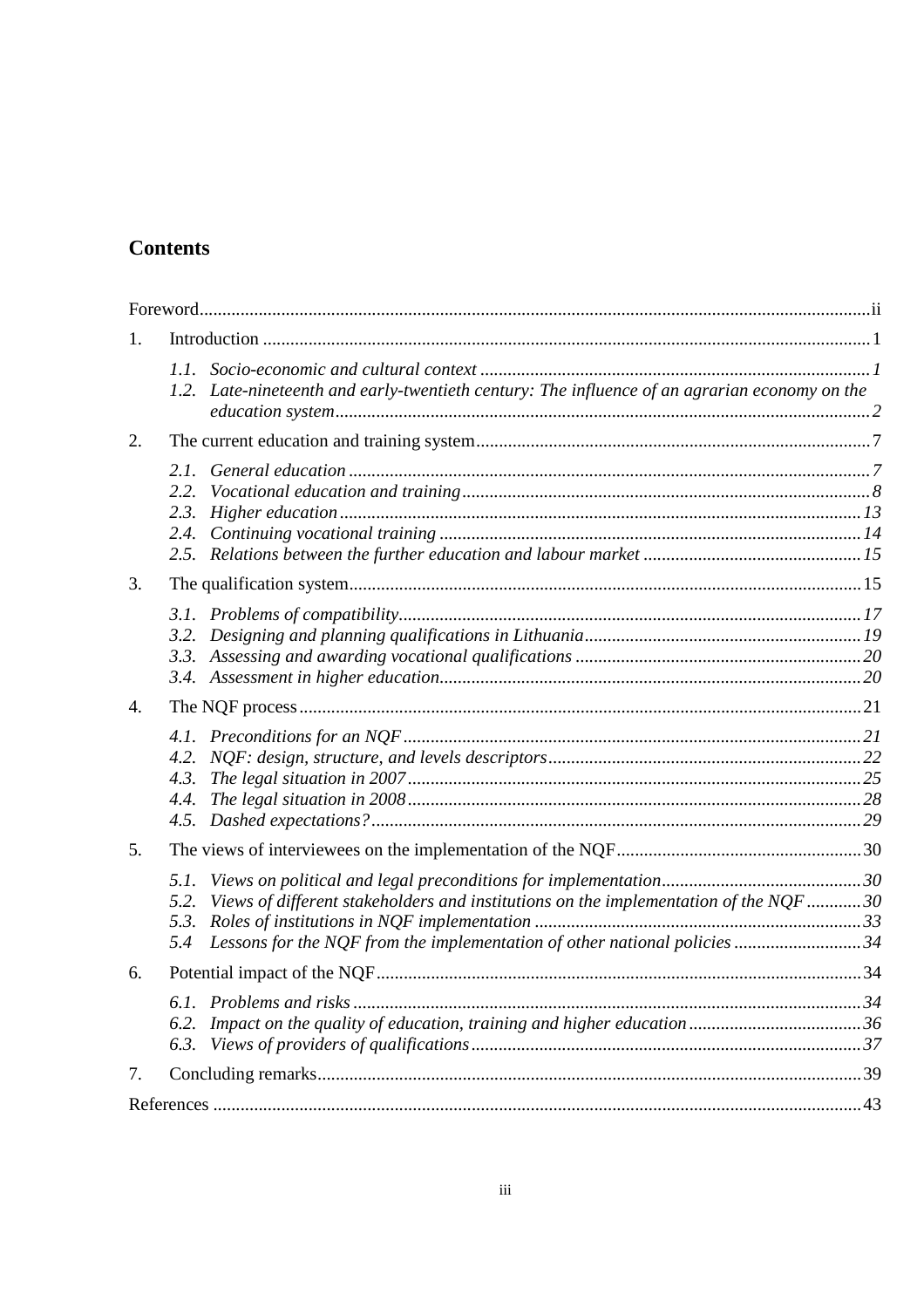# **1. Introduction**

This case study has been undertaken according to guidelines provided by the International Labour Office. The design and progress of the Lithuanian National Qualifications Framework (NQF) have been well-documented, nationally and internationally (Laužackas and Tūtlys, 2008; Laužackas and Tūtlys 2006; Tūtlys and Winterton 2006). However, there is a need for a systematic and critical evaluation of the current situation in advance of the actual implementation of the NQF. This is the aim of this case study.

Work on an NQF began in 2005 with a European Social Fund (ESF) project entitled Creation of the National System of Qualifications of Lithuania. The project reviewed the current qualifications system in Lithuania; developed the conceptual framework for a new national system; designed NQF descriptors; developed methodologies for the design of occupational standards, and piloted occupational standards in the construction and hospitality sectors.<sup>1</sup>

The government is in the process of approving the NQF descriptors. The institutional arrangements for the implementation of the NQF are more complicated. A national qualifications agency was established at the end of 2007. The intention was that it would be a governmental institution, independent of the Ministry of Education and Science, Ministry of Social Affairs and Labour and Ministry of Economy. Such independence was deemed necessary for the implementation of an overarching NQF which would include qualifications provided by the initial vocational education and training (VET) system, higher education degrees and continuing vocational training. The new government, which came into power on the end of 2008, made the decision to abolish the authority and to transfer its functions to the Ministry of Education and Science. This decision was made because of the increasing financial difficulties of the state and the need to reduce bureaucracy.

The Ministry of Education delegated the implementation of the NQF to two subsidiary institutions: the Centre for Methodology in VET (Profesinio mokymo metodikos centras) and the Centre for the Evaluation of the Quality of Studies of Higher Education (Studijų kokybės vertinimo centras).<sup>2</sup> These institutions are key role-players in curriculum design, assessment and the awarding of qualifications in VET and higher education and in the supervision and accreditation of VET and higher education providers.

The next step for the NQF in Lithuania is the design of occupational standards. However, the detail is unclear, largely because of two other ambitious and strategic projects that are in the pipeline: the implementation of a national modular VET training system and the introduction of the European Credit Transfer System in higher education.

# **1.1. Socio-economic and cultural context**

Lithuania is a small country with a population of 3,366,400 million in 2008. It is situated in the northern part of the Central and Eastern Europe, on the eastern coast of the Baltic Sea, neighbouring Latvia, Belorussia, Poland and Russia (Kaliningrad enclave). Geographically it is located in the centre

<sup>-</sup><sup>1</sup> These documents can be accessed (in English) and downloaded from the project website  $\frac{http://www.lnks.lt}{http://www.lnks.lt}$ 

<sup>&</sup>lt;sup>2</sup> The websites for the two institutions are  $\frac{http://www.pmmc.lt}{http://www.pmmc.lt}$  and  $\frac{http://www.skvc.lt}{http://www.skvc.lt}$  respectively.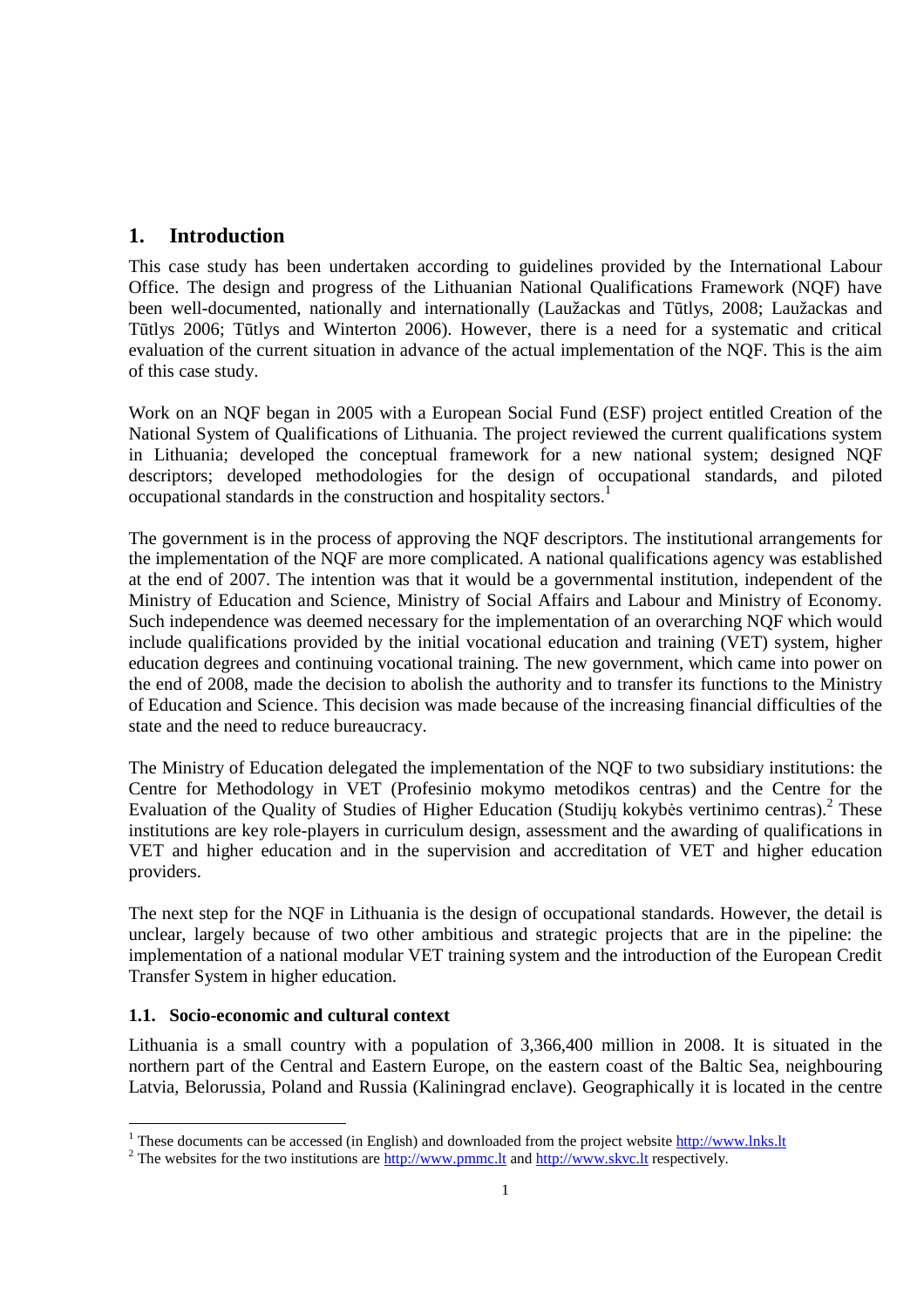of European continent (the geographical centre of Europe is about 20 kilometres from Vilnius). It has been a member of the European Union (EU) and NATO since 2004. It has a rather homogenous ethnic and cultural composition: 2,837,400 million Lithuanians (84 per cent), 208,300 Poles (6.2 per cent), 168,100 Russians (about 5 per cent), 36,700 Ukrainians (about 0.6 per cent) plus small numbers of Belarusians, Jews, Germans and Tartars (Statistical Yearbook of Lithuania 2008, 2009). The national language is Lithuanian and dominant religion is Roman Catholicism. Around 64 per cent of the population is of working age i.e. aged between 16 and 65. Roughly 20 per cent are of retirement age and 17 per cent are under 16.

The country was a medieval state from the thirteenth century to the mid-sixteenth century. Some significant dates were: the crowning of the first and only King Mindaugas in 1253; the establishment of the capital Vilnius in 1323; the official Christianisation of the country in 1387, and the defeat of the Teutonic Order in 1410 which marked the end of the crusades. From 1569 to 1795, the country was a Polish-Lithuanian state, a period characterised by wars with the Moscow Duchy and Sweden, the development of European culture and the establishment of Vilnius University (in 1581). Lithuania was part of the Russian Empire between 1795 and 1918, with major revolts in 1831 and 1863, followed by the national revival movement in the second half of the nineteenth century. The modern national state of Lithuania was established in 1918 but was curtailed in 1940 by a period of Soviet occupation that lasted until 1990 and the restitution of the Republic of Lithuania.

In order to fully understand the design and implementation of the Lithuanian NQF, it is necessary to consider the history and socio-economic context of skills development in the country. Several factors have contributed to discontinuities in qualifications and skills development.

### **1.2. Late-nineteenth and early-twentieth century: The influence of an agrarian economy on the education system**

Serfdom was abolished later in Lithuania than in other parts of the Russian Empire. Tsarist governments restricted the sale of land and did not allow agrarian schools. As a result, the development of agricultural technology, and associated economic progress, was limited (Cepenas, 1992). Such a comparatively backward agrarian economy did not create the conditions for skills development and vocational training. Wealthier peasants encouraged their children to progress socially and economically by entering intellectual professions such as the priesthood, medicine, law and pharmacy. There was no shared understanding of the economic and social importance of crafts, industry and related vocational education; although several intellectuals and leaders of the national revival movement did advocate industry and craft apprenticeships and vocational training as the basis for a new national state (Kudirka, 1990). Moreover, repressive policies instituted after the revolt of 1863 further restricted Lithuanians' access to professional roles such as teachers and public servants.

Systematic vocational training in agriculture and crafts only began in 1918 after the formation of the independent state (see figure 1). A reform in 1922 opened possibilities for the development of large numbers of small private farms. The training of smallholders and farmers was seen as a means of economic and social integration. The first national craft schools were established in 1926 and a 'special' education department for the governance of vocational education in 1937.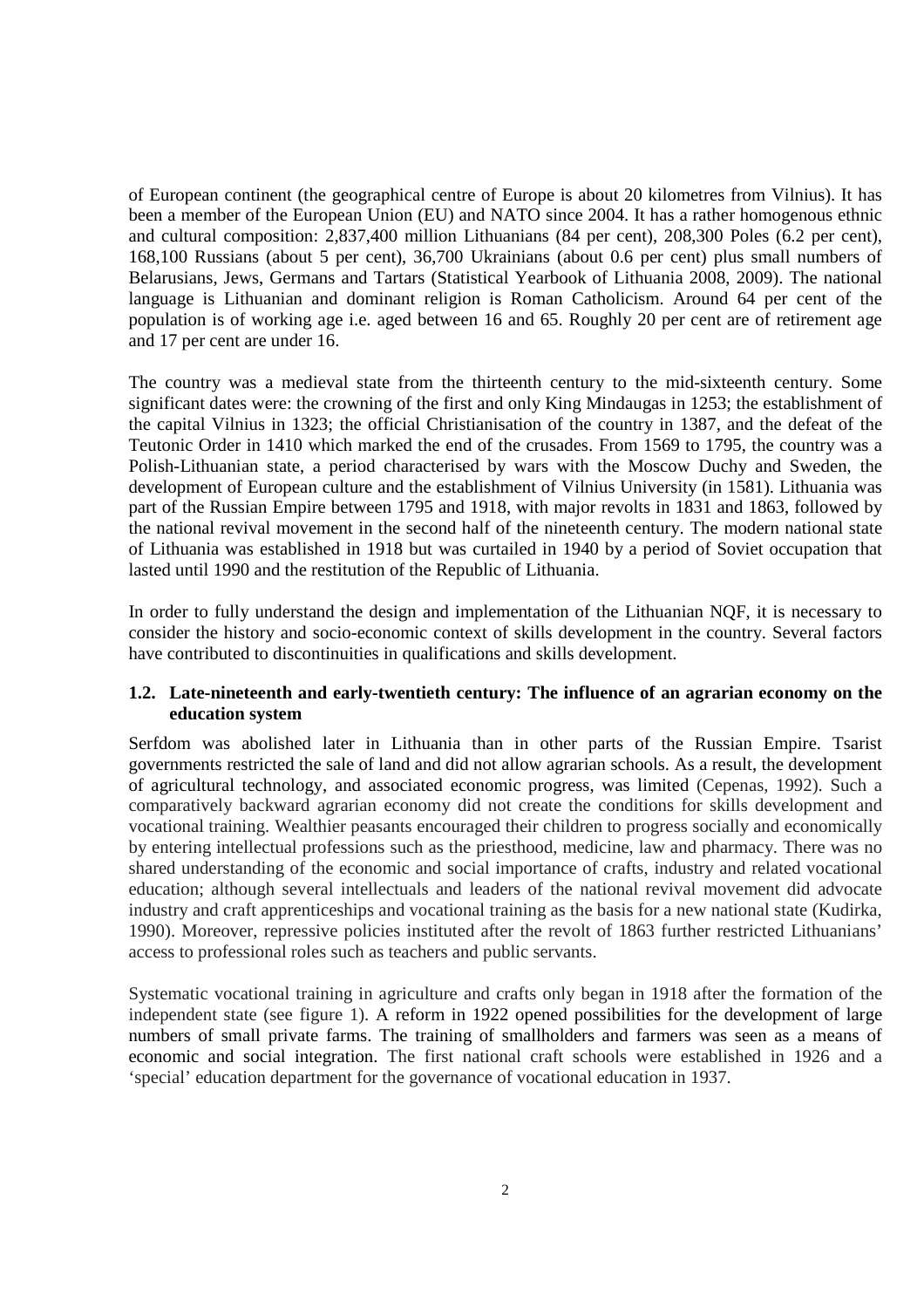

**Figure 1. Levels of vocational education in Lithuania between 1918 and 1940** 

Three types of vocational training institution provided young people with skills and qualifications in agriculture and crafts in the period from 1918 to 1940: secondary crafts schools; schools of agriculture; and special secondary vocational schools in agronomy, veterinary science and technology. One of the main objectives of the lower schools was to combat poverty and unemployment. The main providers of higher education were the University of Lithuania, established in 1922, and the Academy of Agriculture, established in 1924.

The formation and development of the independent state did not change the fundamentally agrarian character of the economy. The Lithuanian state inherited the legacy of the Russian Empire and the German occupation during the First World War. The new institutions were integrated into the network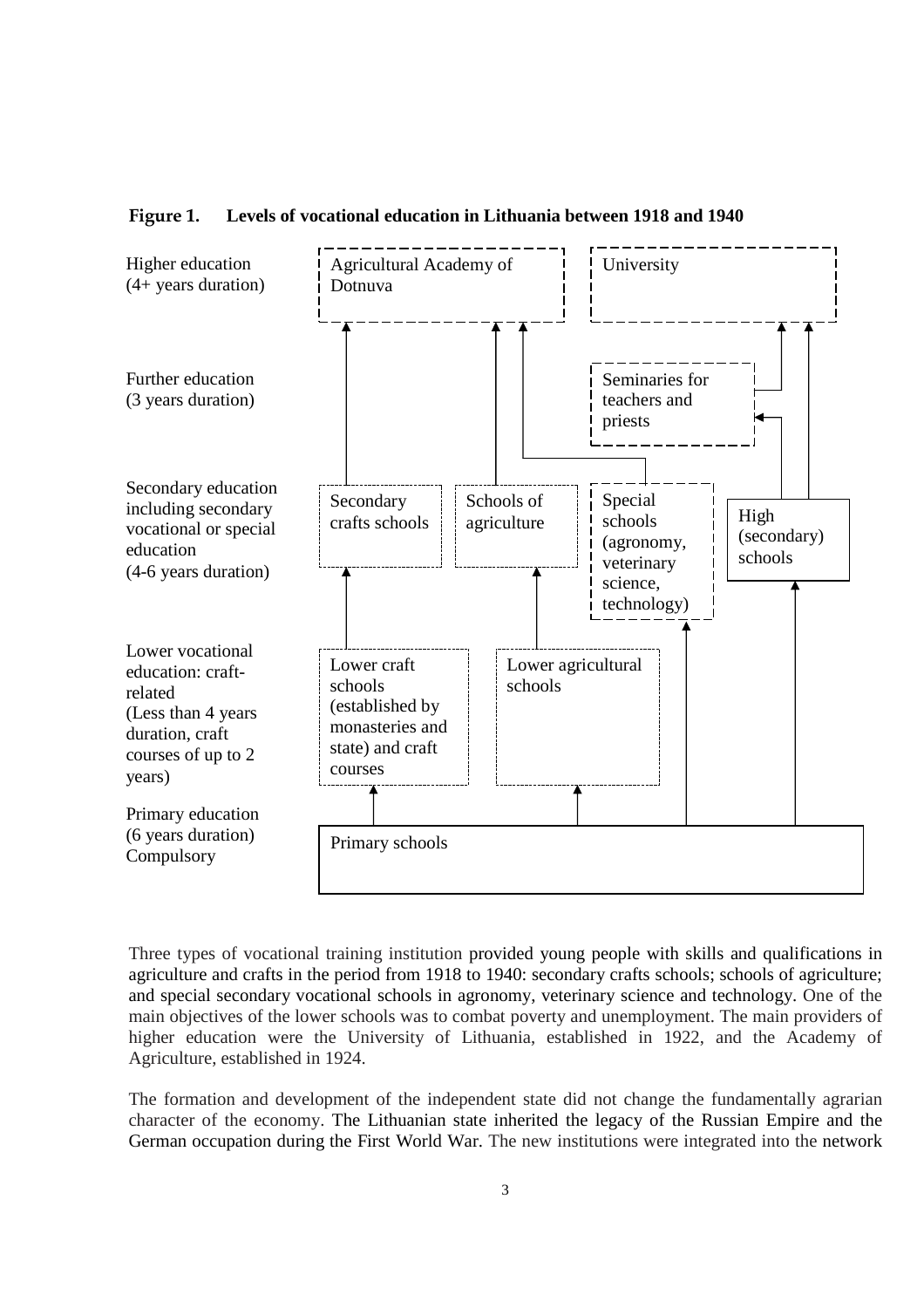of educational institutions inherited from the Russian Empire (primary schools, gymnasia and upper gymnasia, teachers' seminaries) (figure 1). Different external and internal factors resulted in training and skills development that was fragmented, bureaucratic and inconsistent. Therefore, this period did not succeed in creating the conditions for trust-based coordination between institutions, communities, and individuals in the fields of education, training and qualifications.

#### **Ruptures in socio-economic development**

Lithuania was occupied by the Soviet Union in June 1940, by Nazi Germany in June 1941 and by the Soviet Union again in 1944. The main socio-economic changes imposed by occupation were:

- The introduction of a centrally planned economy.
- Industrialisation oriented to strengthening the military power of the Soviet Union.
- The collectivisation of the agriculture through the abolition of private property and private farms and the establishment of so-called collective farms.

# **Figure 2. The education system and its institutions in the Soviet period**

| Higher education                                                                                                                                      | Universities, specialised institutes and academies         |                                                                                                                                     |  |
|-------------------------------------------------------------------------------------------------------------------------------------------------------|------------------------------------------------------------|-------------------------------------------------------------------------------------------------------------------------------------|--|
| Secondary special (vocational)<br>education. Starts after completion<br>of the 9 <sup>th</sup> or $12th$ grades                                       | Higher secondary vocational technical schools (technikums) |                                                                                                                                     |  |
| (3-5 years duration)                                                                                                                                  |                                                            |                                                                                                                                     |  |
| Secondary education                                                                                                                                   | Secondary education in                                     | Secondary vocational education in                                                                                                   |  |
| (12 years duration)                                                                                                                                   | secondary schools                                          | secondary vocational technical<br>schools                                                                                           |  |
| Compulsory after 1981                                                                                                                                 |                                                            |                                                                                                                                     |  |
| Lower secondary education which<br>became compulsory for all<br>children following reforms<br>between 1958 and 1963. This<br>level existed until 1981 | Lower secondary<br>education in secondary<br>schools       | Lower secondary education with<br>vocational training – provided by<br>vocational-technical training<br>schools. Existed until 1984 |  |
| (9 years duration)                                                                                                                                    |                                                            |                                                                                                                                     |  |
| Basic education                                                                                                                                       | Basic schools                                              |                                                                                                                                     |  |
| (3-4 years duration)                                                                                                                                  |                                                            |                                                                                                                                     |  |
| Compulsory                                                                                                                                            |                                                            |                                                                                                                                     |  |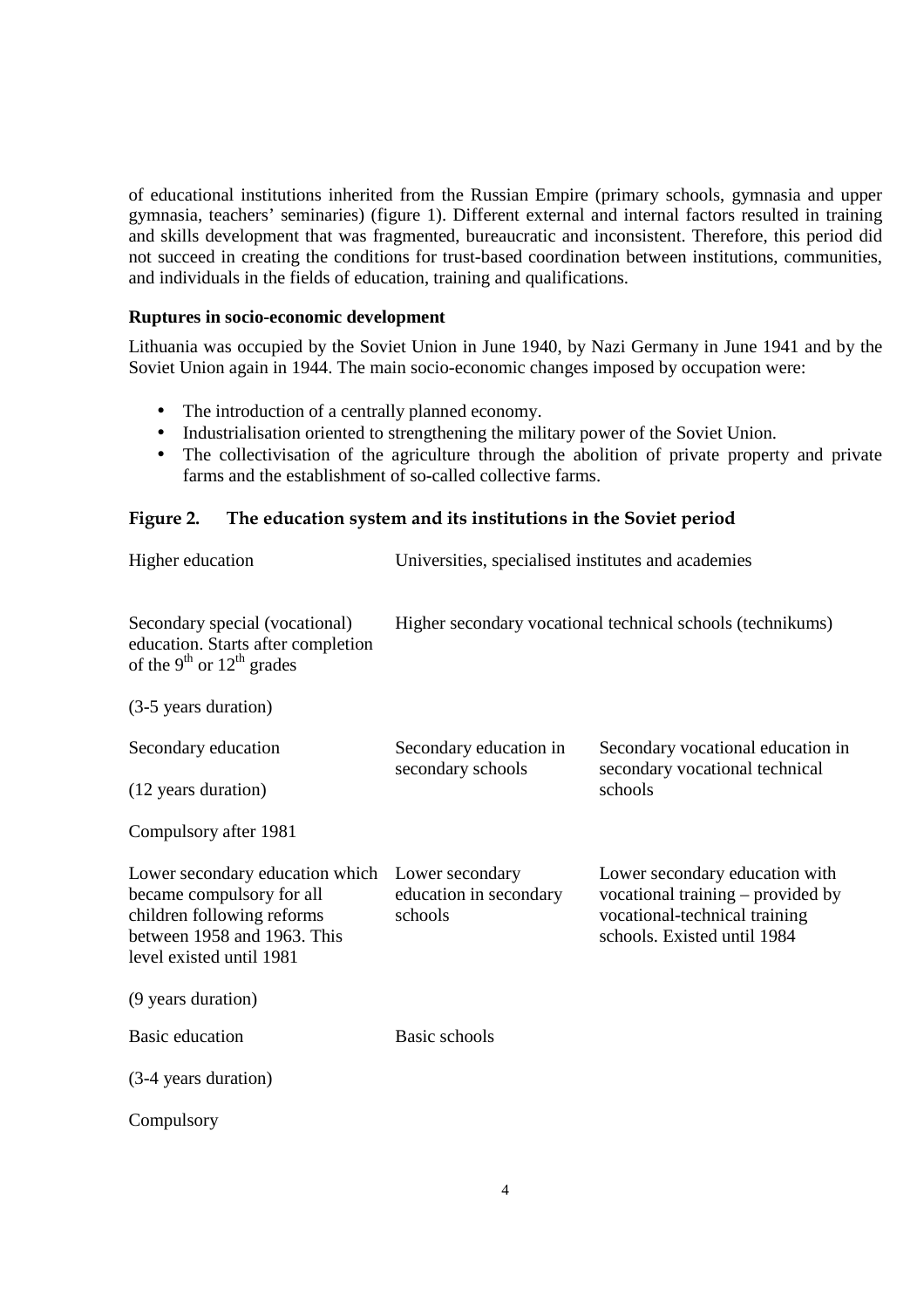The planning of human resources was formal, inflexible, and highly bureaucratic. Figure 2 shows the institutional structure of the Soviet education system and its strongly vocational orientation. The main function of qualifications, education, and training was to regulate the workforce in line with the requirements of the planned economy. To that end, vocational and higher education were also subjected to centralised planning to ensure the systemic distribution of school leavers to particular sectors and fields of the economy.

A centralised system of vocational education and training had as its main objective the development and rapid deployment of a narrowly specialised, mostly low-skilled workforce, to satisfy the needs of heavy industry. Transition from the one education level to another in the system was regulated by assessment. One of the most important filters was the grade 8 school examinations; pupils with lower grades transferred to vocational schools to acquire the worker qualifications needed for the economy. Higher skilled worker qualifications could only be obtained after completion of secondary education. This segregation of VET caused it to lose social prestige. However, in the 1970s and 1980s plans were undertaken to provide universal secondary general education for all pupils including those in the VET schools.

Individuals were not permitted to be actively involved in choosing a professional career or skills development. Rather, the approach to qualifications was passive and obedient. Qualifications allowed an individual to be treated as 'normal' by the authorities and the surrounding environment. Access to qualifications (especially at higher levels) was very often related to ideological loyalty, membership of the communist party and cooperation with repressive structures (Labour Market Training Authority, 2006).

Levels of qualification were usually indicated on employees' certificates alongside work experience. The continuing vocational education of workers and their professional advancement usually took place within the workplace and was not formally recognised beyond internal remuneration. This discouraged workers from leaving an enterprise or seeking to change it. Promotion was based on practical experience and access to managerial positions without previous work experience at the shop floor level was impossible. Those in managerial positions gained access to the institutionalised and formalised continuing vocational training that was offered to higher level professionals.

Remuneration was based on qualifications and experience and in the most cases it was comparatively favourable for the skilled workers. However, educational advancement had very limited impact on workers' social and economic conditions which acted as a disincentive to learning and skill development.

Higher education, which was provided by universities, specialised institutes (medicine, pedagogy, etc.), art academies, music conservatories, specialised engineering and sciences institutes and polytechnic institutes, was also strongly vocationally oriented, providing qualifications aligned to the requirements of the planned economy. Degree-level study and loyal work experience played a crucial role in securing advancement and an academic career. Higher education studies also served as an important instrument of indoctrination. Those who were not trusted as loyal to the ruling regime or who had any kind of relationship (family, kinship) with such people were excluded.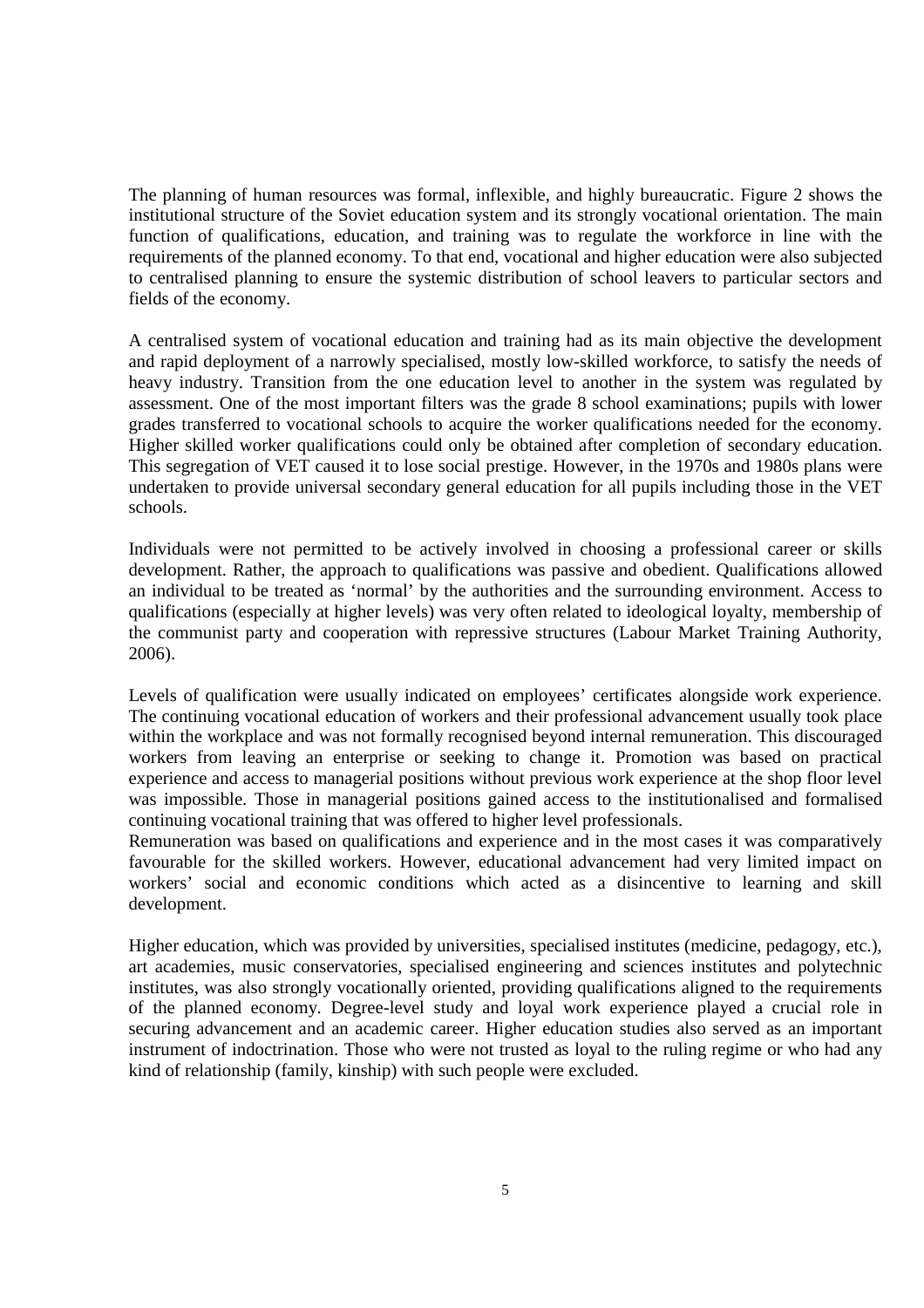#### **Transition to democracy and a market economy in 1990**

The transition from a planned socialist system to a free market system has been approached in a topdown way. The Soviet political-bureaucratic elite used the privatisation of former state property as an opportunity to convert political capital to economic capital. According to Norkus (2008, p. 577):

> Such privatization did not bring new capital, nor new technologies or managerial competences, causing the processes of economic involution, whose most evident signs are deindustrialization, barter exchanges, delays in the payment of salaries and wages or payment of them with barter, outflow of the capital abroad….

The result was a rather insulated and closed model of the capitalism, dominated by joint-stock companies whose shares are not traded on the stock exchange and therefore not open to outsider acquisition. In this business model the functions of the owner and manager are not separated. There are several implications of this for qualifications.

The closed nature of the economic structure together with the problems of economic restructuring, where many large industrial enterprises (which played a very important role in the Soviet system of qualifications both as users of qualifications and providers of practical training in VET and higher education) collapsed or were restructured into smaller units, has led to the development of many small and medium enterprises in the tertiary sector. These were not successful in creating conditions conducive to the development of qualifications.

The urgent need to survive in the market pushed the questions of human resource management and qualifications aside. Employers and human resource managers recruited people with the capability and competence to deal with the changed economic conditions, irrespective of their official qualifications. Indeed, for the first 5 or so years of independence, there was a growing negative attitude towards qualifications and formal education on the part of employers, employees and learners. Qualifications were seen as impractical and incapable of helping people adapt to a free market and to seize new opportunities. Enrolment into higher education and VET fell and drop-out rates increased. For example, the number of students in higher education institutions in the period 1990-96 decreased from 67,000 to 54,000 and the number in professional colleges fell from 46,000 to 24,000.

The development of a modern civil society and relationships based on mutual trust has been slow and difficult in Lithuania. The history of the country has resulted in poor conditions for the development of participative democracy at all levels: local, regional and national. Totalitarianism changed the mentality of the population by enforcing obedience to authority and eliminating autonomy. As Havel (1990) argues, people policed each other in terms of deviation from and disloyalty to the regime, resulting in high levels of distrust. Activism and solidarity between 1989 and 1991 was primarily ethnically based and mobilised against the Soviet regime. It did not survive or translate into trust when the external threat was overcome. Research highlights that levels of general trust amongst citizens in postcommunist countries is considerably lower than in so-called 'Western democracies' (Lietuvos tauta, 2007).

Another problem related to the above is the low level of organisation in Lithuania. Research undertaken in 2005 showed that only 17 per cent of citizens belong to any kind of social organisation or movement; 2.9 per cent of citizens are members of trade unions; 2.5 per cent belong to political parties and 1.8 per cent belongs to youth organisations (Lietuvos tauta, 2007).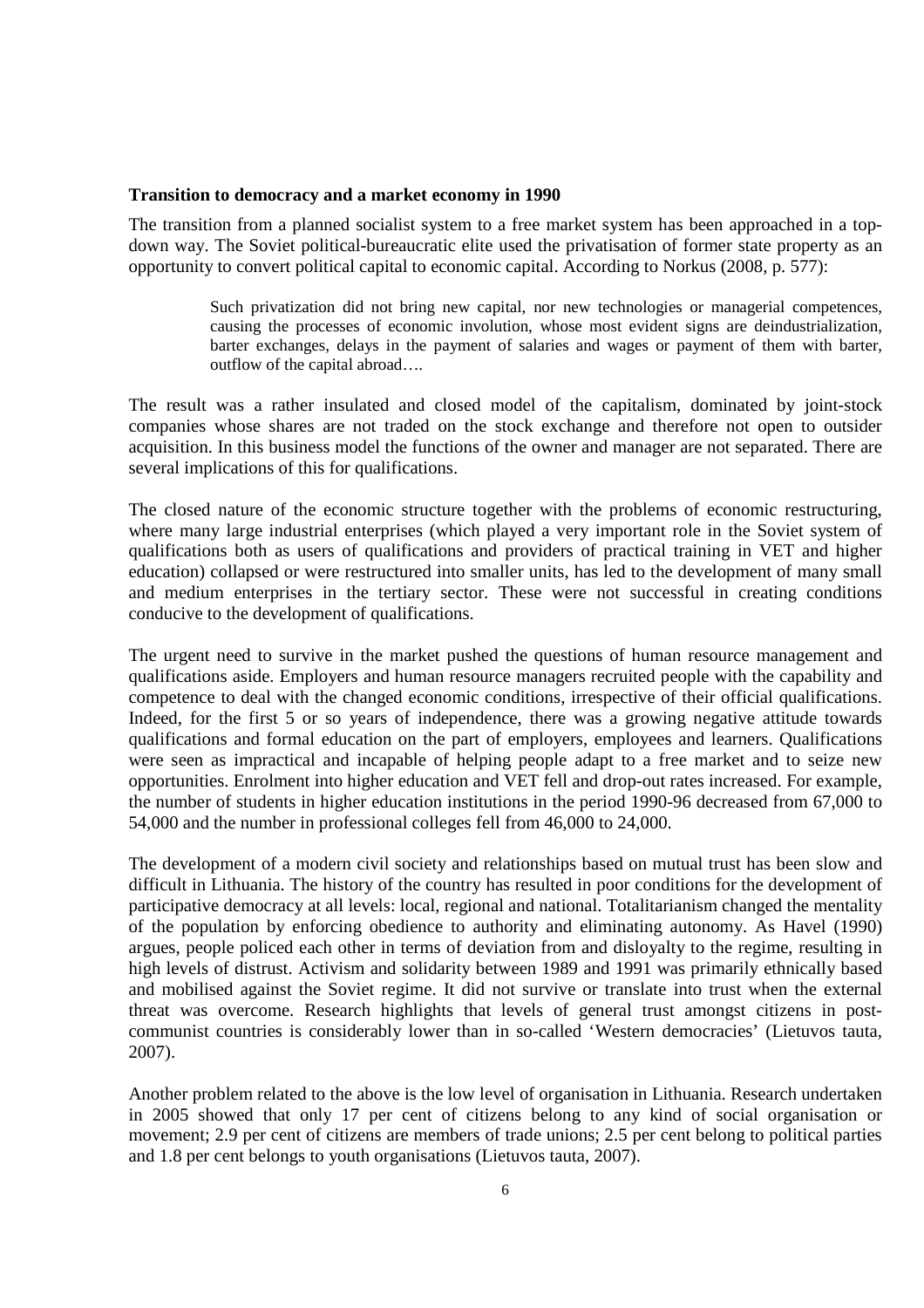A procedural (rather than participative) model of democracy prevails, which favours state dominance over consultation (Lietuvos tauta, 2007). This is particularly the case in education. Although the majority of population are dissatisfied with the prevailing socioeconomic and political conditions, they do not believe they can change things through political process. Yet they have high expectations that the government should take care of their welfare. Gylys (2008) identifies the prominence of market fundamentalism in Lithuania and a concomitant low level of appreciation of the notion of public interest. What is good for business is seen as good for society.

### **Implications for the implementation of the National Qualifications Framework**

There are three key implications:

- 1. The state has adopted a top-down highly regulative approach to the NQF. There is a very strong belief amongst policy makers, that strict and comprehensive legal prescriptions are absolutely necessary.
- 2. The NQF cannot be interwoven into societal networks of cooperation, partnership and social dialogue because such networks are either weak or non-existent. There is a risk that the implementation of the NQF will be more concerned with the formalities of introducing legislation, approving level descriptors and establishing institutions than with the real impact of the NQF on education, employment and social cohesion.
- 3. There is a risk that the NQF will not correspond to the defined needs of citizens and stakeholders because of the absence of meaningful liaison between government and citizens and between the government and stakeholders.

# **2. The current education and training system**

 There are three main sectors in the Lithuanian national education system: general education, VET and higher education. A general overview of each section and its development and structure is followed by an analysis of the relationship between education and the labour market and pertinent features of education and employment policy.

# **2.1. General education**

Education starts at 7 years of age. General education is provided in public schools (free of charge) and in private educational establishments. Compulsory education lasts for ten years. Thereafter, pupils can either continue their studies for a further two years at a secondary school or go to a VET school. Students do not receive a qualification after secondary school. However, secondary school attendance is a precondition for access to further study at a VET school, a college or a university. VET schools award vocational qualifications without general secondary education or vocational qualifications with general secondary education.

One of the most important recent trends, not yet fully completed, is the introduction of learning outcomes expressed in terms of competences. Another trend, recently abolished, was the profiling of secondary education whereby students and their families could opt for an academic route (with orientation to sciences, humanities or arts) leading to university study or a technical route with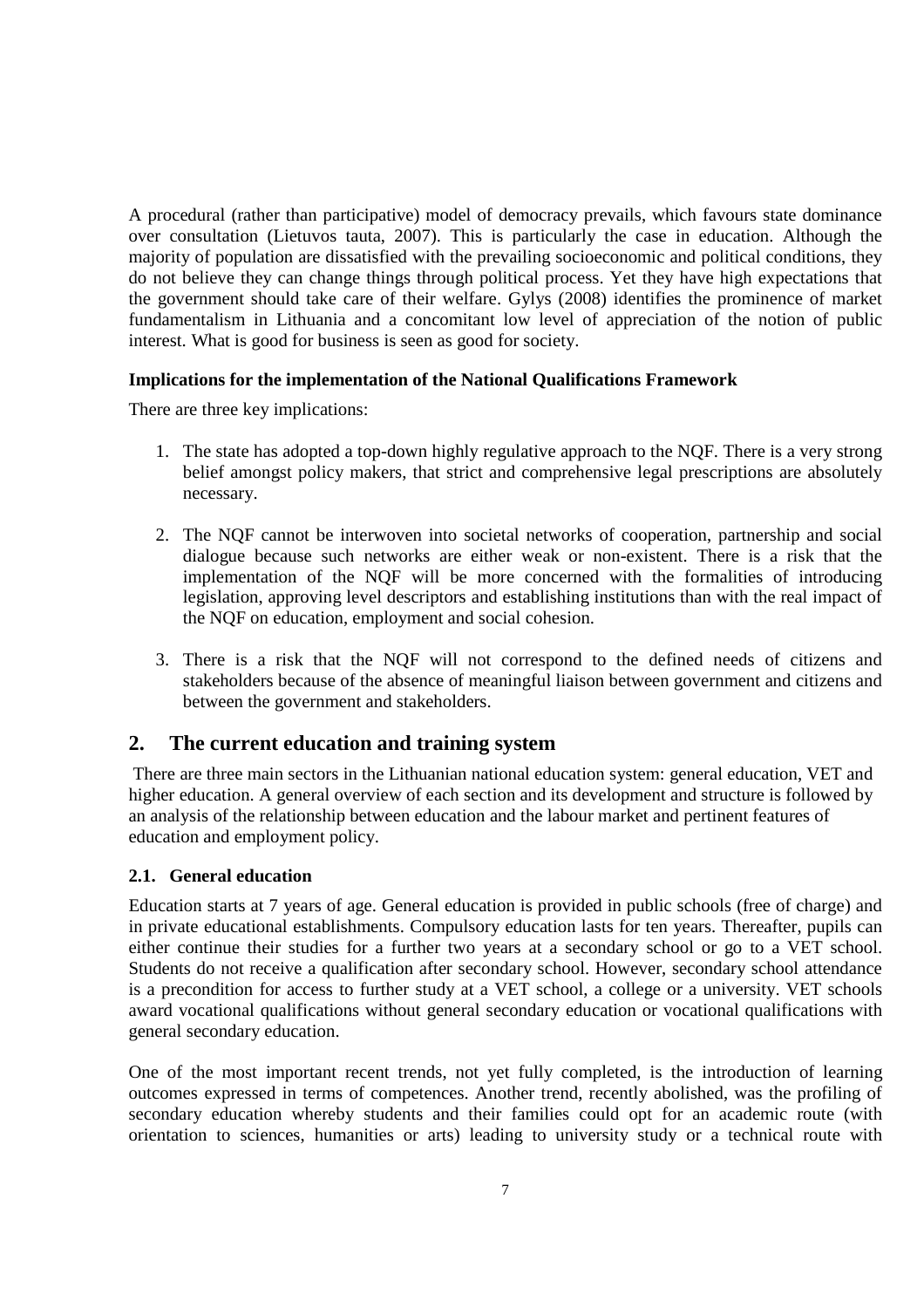pathways into further education in VET institutions or colleges. This system was abolished because it was viewed as ineffective and because tended to increase inequalities in access to education.

Demographic change has resulted in a decrease in the number of pupils enrolled in general education; from 732,663 in 2000 to 611,745 pupils in 2007. The largest cohort of pupils (in 2007) is in lower secondary education (ISCED level  $2)$  – 275,848, followed by 135,752 in primary education (ISCED level 1).

# **2.2. Vocational education and training**

# Initial vocational training

Initial vocational training in Lithuania is provided by vocational schools. As mentioned, pupils in these schools can acquire both secondary education and vocational qualification. Training programmes cater for students of different ages and with varying levels of education:

- *Type 1 vocational training* is aimed at pupils of at least 14 years of age who have not finished basic general education school and who wish to acquire vocational qualifications. Normally this training lasts for two to three years with the option to also acquire basic general education. Successful completion of this type of training leads to the acquisition of a qualification corresponding to the second level of the NQF and to the same level of the European Qualification Framework (EQF).<sup>3</sup>
- *Type 2 vocational training* is aimed at pupils who have completed their ten years of compulsory education and who wish to obtain a vocational qualification. Length of study is two years. The curriculum leads to the acquisition of a qualification corresponding to the third level of the NQF (qualified worker diploma) and to the same level of the EQF.
- *Type 3 vocational training* is aimed at those pupils who have completed compulsory education and who wish to acquire both a vocational qualification and a secondary school certificate. The course of study lasts for three years, leading to the acquisition of a qualification corresponding to the fourth level of the NQF and the EQF. Successful completion leads to a qualified worker diploma and a secondary school-leaving (maturity) certificate. The latter provides an opportunity to continue studies at a college or university.
- *Type 4 vocational training* is aimed at pupils who have finished secondary school or gymnasium (have obtained a maturity certificate) and who wish to acquire a vocational qualification. Depending on the complexity of the chosen occupation, studies last from one to two years, leading to a qualification at the fourth level of both qualifications frameworks.

The vocational schools are public training institutions funded by the state. Since 2003, learning outcomes are assessed and qualifications have been awarded by the Chamber of Industry, Commerce and Trades, which is responsible for the organisation of qualifying examinations. Vocational schools are accountable to county-level governments. The involvement of other stakeholders in the governance and work of vocational schools is weak. Although regional VET councils (with representation from

<sup>&</sup>lt;sup>3</sup> Accreditation is not yet fully in place, but will be in the foreseeable future.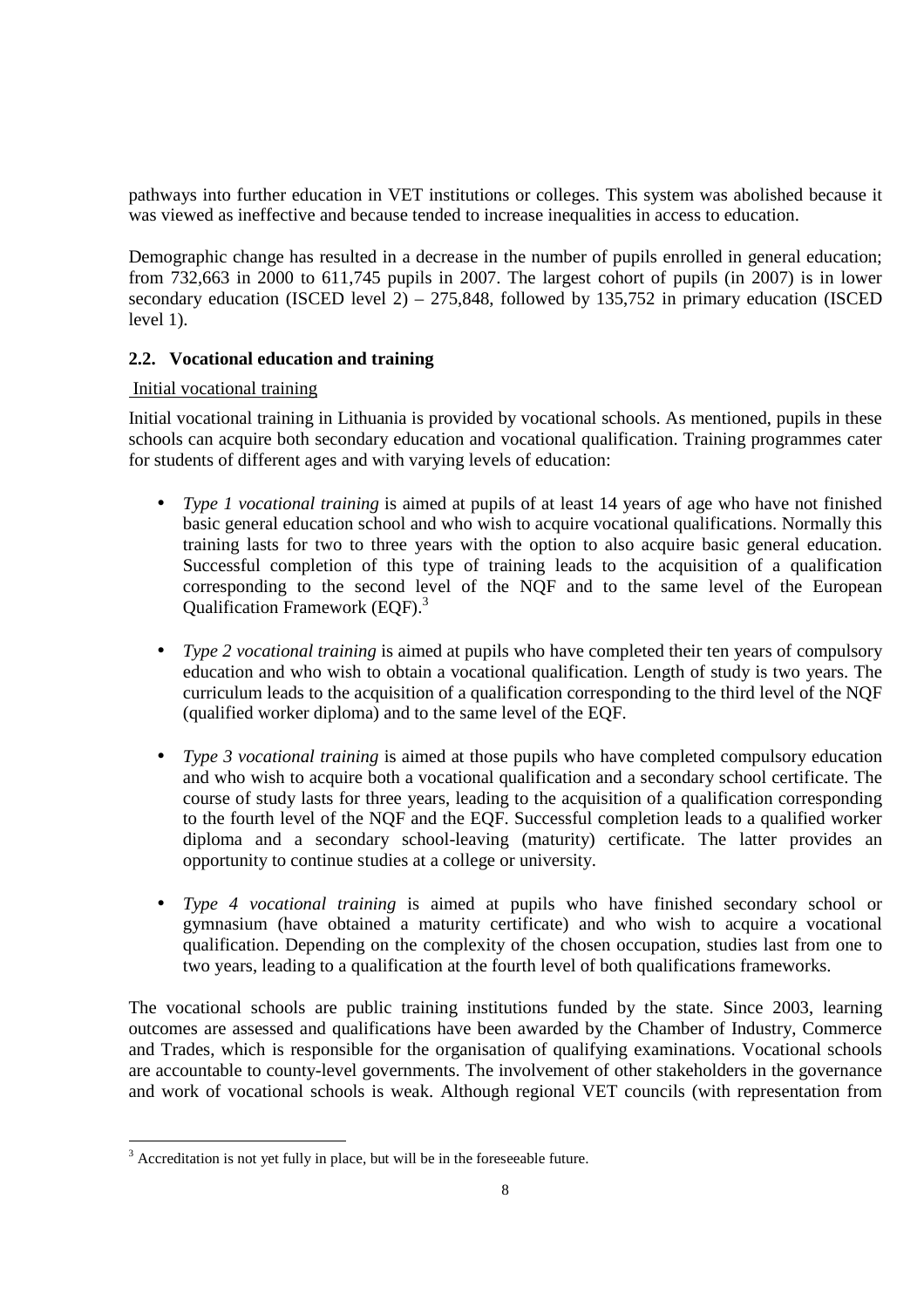VET schools, employers, trade unions and county-level government) do exist, their activities are limited to discussions of regional VET problems and they do not have any decision-making power.

At the present time there are 75 vocational education schools in Lithuania; 13 of which are public vocational schools owned and governed by the Ministry of Education and Science, business organisations and/or municipalities. From 1990 to 2003 further vocational schools (aukštesniosios mokyklos) continued to exist. These were derived from Soviet era technikums. They were phased out after 2000 when Lithuanian VET became tuned to European systems and replaced by a sub-system of higher vocational studies providing vocational bachelor degrees and qualifications.

A number of overarching VET institutions exist:

- *Regional VET centres* were established to optimise vocational schools and centres that could not secure enough enrolments for cost-effective training. Currently there are seven such centres in different regions of Lithuania.
- *Public VET enterprises* were initiated about five years ago in response to the growing public status of VET schools and centres. They involve social stakeholders (including employers) concerned to respond more flexibly to student and employee need and to the labour market. Some enterprises are multifunctional in that they seek to meet regional human resource needs by integrating initial vocational training, adult education and continuing vocational training.
- *Sectoral centres of practical training* are under development. Funded by the European Union, and falling under the Ministry of Education and Science, these partnership-based centres are designed to serve the initial vocational training, higher education and continuing vocational training needs of employees. For example, mechatronics training in Panevėžys has 19 stakeholders including representatives from higher schools, business and other VET schools. Another example is the sector training centre at Gruzdžiai which was established to provide opportunities for VET students from across the country to acquire practical skills and competences in agriculture. However, this centre has since merged with a local VET school because of a lack of additional financial support to cover transport and subsistence costs for trainees from other regions.

The Ministry of Education and Science states that the VET system is now completely open to employer initiatives and participation in the preparation of training standards and curricula. Although the law requires numbers of VET pupils to be agreed with employers in each county, in practice, there is still a lack of motivation regarding employer and trade union involvement in VET.

#### Continuing vocational training

The main public institutions of continuing vocational training are the Labour Market Training Centres which provide vocational training for the unemployed and for employees at risk of unemployment. The activities of these centres, including the curricula, are coordinated by the Labour Market Training Authority under the Ministry of Labour and Social Affairs. Students can re-qualify or update their skills and competences. Some centres provide continuing vocational training services for business e.g. training in health and safety and Information Technology (IT) skills.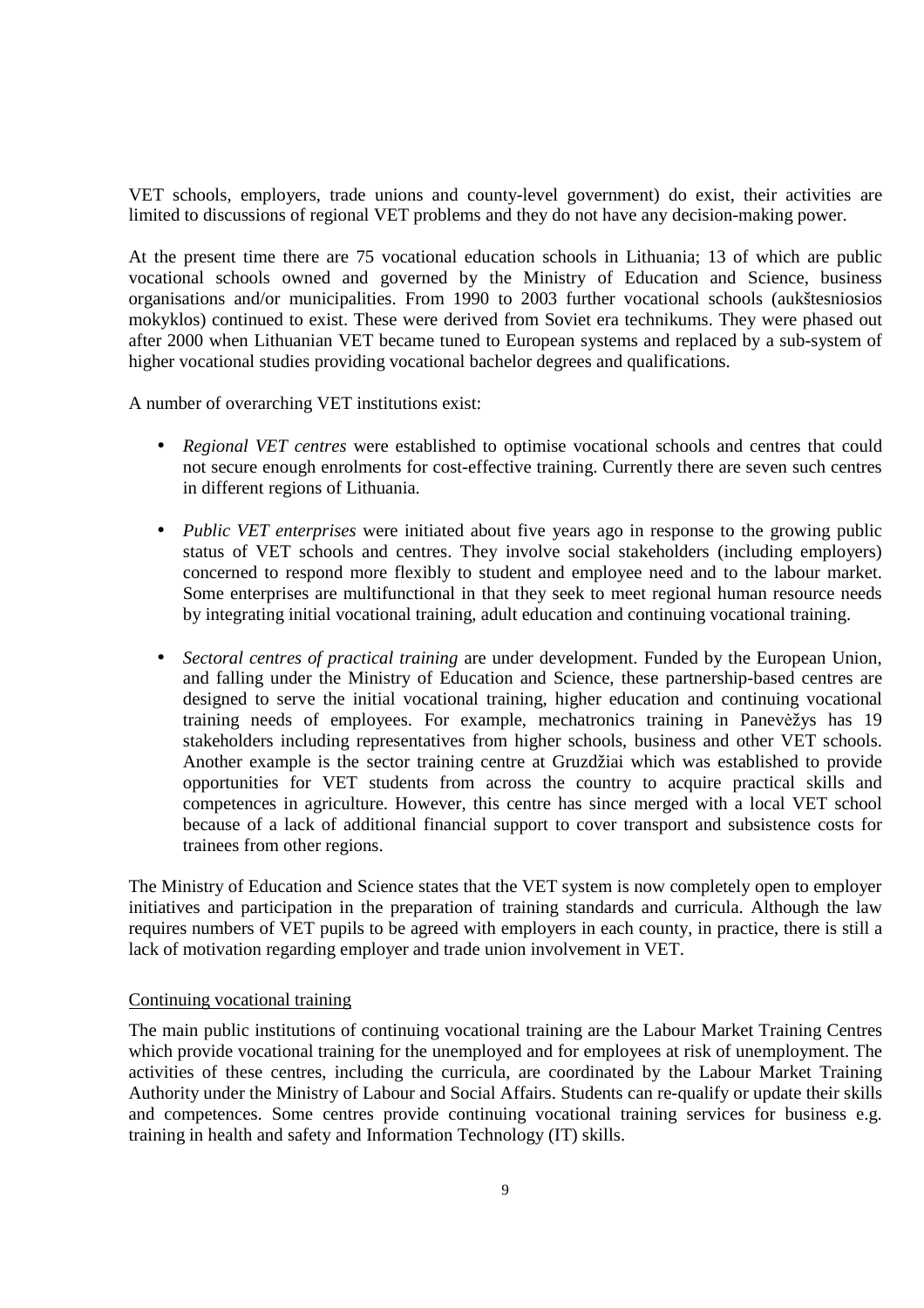Institutions providing initial vocational education and training also use their training facilities and staff to provide continuing vocational training. This applies to 47 per cent of vocational schools, 37 per cent of advanced VET schools and 80 per cent of higher educational institutions – all of which offer qualification upgrading or re-training courses to adult learners. Continuing vocational training is also provided by a variety of private institutions - businesses and companies, private training centres, and so on. Part of this continuing training is formally regulated.

In terms of policy, the Ministry of Science and Education and the Ministry of Social Security and Labour are the main role-players and the initiators and coordinators of the Lithuanian VET system. A dedicated centre in the Ministry of Education provides methodological assistance to all levels of VET. It is therefore the case that state or state-founded organisations remain the main actors in the system. This is enshrined in law. The only exceptions are the chambers of commerce and the Chamber of Agriculture which have specific roles within the overall VET system.

A new law pertaining to VET was passed in 2007 (Lietuvos Respublikos Profesinio mokymo įstatymo pakeitimo įstatymas. Valstybės žinios, 2007-04-19, Nr. 43-1627). In order to comply with the law, simplify governance and reduce financial outgoings, the government has begun a process of merging initial vocational training with the labour market training centres. These mergers mean that VET schools will in future undertake initial vocational education and the training of the unemployed. All public initial and continuing vocational training will fall under the Ministry of Education and Science. These reforms have faced rather intensive opposition from the network of labour market training centres. Nevertheless, it is envisaged that mergers will start in 2010.

The Lithuanian VET system is still in a transitional period from a state-regulated (or supply model) to a market-regulated (demand) model based on qualifications. Participation of employers and trade unions formed part of the Law on VET in Lithuania, 1997 and the Vocational Education White Paper, 1998. Employer bodies (chambers of commerce) and trade unions have been authorised to undertake specific functions in relation to VET:

- to make proposals to the Lithuanian VET Council regarding defining the requirements for VET curricula and examinations;
- to organise final qualification examinations;
- to register practical training agreements/contracts between school, enterprises and trainee; and
- to supervise practical training agreements and their implementation.

#### Social partnerships

Given that Lithuanian VET and general education have been traditionally school- (not company-) oriented and centralised, the above changes and new social partnerships represent radical systemic reform. The Vocational Education White Paper, 1998, described social partnership as regular cooperation, negotiation and coordination of interests among governmental institutions (mainly the Ministry of Education and Science, the Ministry of Social Security and Labour and VET schools), employees' representatives (trade unions) and employers' representatives (associated business structures). The Trade Union Congress (2005, 37) expresses this as follows: "The involvement of social partners in the coordination of supply and demand of skills and qualifications is often manifested in neo-corporatism, which refers to tripartite bargaining of trade unions, employers' representatives and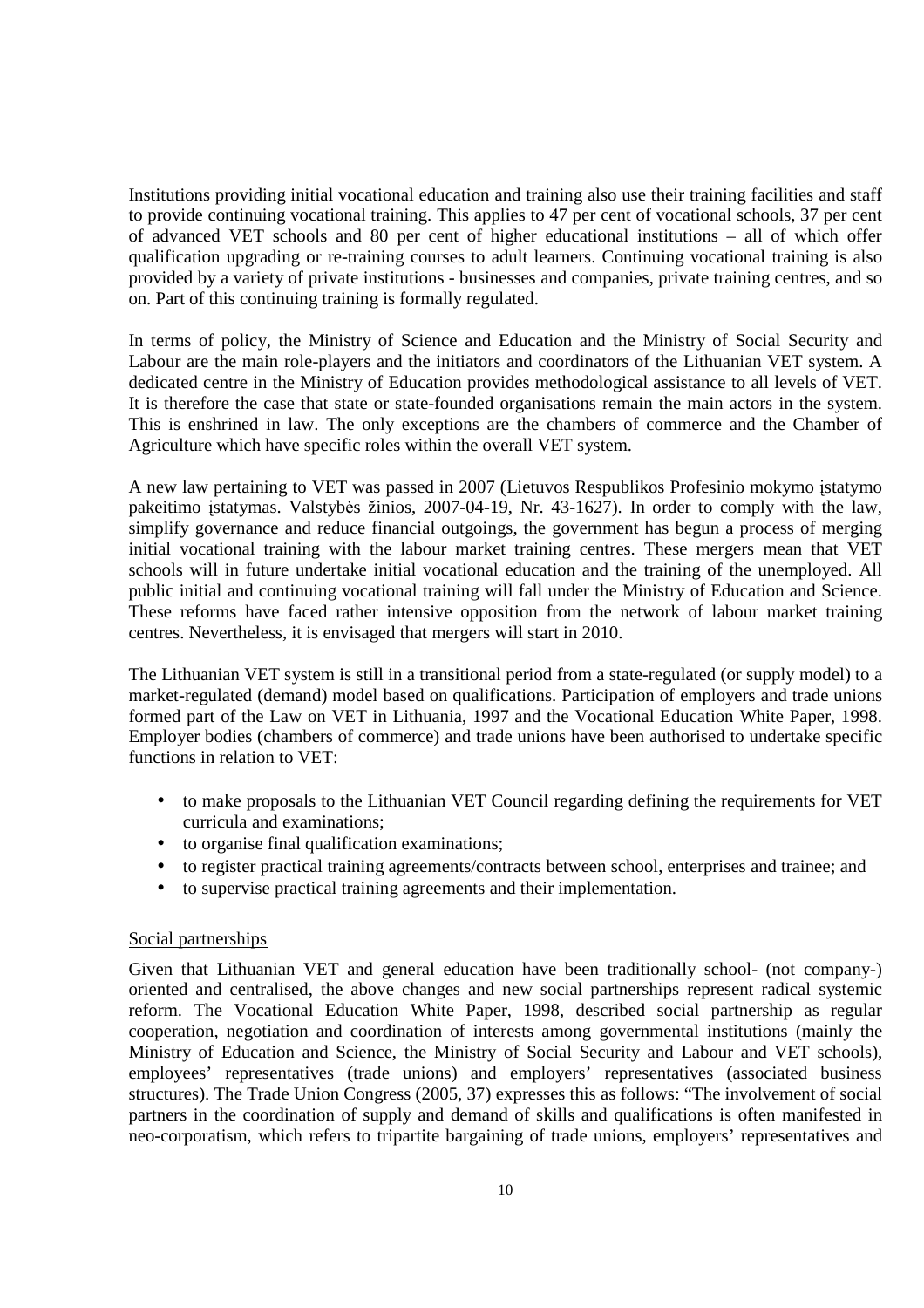the state." Unfortunately to date trade unions have not been motivated to engage in VET processes, mainly because of internal weaknesses.

Rimantas Laužackas (2005) discerns three levels of social partnership in the Lithuanian VET system:

- 1. *National policy level.* At this level partnership has to be secured through the activities of the Council of the Vocational Education and Training which was established on the basis of tripartite cooperation between government institutions, employers' organisations and trade unions. However, it should be noted, that the council has an advisory not a decision-making function.
- 2. *Sector level*. At this level the main institutions securing social partnerships are the branch experts groups (also known as industry lead bodies) and the Central Experts Group of Branches These experts groups are also constituted on a tripartite basis and consist of representatives of the branch employers, trade unions and VET institutions. Their main responsibility is designing the standards of initial vocational education and training under the supervision of the designated methodology centre in the Ministry of the Education and Training. However, it must be recognised that the real involvement of the employers and trade unions remains insufficient. The representatives of employers are not always motivated to participate and unions representatives lack know-how and experience and in most cases are "silent partners" unable to provide any valuable feedback.
- 3. *Practical vocational level*. Social partnership at the practical vocational level takes the form of cooperation between VET schools and employers in the organisation of practical training or between enterprises and the labour market training centres in the case of continuing training for employees. However, this form of partnership is still rather passive, fragmentary, scattered and unsystematic (Laužackas, 2005).

#### Problems with social partnerships

One of the main reasons for lack of employer and trade union engagement is the absence of a clear systematic approach to what social partnership entails. Strategic documents fail to provide a clear and concrete vision, frequently describing partnerships in general and vague terms without concrete strategies.

In some cases employers and trade unions are involved at a formal level but not in practices such as: designing VET standards, curriculum development, provision of training in schools and enterprises, assessment of learning outcomes and competences, governance of the system and so forth. On some occasions, employers and unions are not fully appraised of the over-arching intentions of the government or of the financial and fiscal policies which could support their involvement.

It is also the case that the laws regulating cooperation between social stakeholders in vocational education and training do not always make provision for empowering stakeholders to participate actively and to cooperate with each other to coordinate their interests. The lack of attention to concrete functions is illustrated in the VET law adopted in 2007 which recommends the implementation of an apprenticeship system in Lithuania, but fails to indicate clearly defined functions and responsibilities for the social stakeholders in this regard.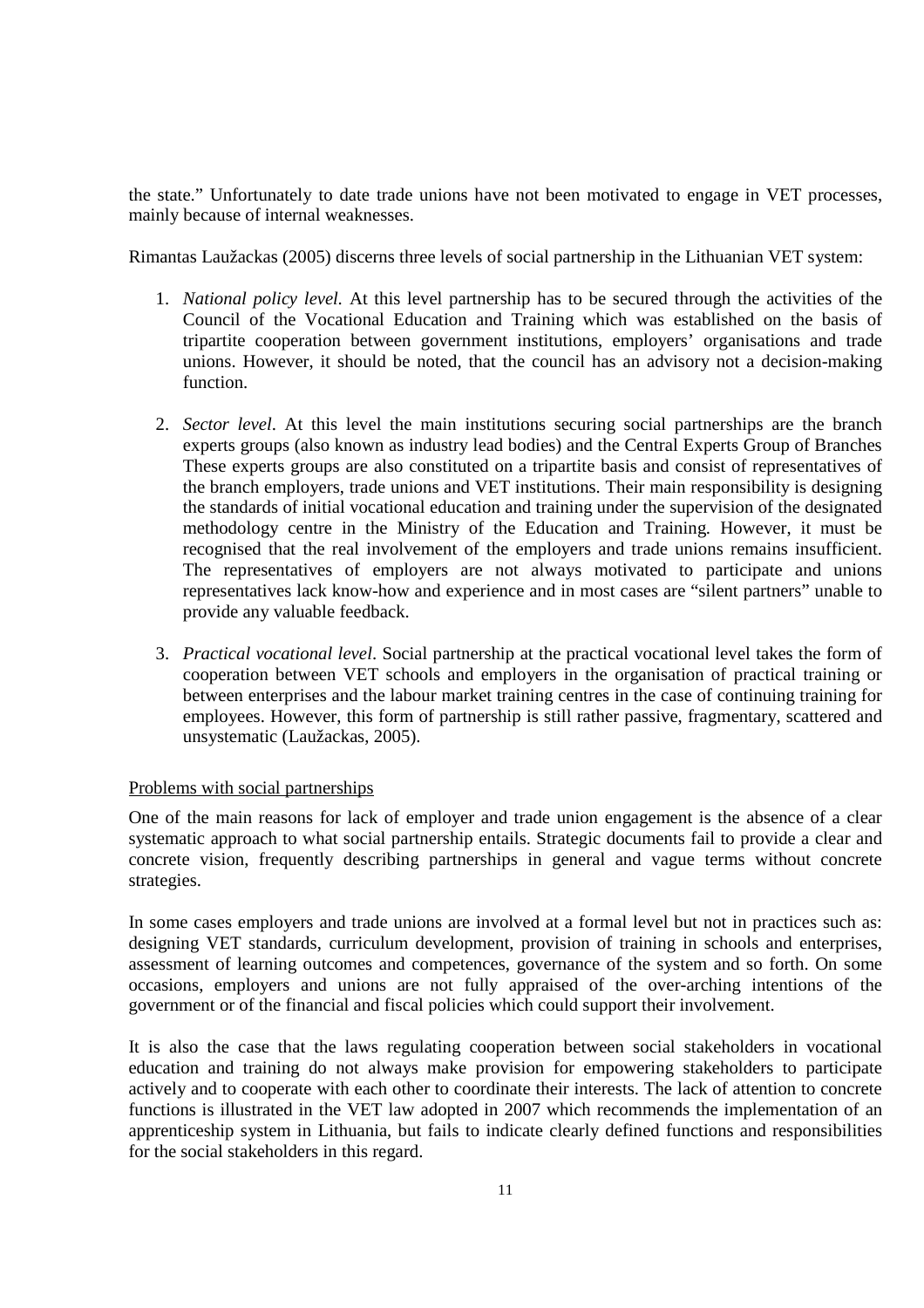Paradoxically, when the roles of social stakeholders are defined more concretely they tend to be accompanied by some form of government control. For example, the VET law referred to above recommends delegating the accreditation of qualifications to social partners, but stipulates that such partners have to be appointed by the government.

#### The organisation of VET

Legislation favours a rather centralised VET system. The Ministry of Education and Science has responsibility for planning VET according to input from economic sectors.<sup>4</sup> The number of enrolments and their distribution across different training programmes in VET schools is agreed with county-level administration on an annual basis. Municipal bodies monitor provision at the local level.

A range of national VET provider networks and associations exist, for example, the Association of VET Schools and the Association of Colleges. These tend to be established and managed centrally (a top-down approach).<sup>5</sup>

Relationships between VET institutions and employers are frequently conflictual; discussions turning into counter-claims and accusations rather than problem solving based on compromise and mutual obligations. Information flows between the two parties are often weak. For example, the Confederation of Industrialists of Lithuania (the largest employer organisation, established 17 years ago) claims that it has never been consulted regarding skills needs in different sectors and noted that some employers are not aware of VET schools and the qualifications which they provide. On the other hand, employer organisations have themselves been unwilling to engage with VET in the past. Some employers have make recommendations to the Ministry of Education and Science to intervent to enable them to work in more supportive ways with VET schools. Others are keen for public VET schools to be privatised so that they can play a more active role as stakeholders and/or co-owners.

Skills shortages at the intermediate level and low unemployment have acted as a catalyst for change. For example, employers in the construction sector are seeking to attract skilled workers by increasing wages and supporting career development. Skills shortages have led to closer relationships between enterprises, vocational schools, the Association of Builders and the Ministry of Education and Science. The Association of Builders and the Ministry of Education and Science have prepared sector guidelines to enhance retention, improve the quality of the preparation of construction workers and increase the attractiveness of the industry to new recruits. There have been similar developments in the road freight sector. Linava, the national association of road freight carriers, has established its own training centre to train 3,000 truck drivers a year. However, this is only about half of the number of drivers that are required. To address this, Linava is working with VET schools, supporting them to design curricula, providing training materials, organising seminars for teachers and providing practical training in the various transportation centres.

A range of views were expressed by interviewees regarding the quality of provision in the public VET schools. Teachers' levels of qualification and continuing training were questioned as were the general levels of funding to the institutions and the outmoded nature of the practical side of the training. There

 4 This input is rarely forthcoming.

<sup>&</sup>lt;sup>5</sup> This is also true of the labour market training centres.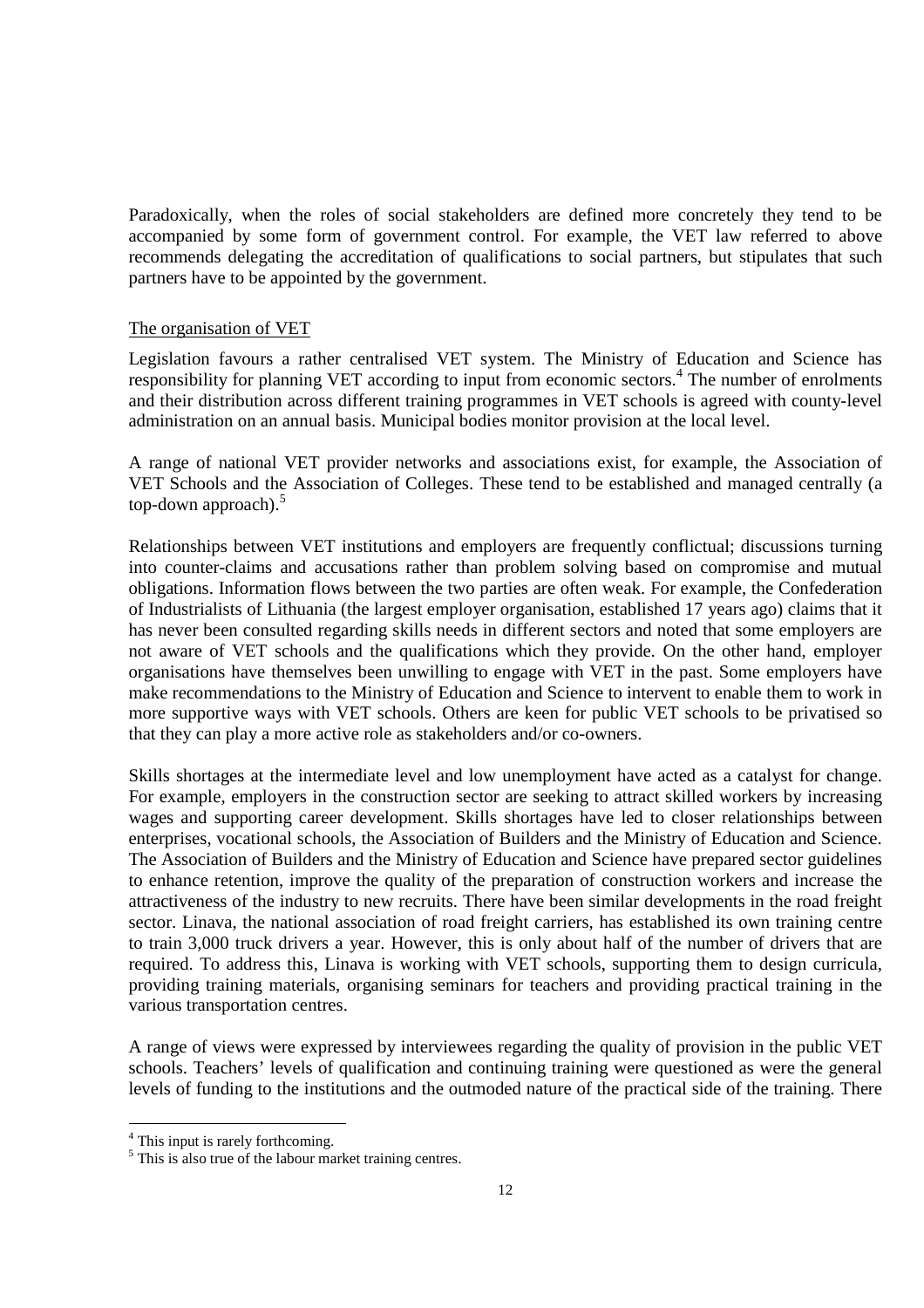is a perceived gap between the competence of teachers and the current realities and needs of industry. In their defence, interviewees from VET schools claim that their teachers are poached by employers. The Ministry of the Education and Science is interested in organising industry internships for VET teachers to expose them to technological and organisational realities. Whilst this proposal enjoys popularity in some quarters, some employers' associations argue against it in terms of likely costs.

Return on investment was raised as an issue and a disincentive to cooperation. Employers supporting VET schools were mindful that this might benefit competitors that are less forthcoming in terms of support. A proposal has been put forward which would commit VET graduates to a period of employment in the supporting organisations. This proved highly controversial. One interviewee referred to such a situation as "feudal" and likely to encourage ex-students to work only for the minimum period of time until "they save enough money for the ticket to Dublin."

# **2.3. Higher education**

At present Lithuania has 19 state-owned (13 universities, 5 academies and 18 colleges) and 14 nonstate owned (4 university-type institutions and 10 colleges) higher educational institutions.

#### Vocational higher education

Higher education in Lithuania consists of non-university and university studies. Non-university higher education developed from the further vocational education schools (which enrolled secondary school leavers and provided them with high-level vocational qualifications). In 1998, the further vocational education institutions initiated a self-assessment process (through the PHARE project, with participation from foreign experts). Rankings were used to set up a colleges' network and to identify those schools with the capacity to deliver higher education. Existing institutions were restructured and merged to form colleges oriented to regional and local labour market requirements. These colleges were the forerunners of the non-university higher education sector. A further self-assessment process was undertaken in 2000 and the new sector was formally established, offering broad high-quality higher education and vocational programmes, offered over three or four years. The sector is increasingly referred to as vocational higher education.

#### Levels of higher education

Legislation established three main levels of higher education in Lithuania: 6

- General studies (level one)
- Post-graduate, specialised professional studies (level two)
- Integrated studies (mix of levels one and two)
- Residential medical, art, and graduate school studies (level three).

Students can acquire bachelor, master and doctoral degrees. The duration of bachelor degree studies cannot exceed four years. Graduates from universities are awarded professional qualification and/or the bachelor degree: graduates from vocational higher education programmes receive a vocational bachelor degree and professional qualification. Masters programmes are offered at research-oriented

<sup>-</sup><sup>6</sup> Higher Education in the Republic of Lithuania, 2000. However, the basic degree framework was introduced in 1992 and followed the American model.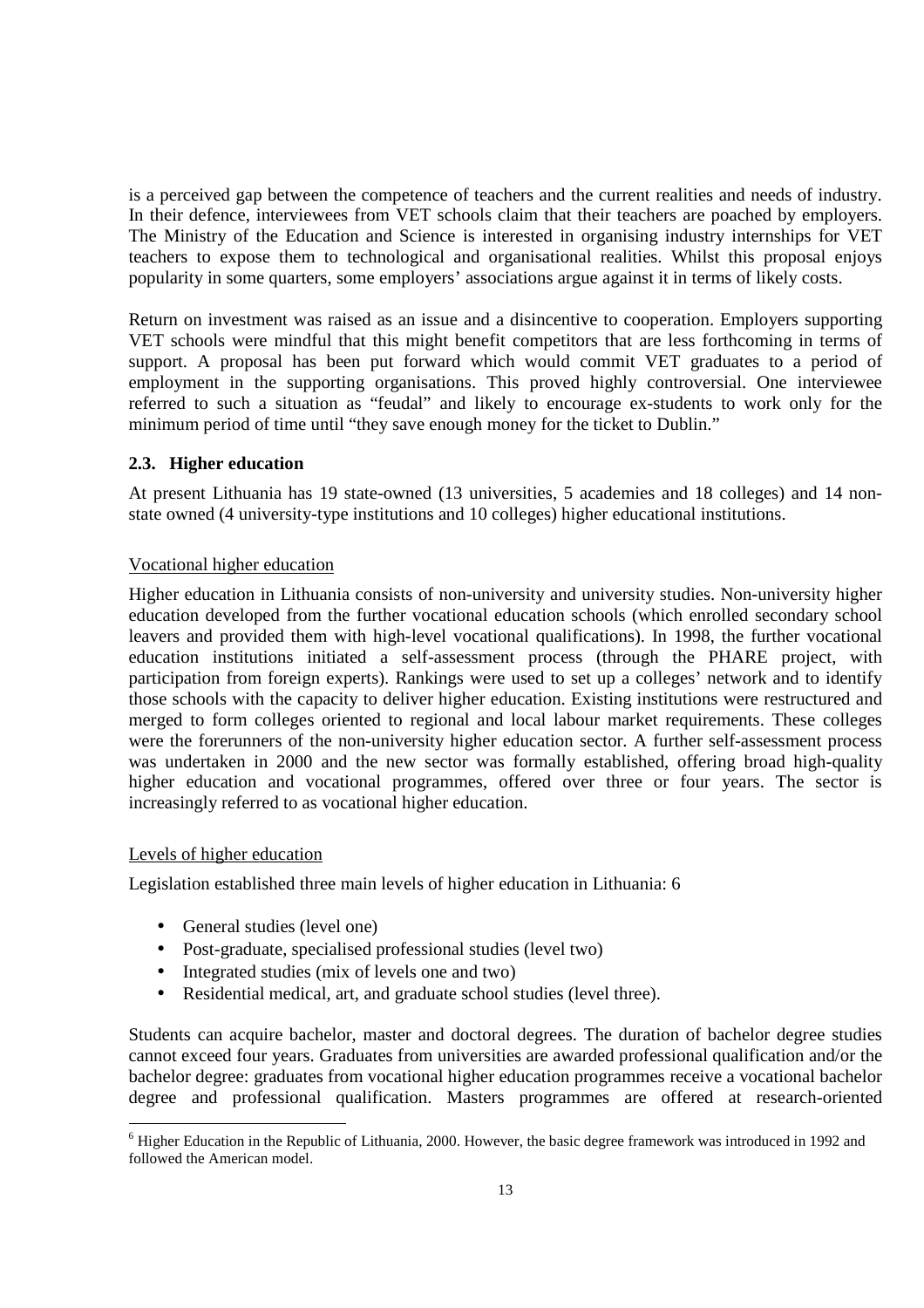universities. Specialised professional studies incorporate practical skills. Residential studies in medicine are intended for those following state syllabi leading to internships. Postgraduate study in art has its own mode of organisation. Doctoral studies involve a dissertation which is defended at university collegial councils.

# Problems within higher education

There are some shortcomings in the current system. Degrees cannot be granted to students who graduate with inconsecutive studies i.e. have a break in their studies. In such cases, students receive a certificate of completion, despite the existence of legal provisions allowing for their reintegration and/or for the development of an individual study programme.<sup>7</sup> This means that compensatory periods of study have to be undertaken, for example, in the case of a student who has followed a bachelor degree but not graduated and wishes to access a masters programme. Another example is vocational higher education graduates who wish to progress to a university bachelor degree and from there to master's level. They also have to undertake compensatory study, which creates additional workload for them and often puts them off study altogether. There is a need therefore for a system capable of accrediting partially completed programmes and duplicated subjects (where students transfer between providers).

The critics of the higher education also identify the following problems in higher education:

- Poor quality of studies.
- Lack of relevance to labour market needs.
- A closed system lacking systemic cooperation with stakeholders, particularly business and employers.
- Ineffective use of public funding and lack of co-funding activities.
- Content that often fails to develop creativeness, innovation, competitiveness, leadership and other important skills and capacities.
- Mass higher education is tied to the public funding mechanism which encourages institutions to enrol as many students as possible irrespective of their motivation or the institutions capacity to deliver.
- Professors and lecturers without research experience and understanding of the world of work who in addition are not motivated to upgrade themselves.

#### **2.4. Continuing vocational training**

In Lithuania, continuing vocational training courses are provided by the initial vocational training institutions, higher education schools and a range of private training providers. Over and above this, the public system of employment training with its national network of labour market training centres, helps about 20,000 unemployed people per year to upgrade their qualifications or acquire skills and qualifications to reintegrate into the labour market.

The Strategy on Assurance of Lifelong Learning (Mokymosi visą gyvenimą užtikrinimo strategija. Švietimo ir mokslo ministro ir socialinės apsaugos ir darbo ministro 2004 m. kovo 26 d. įsakymas No. ISAK-433/A1-83) reports a lack of motivation amongst the adult population to take part in continuing

The Procedure for Recognition of Higher Education According to the Results of Consecutive Studies, Government Resolution, 23 February 2001.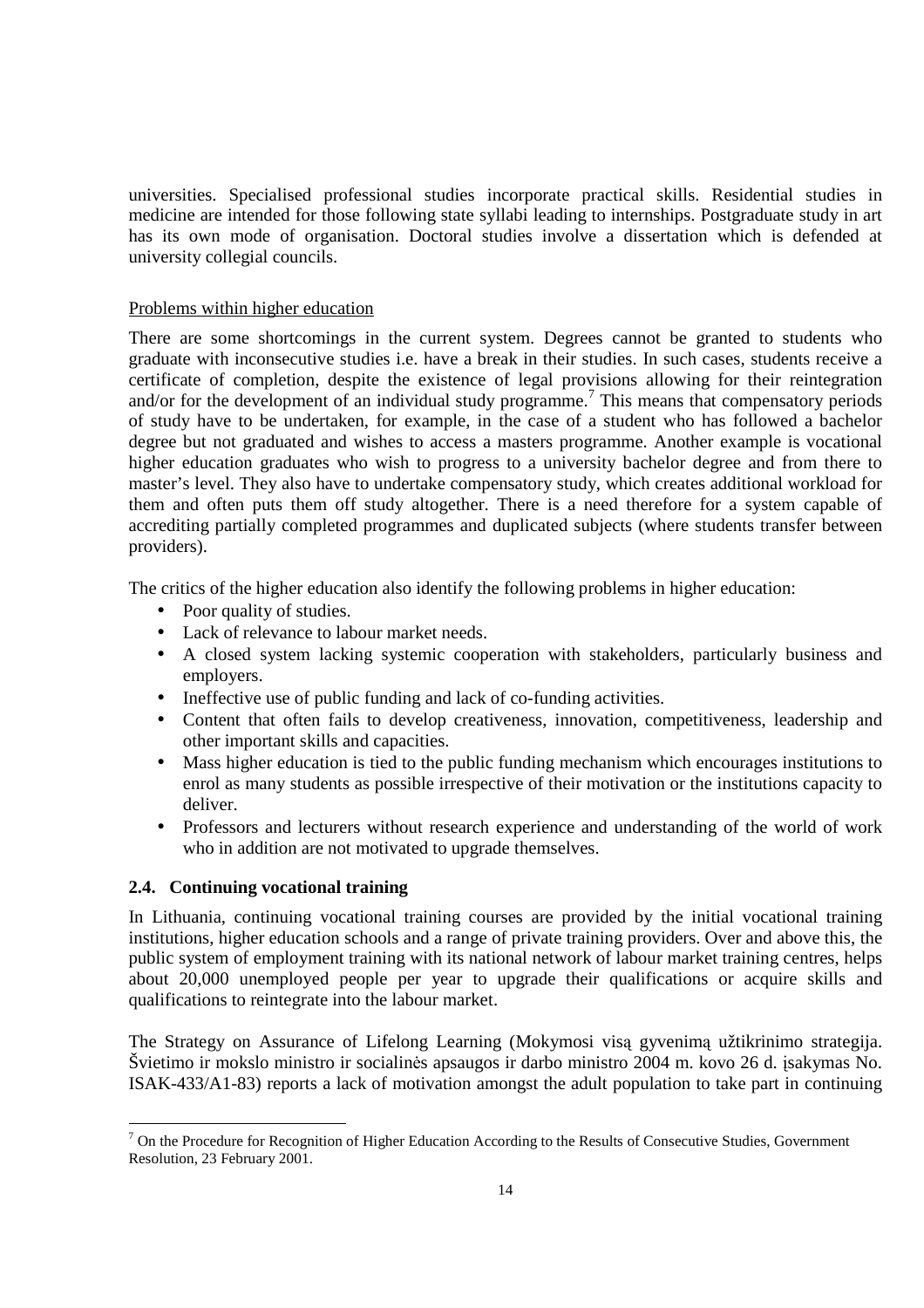vocational training; with enrolment at between 5 and 10 per cent compared with an EU average of more than 40 per cent. Research (Lietuvos tauta, 2007) identifies the following reasons for this:

- No systemic evaluation and recognition of non-formally and informally acquired competences and learning outcomes.
- Little information on continuing vocational training opportunities.
- Underdeveloped distance and e-learning.
- Lack of public funding and limited means for learners to finance their continuing training.
- Lack of systemic and coherent provision in the regions of Lithuania.

# **2.5. Relations between the further education and labour market**

Statistical data show that between 2001 and 2007 there was overall decrease in the unemployment rate across all cohorts of educational attainment. Unemployment amongst those with higher and postsecondary tertiary education decreased from 8.4 per cent in 2001 to 2.1 per cent in 2007. The unemployment rate amongst those with general upper secondary and vocational education decreased from 19.7 per cent in 2001 to 5.1 per cent in 2007. The proportion of unemployed people with vocational lower secondary or primary education decreased from 23.6 per cent in 2001 to 7.3 per cent in 2007 (Statistics Lithuania, 2009).

# **3. The qualification system**

This section of the case study will present an overview of the current structure and the levels of qualifications in Lithuania and will summarise processes related to designing, providing and awarding qualifications.

At the present time (and before official approval of an 8-level NQF) two frameworks are in operation; five levels of vocational education (introduced in 1997<sup>8</sup>) and three levels of higher education (introduced in 1992).

| Level of<br>vocational<br>education | Description of the level of vocational<br>education                                                                                               | <b>Minimum general education</b><br>requirement for enrolment |
|-------------------------------------|---------------------------------------------------------------------------------------------------------------------------------------------------|---------------------------------------------------------------|
|                                     | Competence to perform simple, repetitive<br>operations                                                                                            | $\overline{\phantom{a}}$                                      |
|                                     | Competence to perform a specialised work<br>that requires essential independent decisions                                                         | Primary/basic education                                       |
|                                     | Competence to perform complicated work<br>requiring quite responsible and independent<br>decisions. Ability to adjust to teamwork as<br>required. | Secondary education                                           |

| Levels of vocational education under the order of 1997 (amended in 2001)<br>Table 1: |
|--------------------------------------------------------------------------------------|
|--------------------------------------------------------------------------------------|

<sup>&</sup>lt;sup>8</sup>These were updated slightly in 2001 with the establishment of vocational higher education in the colleges.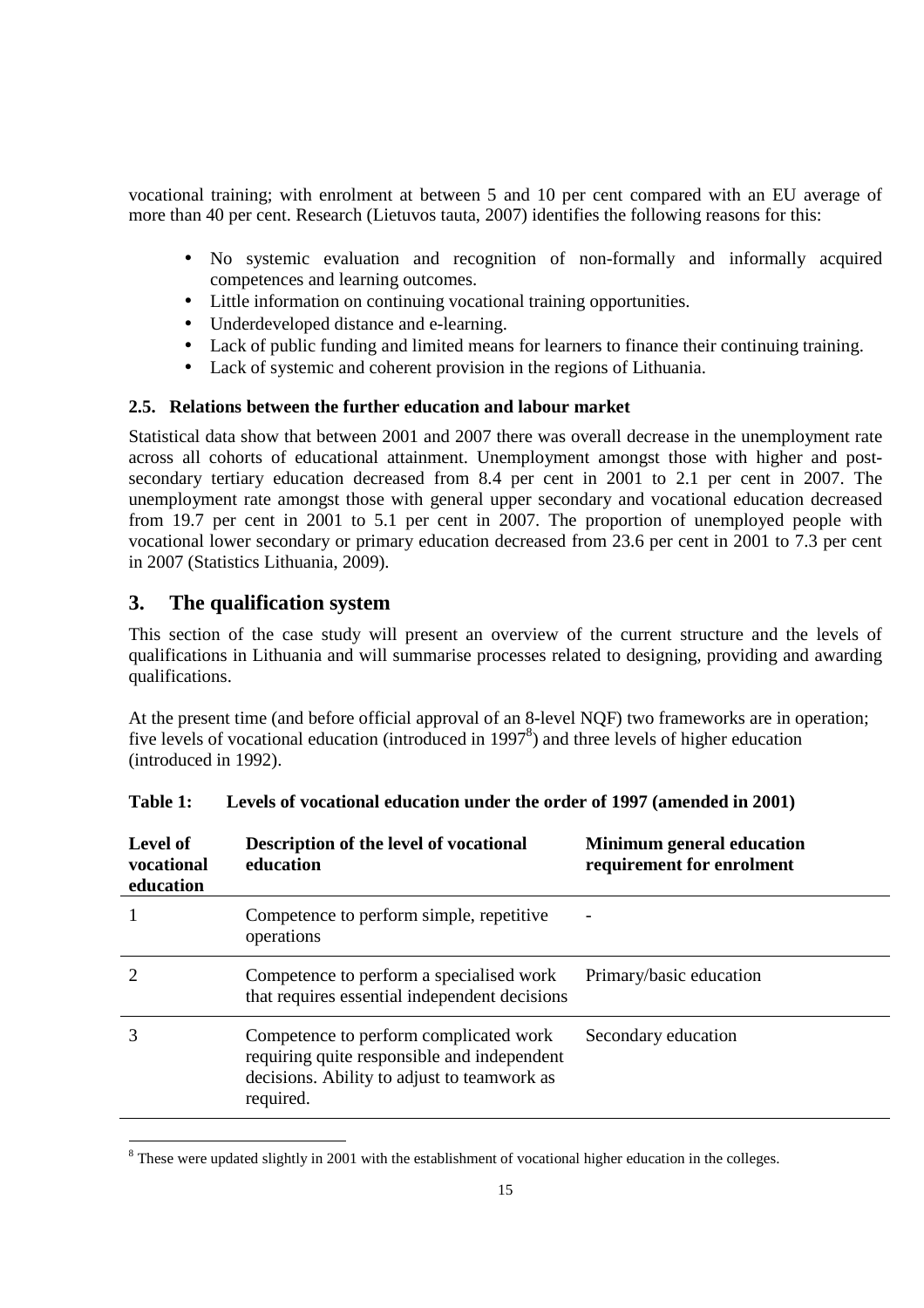| $\overline{4}$ | Competence to perform complicated work<br>requiring responsibility, independence, deep<br>knowledge and specific skills. Ability to<br>adjust to teamwork as required. Ability to<br>independently plan, organise, administer<br>and control as required. | Secondary education<br>Further education |
|----------------|-----------------------------------------------------------------------------------------------------------------------------------------------------------------------------------------------------------------------------------------------------------|------------------------------------------|
|                | Competence to perform creative work in<br>particular areas of activity that require<br>responsibility.                                                                                                                                                    | Higher education                         |

Although bachelor, master, and doctoral levels of study were introduced in 1992, further development of levels was undertaken with the introduction of the Bologna process. However, Lithuanian higher education has responded to the Bologna process in very limited way, mainly by the introduction of the two types of higher education studies (university and vocational) referred to earlier. Higher education qualifications in the vocational higher education sector (the colleges) are acquired after three years of full-time study. The vocational bachelor degree was legislated in 2006 through an amendment of existing higher education law. Prior to this, graduates of vocational higher education received a vocational diploma. Short study cycles are yet not implemented in Lithuania.

Table below analyses the compatibility of Lithuanian higher education degrees with the European Higher Education Area Qualifications Framework:

The fifth level is attained after three years of full-time vocational higher education.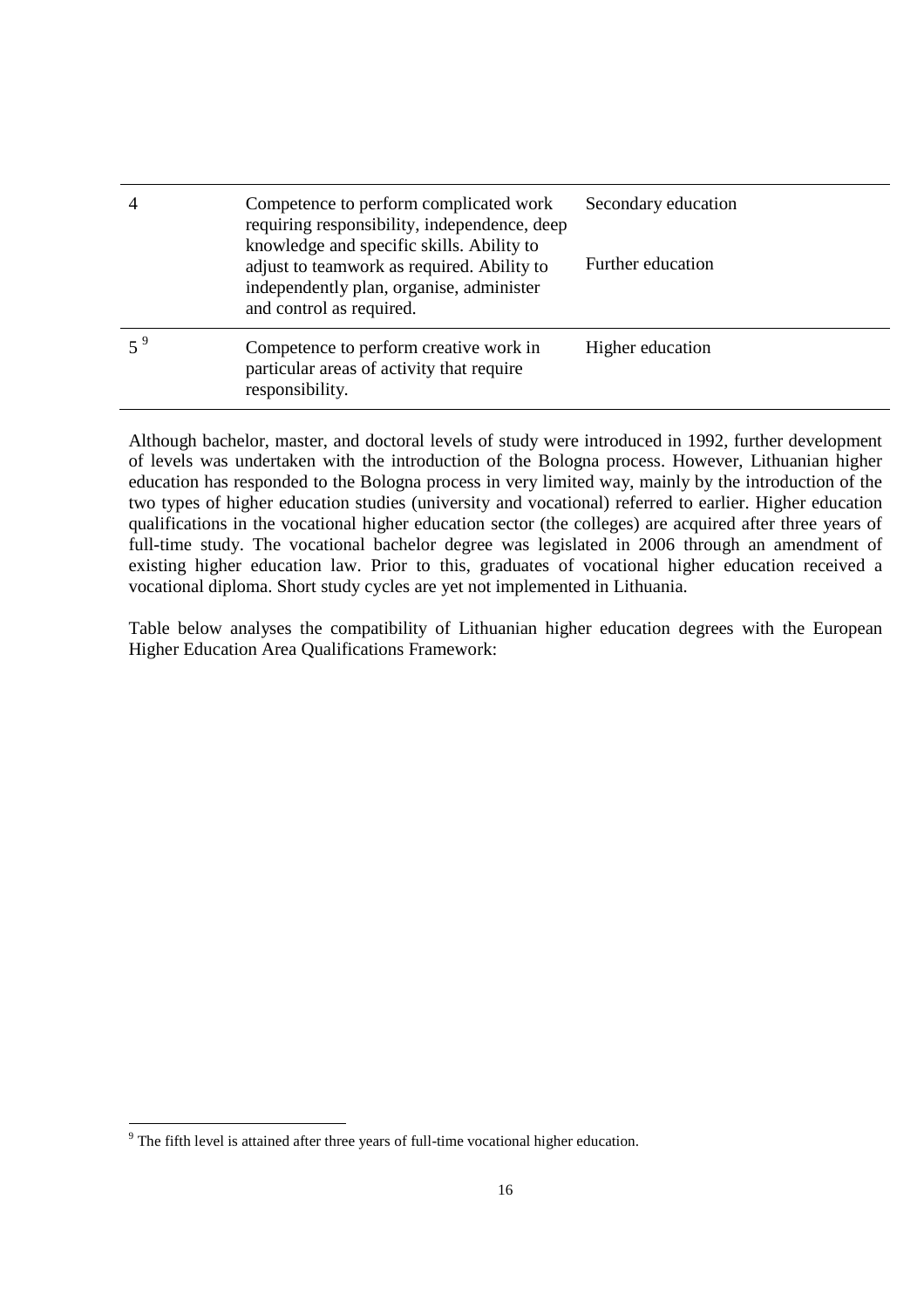| European Higher Education    |                                        | Type of consecutive study in   | Higher education            |
|------------------------------|----------------------------------------|--------------------------------|-----------------------------|
|                              | <b>Qualifications Framework levels</b> | Lithuania                      | qualification and academic  |
|                              |                                        |                                | degrees awarded in          |
|                              |                                        |                                | Lithuania                   |
| First level of               | Short cycle studies                    |                                |                             |
| qualification                | First qualification at                 | Bachelor (undergraduate)       | Bachelor degree and (or)    |
| (study cycle)                | degree level (bachelor                 | studies                        | vocational qualification    |
|                              | degree)                                |                                | (universities)              |
|                              |                                        |                                | Vocational bachelor degree  |
|                              |                                        |                                | and (or) vocational         |
|                              |                                        |                                | qualification (non-         |
|                              |                                        |                                | university)                 |
| Second level of Master level |                                        | Master studies                 | Master qualification degree |
| qualification                |                                        |                                | and (or) vocational         |
| (study cycle)                |                                        |                                | qualification               |
|                              |                                        | Specialised vocational studies | Vocational qualification    |
|                              |                                        | <b>Residential studies</b>     |                             |
| Third level of               | Doctorate level                        | Post-graduate studies in art   | Art licentiate degree -     |
| qualification                |                                        |                                | transformed into art        |
| (study cycle)                |                                        |                                | doctorate in 2008           |
|                              |                                        |                                |                             |
|                              |                                        | Doctoral studies               | Doctorate academic degree   |

**Table 2: Compatibility of Lithuanian higher education degrees with the EHEQF** 

# **3.1. Problems of compatibility**

There are two key problems relating to compatibility and transferability:

- Access of vocational higher education institution graduates to master's degree level. As mentioned, this is currently only achievable via compensatory studies that enable these graduates to acquire a university bachelor degree. Legitimisation of the vocational bachelor qualification has not solved this problem because of the resistance of universities. This raises the question of whether an NQF will be able to address this problem (it seems unlikely).
- Current NQF developments prefigure the recognition and awarding of professional qualifications in higher education (such as engineering). One of the most important preconditions for this is the existence of well-developed professional organisations or associations, which are still not sufficiently developed in Lithuania.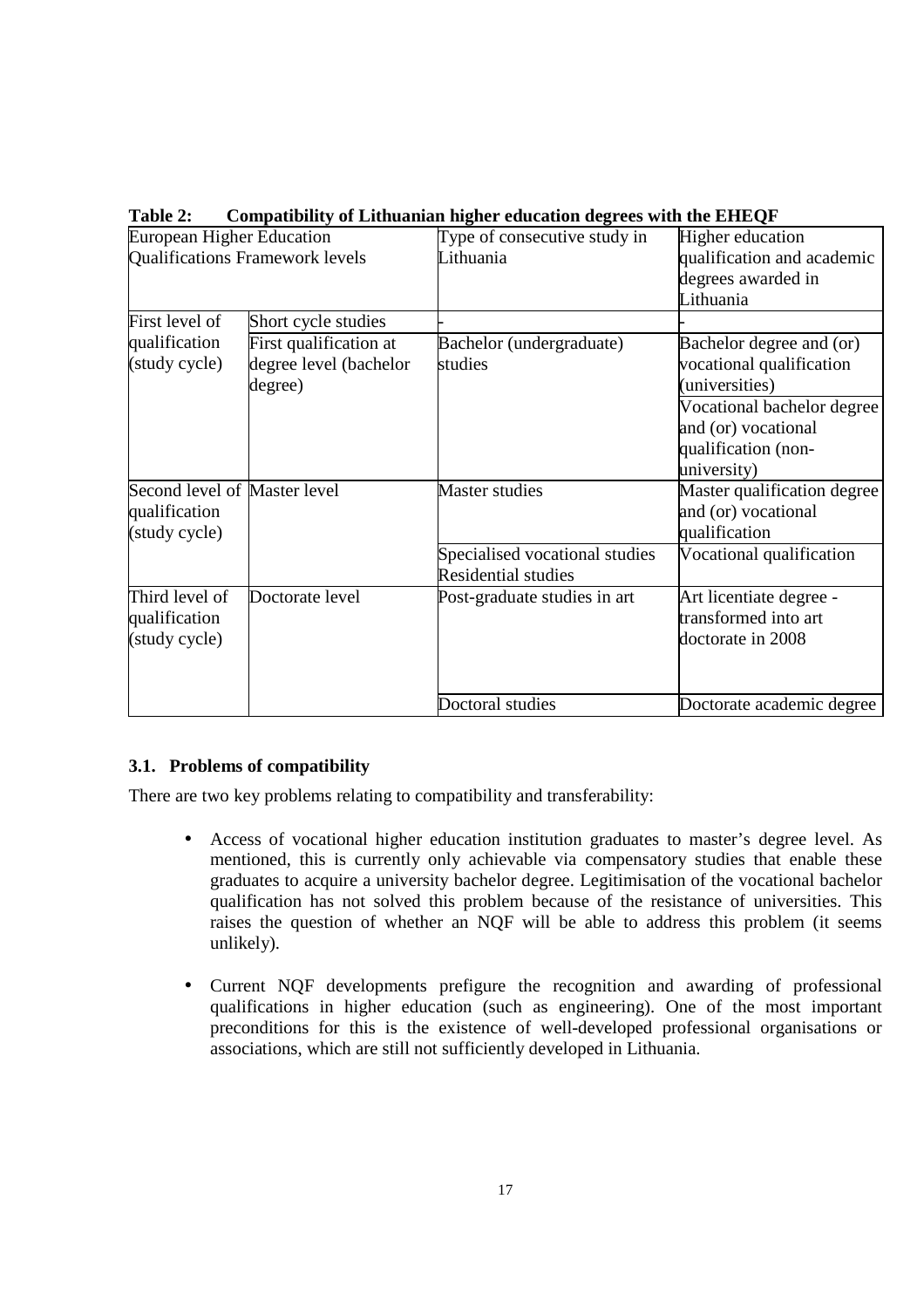# **Table 3: Structure of the Lithuanian workforce according to levels of education and qualifications**

| <b>Existing levels of</b><br>education and<br>qualifications            | Composition and number of the workforce having the corresponding<br>level of qualifications                                                                                                                                                                                                                                                                                                                                                                                                                                                                                                                                                                                                                                                                                                                                                                                         |
|-------------------------------------------------------------------------|-------------------------------------------------------------------------------------------------------------------------------------------------------------------------------------------------------------------------------------------------------------------------------------------------------------------------------------------------------------------------------------------------------------------------------------------------------------------------------------------------------------------------------------------------------------------------------------------------------------------------------------------------------------------------------------------------------------------------------------------------------------------------------------------------------------------------------------------------------------------------------------|
| First level of<br>vocational education                                  | Unskilled workforce in elementary occupations. Statistical data (2001-04)<br>show that the number of people with primary and general lower secondary<br>education without vocational qualification decreased slightly from 897,000<br>to 859,000 (Lietuvos Statistikos Metraštis 2005, 2006). The number of the<br>unskilled workers in elementary occupations (2000-04 increased from<br>143,100 to 154,700 (Lietuvos Statistikos Metraštis 2005, 2006).                                                                                                                                                                                                                                                                                                                                                                                                                           |
| Second level of<br>vocational education                                 | Low-skilled workforce, graduates of labour market training programmes.<br>Statistical data show that the number people with low-level vocational<br>qualification without lower secondary education decreased from 20,300 in<br>2001 to 14,900 in 2004 (Lietuvos Statistikos Metraštis 2005, 2006).                                                                                                                                                                                                                                                                                                                                                                                                                                                                                                                                                                                 |
| Third level of<br>vocational education                                  | Skilled workers with vocational qualification and lower secondary<br>education. According to statistics, in recent years the number of people with<br>vocational lower secondary education decreased from 102,200 in 2001 to<br>77,200 in 2004 (Lietuvos Statistikos Metraštis 2005, 2006).                                                                                                                                                                                                                                                                                                                                                                                                                                                                                                                                                                                         |
| Fourth level of<br>vocational education                                 | High skilled workers with vocational upper secondary or post-secondary<br>education (craft and related trades workers, plant and machine operators,<br>assemblers, etc.). Statistical data indicate that the number of employees in<br>this category increased significantly from 366,300 in 2000 to 394,600 in<br>2004 (Lietuvos Statistikos Metraštis 2005, 2006). This category is in high<br>demand in the labour market.                                                                                                                                                                                                                                                                                                                                                                                                                                                       |
| Fifth level of<br>vocational education<br>Vocational bachelor<br>degree | Skilled and experienced employees (technicians, foremen and associate<br>professionals, younger clerks), former graduates of the special secondary<br>schools (technikums) and higher vocational schools. It is difficult to<br>estimate the number of people in this category because of reforms since<br>2001. Moreover, there is rather scattered statistical data on the participation<br>of skilled workers in continuing vocational training. However, the<br>combined number of people with special secondary education (i.e.<br>graduates of former technikums) and graduates of the former higher<br>vocational schools reached 574,000 in 2001 (Lietuvos Statistikos Metraštis<br>2005, 2006). The number of the graduates from colleges increased from<br>4,602 in 2003 to 8,750 in 2004. This category of the workforce is also in<br>high demand in the labour market. |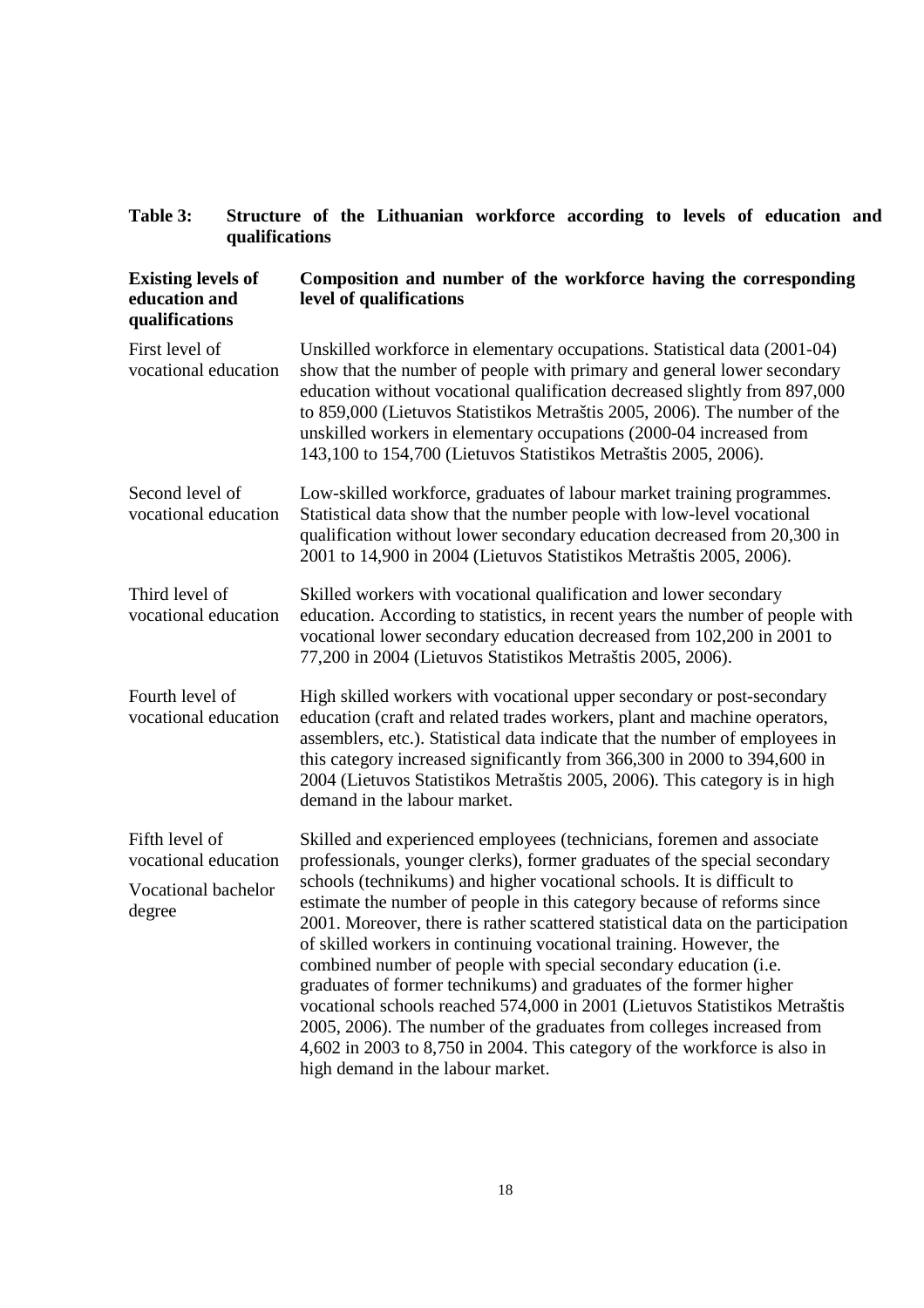| <b>Existing levels of</b><br>education and<br>qualifications | Composition and number of the workforce having the corresponding<br>level of qualifications                                                                                                                                                                                                                                                     |
|--------------------------------------------------------------|-------------------------------------------------------------------------------------------------------------------------------------------------------------------------------------------------------------------------------------------------------------------------------------------------------------------------------------------------|
| University bachelor<br>degree                                | People with a bachelor or corresponding higher education degree (graduates<br>from university bachelor and professional programmes). Statistical data<br>show a very important increase in the number of people with higher<br>education (all degrees): from 348,400 in 2001 to 408,500 in 2004 (Lietuvos<br>Statistikos Metraštis 2005, 2006). |
| Master degree<br>studies and<br>specialised studies          | People with a master's degree or corresponding degree of higher education.<br>The number of the master's graduates was 7,435 in 2004 (Lietuvos<br>Statistikos Metraštis 2005, 2006).                                                                                                                                                            |
| Doctoral studies                                             | Employees with a doctoral degree (researchers, R&D specialists).<br>According to statistical data, the number of researchers in this category in<br>the public sector increased slightly from 5,333 in 2000 to 5,706 in 2004<br>(Lietuvos Statistikos Metraštis 2005, 2006).                                                                    |

The above analysis shows that there is an overlap between the fifth level of vocational education and the vocational bachelor degree level. This problem has been addressed in the NQF design process by pegging the vocational bachelor degree on the sixth level of the framework.

# **3.2. Designing and planning qualifications in Lithuania**

A range of institutions are involved in designing and planning qualifications:

- 1. State institutions the ministries of education and science, economy, social affairs and labour act as coordinators and formulate objectives and tasks for the planning of qualifications.
- 2. The economy branch expert groups (also known as industry lead bodies) and the Central Economy Experts Group were established on the basis of tripartite cooperation. In the qualification planning process, these groups act as consultants, providers of information, and assessors of qualifications. They also provide information on the demands of labour market for competences and qualifications. However, they operate in a very formal way and are dominated by representatives from VET schools; the involvement of employers and representatives of trade unions is limited.
- 3. Research institutions the Methodological Centre for Vocational Education and Training and the Centre for the Assessment of the Quality of Studies develop the vocational training standards and the higher education regulations. The vocational training standards define the nature of the vocational qualification, training objectives, general skills, levels and final assessment<sup>10</sup>. At present only about 90 standards have been prepared and approved and some qualifications do not yet have standards. The upshot of this is that vocational training institutions have had to prepare temporary standards as a basis for training curricula and modules.

-

 $10$  In consultation with the economic sector groups.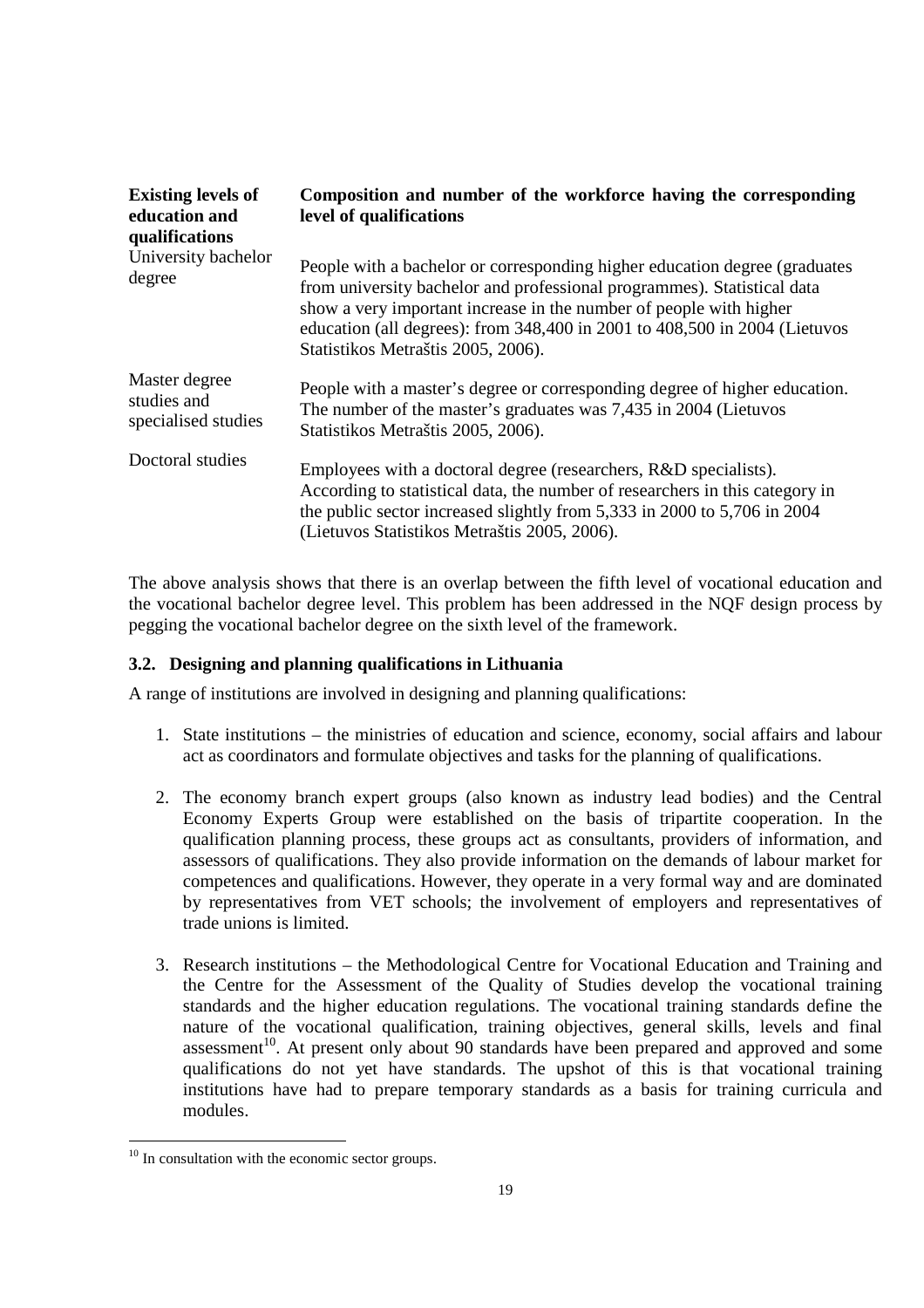4. Universities design and develop their own syllabi according to the requirements contained in the Order of the Minister of Science and Education of the Republic of Lithuania (11 December 2003). Vocational higher education syllabi are based on vocational training standards, where they exist. It should be noted that syllabi aim to integrate cognitive, functional and general competences – this is characteristic of both university and vocational higher education syllabi.

### **3.3. Assessing and awarding vocational qualifications**

Article 32 of the Law on Vocational Education and Training (1996) states that students who complete their studies according to the curricula of Level 1 of basic vocational training are issued qualification certificates; those completing their studies according to the curricula of levels II, III and IV are issued the qualified worker diplomas. Article 32 also emphasises the work-relatedness of vocational education.

Assessment consists of two parts – the theoretical examination and the practical examination. By law, the examinations are set by the Chamber of Commerce, Industry and Trade, the Chamber of Agriculture or other institutions deemed competent, as authorised by the Government of the Republic of Lithuania. An examination commission is formed at each school, consisting of at least three members, representing employers, vocational trainers and trade unions. The examination process is complex. Apart from the school commissions, examinations are monitored and controlled by the qualification examination execution group, members of which cannot be subject specialists in that particular school. The chief executor is usually the deputy director of the VET school.

In reality the participation of employers and representatives of trade unions is seldom hands-on. VET institutions often accuse the chambers of being concerned only with the organisation of the examinations and of delegating the preparation of examination tasks (especially of the contents of these tasks) to the VET teachers. Since preparation of tasks for a qualification examination is decentralised, equal complexity and content of tasks cannot be assured across all vocational training institutions.

#### **3.4. Assessment in higher education**

The assessment of qualifications within the higher education system is performed in the following ways:

- 1. Bachelor-level study is assessed by examination and thesis. The degrees are awarded in a format established by the state consisting of separate subject scores. Vocational bachelor study (at colleges) is assessed by examination and defence of the final thesis. College graduates are issued the vocational bachelor degree in a format established by containing separate subject scores.
- 2. Master-level study is evaluated by examination and thesis.
- 3. A PhD is granted after defending a dissertation. The dissertation defence conditions require examinations to be passed and that scientific articles on the topic of dissertation are published.

Students not completing the full period of study receive a document from their institution stating the subjects studied and the requirements for completion.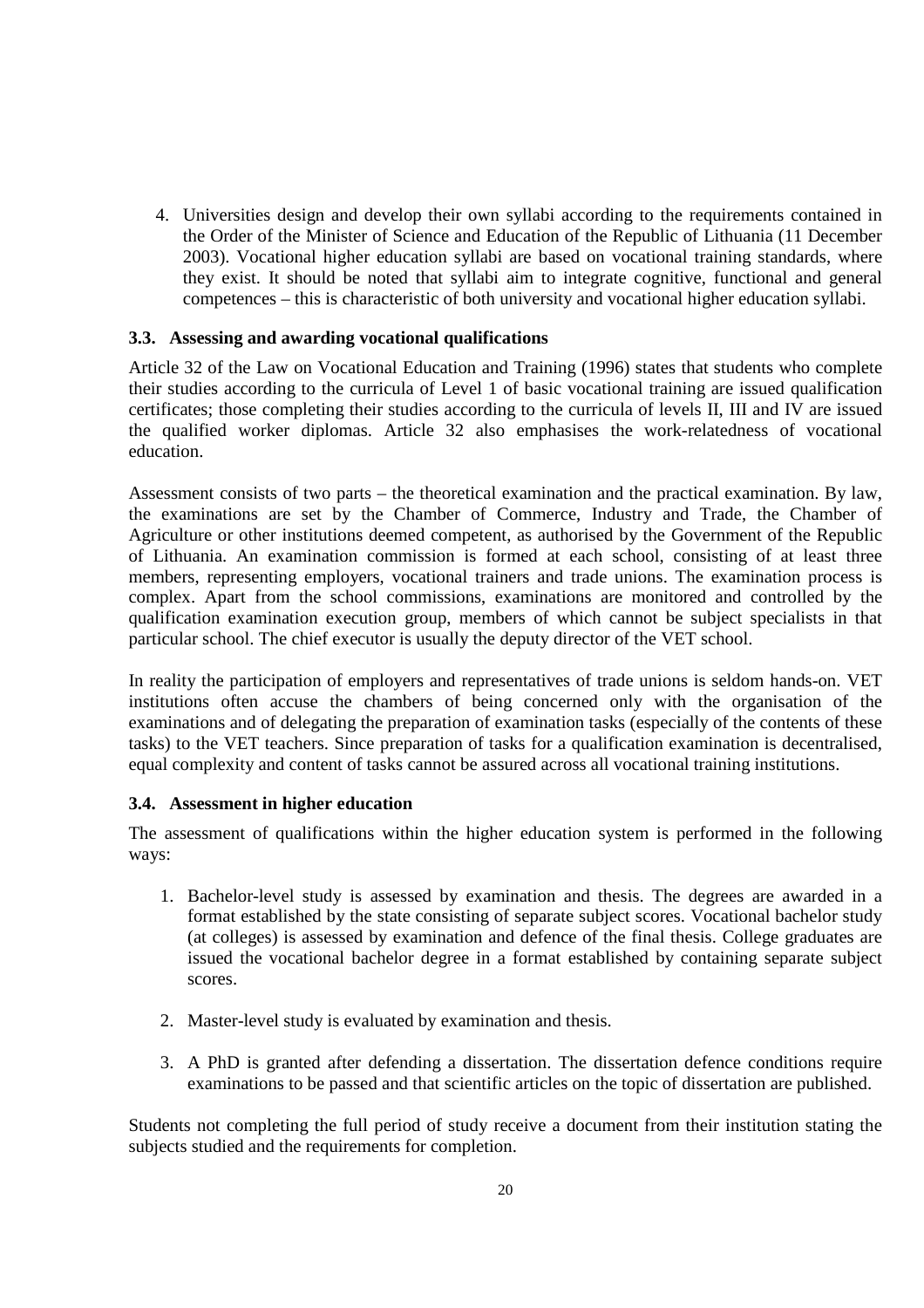# **4. The NQF process**

# **4.1. Preconditions for an NQF**

Table 4 presents the views of interviewees on the current state of qualifications in Lithuania and the preconditions for the introduction of an NQF. These preconditions can be classified into four general types:

# **Table 4. Typology of preconditions for an NQF in Lithuania**

# **General type of precondition Manifestation in Lithuania**

Lack of coherence and communication between the different socioeconomic systems, fields and their parts related to human resources

Shortages, deficiencies and needs related to labour market, education systems and processes, and social cohesion

Existing structures, conditions and processes which provide the basis for designing an NQF, or which are capable of enhancing its design and implementation

Implementation of national and European policy agendas

- Mismatch between the qualifications on offer and labour market needs
- Lack of coherence and smooth transition pathways between the qualifications acquired in VET and higher education
- Lack of a reference instrument (such as a framework) for comparison of qualifications and quality assurance, enhancement of the professional and geographical mobility of workforce and learners etc.
- Lack of comparability between the curricula of different providers of training and qualifications
- Lack of qualifications referencing and comparison instruments for human resource management and development in enterprises – recruitment, performance assessment, career management
- Big variation in quality of programmes in the same field of study in the different higher education institutions
- Absence of possibilities of the formalisation of competences acquired through non-formal and informal learning and work experience

Existence of separate 'frameworks' for qualifications provided by VET institutions (vocational education levels introduced in 1997) and higher education institutions (introduction of bachelor, master and doctoral degrees in 1992) and the lack of articulation between them.

Ensuring lifelong learning by enabling people to acquire competences for careers in different professional fields.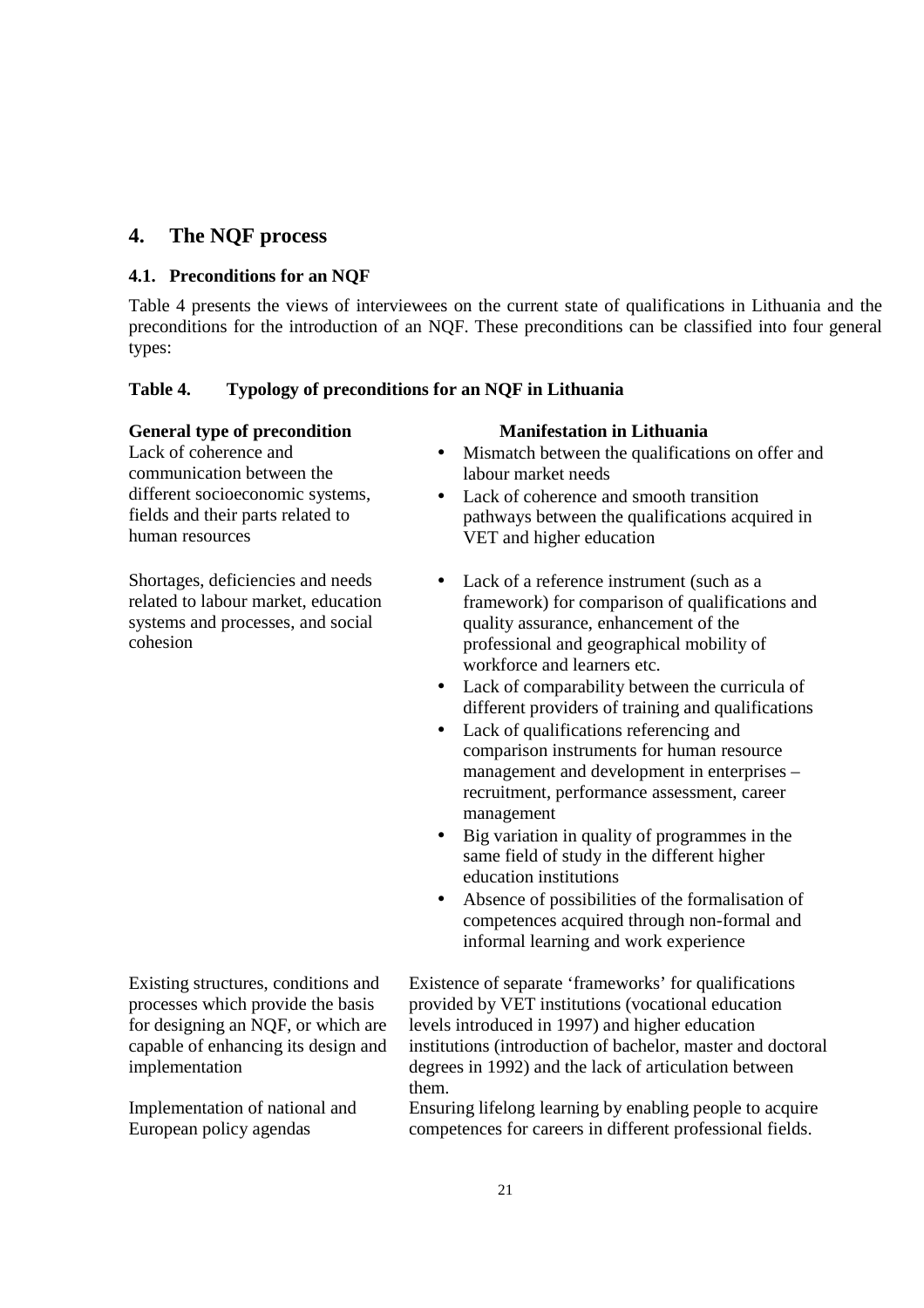Most of the preconditions above have evolved organically within the socioeconomic and cultural context of society and are closely related to real problems and shortages of education, employment, socio-economic development, human resource development. Preconditions imposed externally (for example, the EQF, the lifelong learning principle, the need to formalise competences acquired in informally and non-formally) have played a supportive role, but have not driven the agenda.

The most important preconditions are the mismatch between qualifications and labour market needs and the lack of articulation between VET and higher education. Other preconditions tend to be related to (i) particular elements of the education system (lack of compatibility between the curricula of different training providers and wide variation of quality in the same fields of study) or (ii) the world of work (lack of reference instruments for comparing qualifications needed for human resources development management and development in enterprises).

All interviewees stressed the need for an NQF to improve coherence amongst qualifications, inter alia:

- improving the design, provision, assessment and awarding of qualifications (through more active and motivated involvement of stakeholders);
- responding to the needs of learners;
- restructuring and streamlining institutions to overcome duplication and to increase transparency;
- identifying and designing qualifications to address gaps in provision.

#### **4.2. NQF: design, structure, and levels descriptors**

The design of the Lithuanian NQF was based on the local situation and local needs and avoided direct copying and borrowing from other countries. The design process was initiated in 2006 by the Lithuanian Labour Market Training Authority through a project called the Creation of the National Qualification System, financed by European Structural Fund, and bringing together experts from different fields of education and the world of work. The government intention was that the NQF would be implemented in 2008. This proved to be unrealistic. Although the Qualification Authority was established in January 2008, it was later abolished and to date there is no legal basis for the NQF. The revised governmental timeline envisages implementation at the end of 2010 (Lietuvos Respublikos Seimas, 2008).

In order to understand the design of the Lithuanian NQF, it is necessary to introduce the basic ideas and principles. According to the Concept of the National System of Qualifications of Lithuania (National Labour Market Training Authority 2007a), the NQF is the organising framework for the design, provision (and acquisition) of qualifications, assessment of competences, and the award of qualifications. The character and level of a qualification is determined by qualification criteria and performance-related competences grouped according to NQF principles (Lietuvos darbo rinkos mokymo tarnyba, 2006).

#### Goals and objectives of the NQF

The NQF aims to promote lifelong learning in order to meet individual, civic and economic needs. It cannot in and of itself solve the problems of vocational education and training; its effectiveness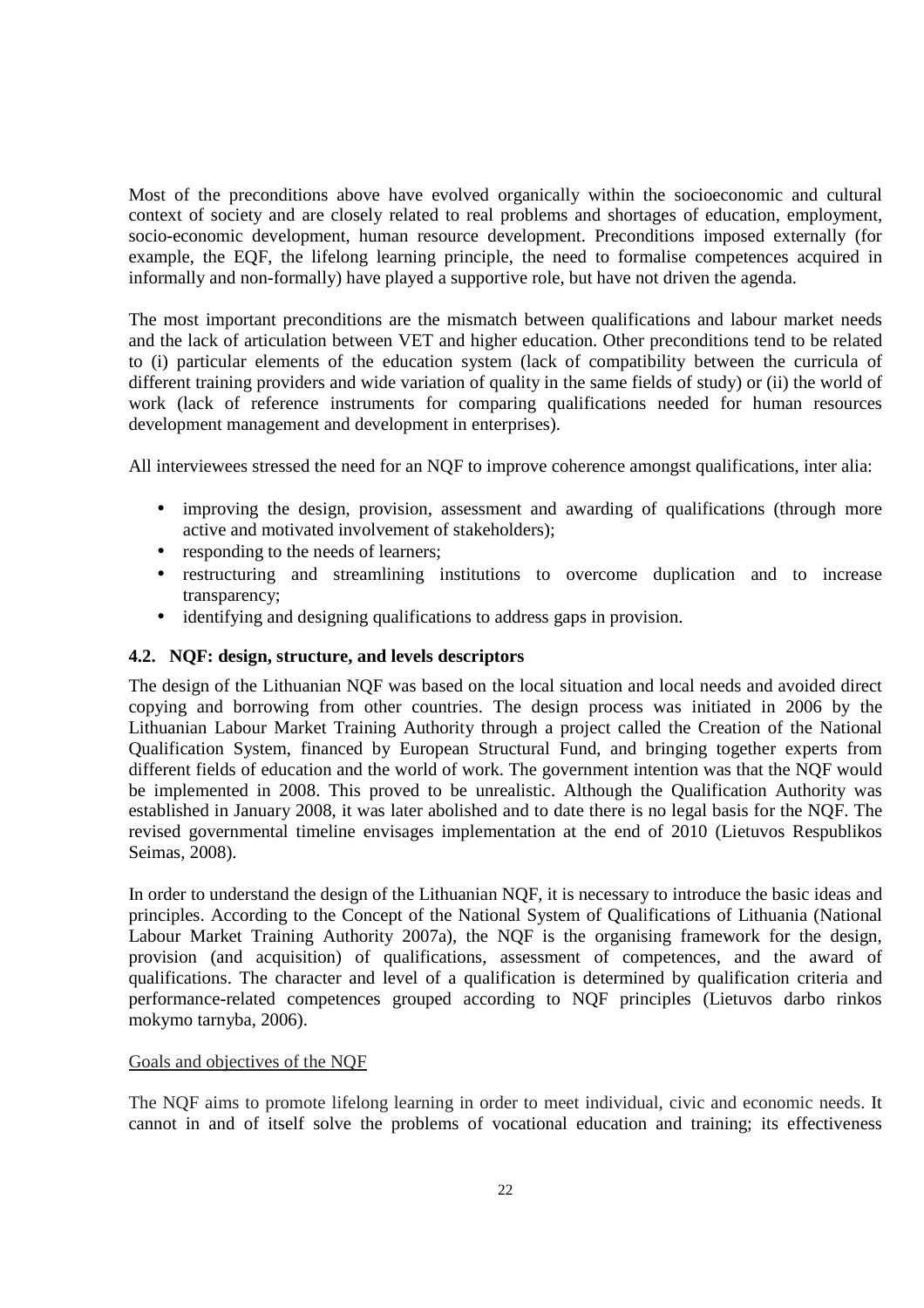depends on the quality of stakeholder activity. The expectation is that the Lithuanian NQF will play the important role in the national System of Qualifications (figure 3).



**Figure 3. The System of Qualifications** 

Through stimulating change in education and HRD policy and practice, its objectives revolve around:

- Coordination i.e. articulating qualifications with labour market requirements, linking economic, social and employment policies, connecting VET and higher education and establishing a national register of qualifications based on national occupational standards.
- Collaboration i.e. the participation of employers, unions, and other stakeholders in the processes of designing, delivering and awarding qualifications.
- Information i.e. increased public awareness of qualifications and learning pathways.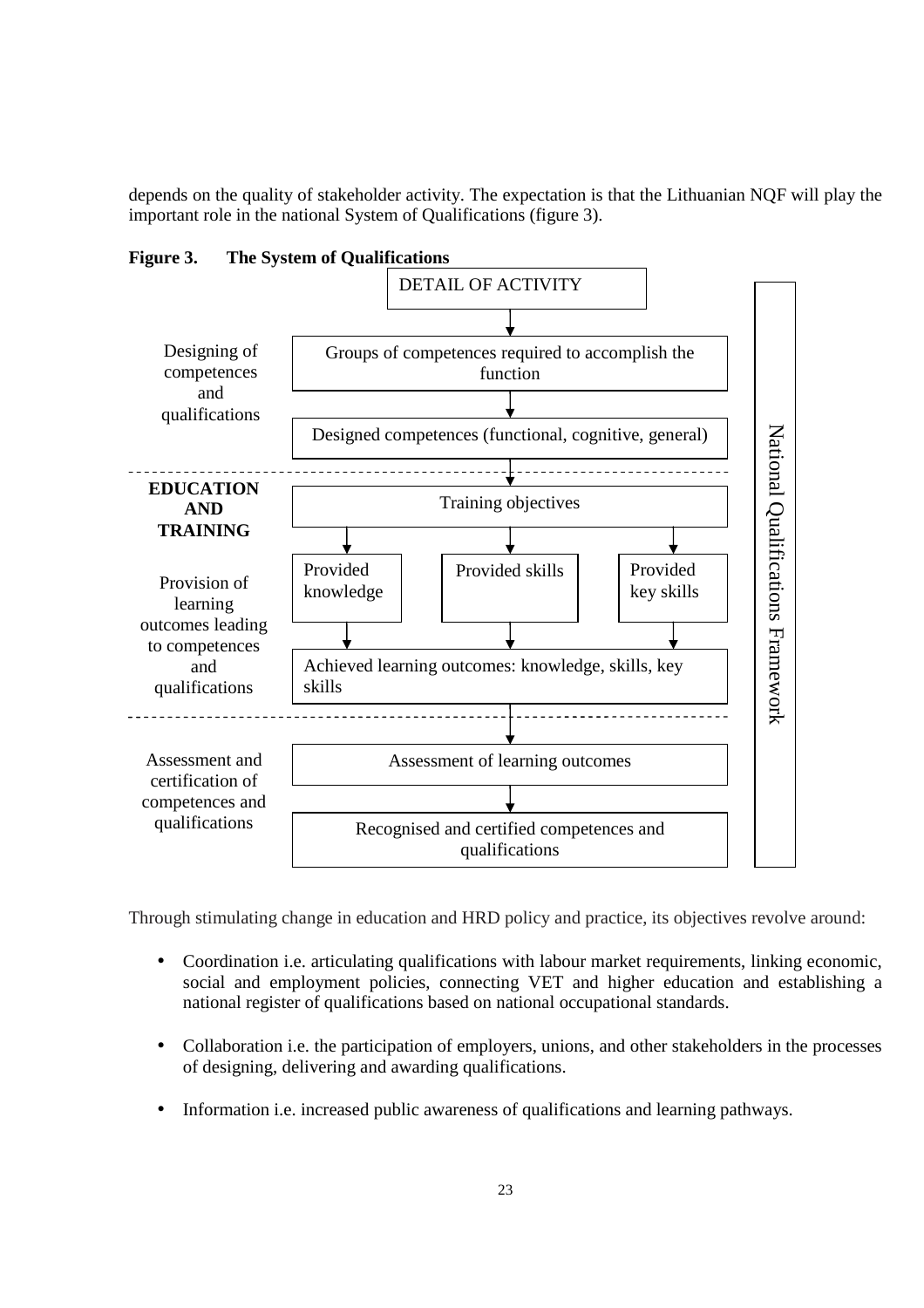- Quality assurance i.e. developing coherent design and delivery systems to ensure that qualifications and competences are fit for purpose and internationally recognised.
- Flexible learning pathways i.e. between general education, initial vocational education and training, higher education and continuing vocational education and training, including the recognition of prior and experiential learning.
- Assessment and certification i.e. based on criteria and progression routes between levels.
- Workforce mobility i.e. developing qualification and learning settings to enhance geographical and occupational mobility.

### Influences on the design of the NQF

The main sources of information for the designers of the Lithuanian NQF were countries where NQFs had already been implemented, particularly Scotland, Ireland and Australia. The other important influence was the qualification framework discourse related to the European Qualifications Framework and the concept of the Europass.

### **The nature of the NQF**

The NQF in Lithuania followed the adaptive approach and did not challenge or have ambitions to radically change the existing system of qualifications. The intention was that the existing system would be incorporated into NQF. Table 5 (below) locates the Lithuanian NQF on the typology developed by Young (2006).

| No. | <b>Criteria of types</b>                 | <b>Characteristics of the Lithuanian</b><br><b>Qualifications Framework</b> |
|-----|------------------------------------------|-----------------------------------------------------------------------------|
|     | The goals and purposes of a QF           | <b>Regulatory NQF</b>                                                       |
| 2.  | The capacity of a QF to achieve the      | <b>Strong NQF</b>                                                           |
|     | goals set out by government.             |                                                                             |
| 3.  | The scope of a QF                        | Comprehensive NQF                                                           |
| 4.  | The way qualifications are registered on | <b>Qualification-based NOF</b>                                              |
|     | the framework                            |                                                                             |
| 5.  | The peculiarities of the process of QF   | <b>Institutional-led NQF</b>                                                |
|     | implementation                           |                                                                             |

#### **Table 5. Typology and the Lithuanian NQF**

The Lithuanian NQF is comprehensive for all learners and is not limited to a particular sector or level. Although the framework is not divided into fields or tracks, VET and HE qualifications can be easily pegged at different levels. The amount of learning that a qualification represents is not referenced.

The NQF is based on a set of level descriptors which are supposed to aid the design of qualifications. However, most existing qualifications could be levelled according to the descriptors because the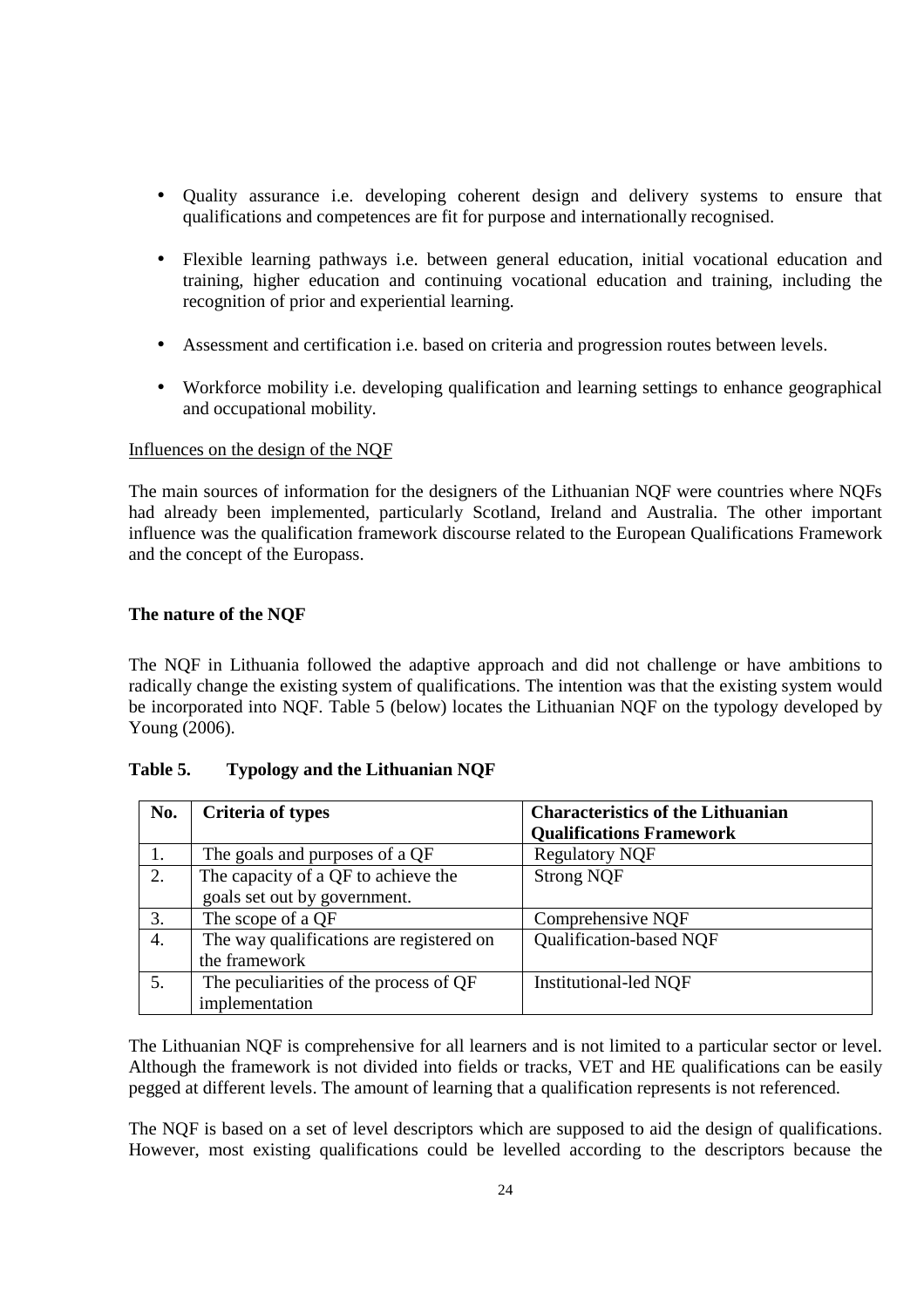qualifications are based on VET competence-based standards. Two parameters are used to attribute a level: characteristics of activities and types of competences (linked to work activity). These are shown in Table 6.

| <b>PARAMETERS AND CRITERIA</b>                                                          |                                                                              |
|-----------------------------------------------------------------------------------------|------------------------------------------------------------------------------|
| Characteristics of activities                                                           | Types of competences                                                         |
| - complexity of activities<br>- autonomy of activities<br>- changeability of activities | - functional competences<br>- cognitive competences<br>- general competences |

# **Table 6. Criteria for attribution of level to a qualification**

There are two types of level descriptor: concise descriptors and comprehensive descriptors. Concise descriptors are for general information and include: characteristics of activities; content and mode of acquisition of qualification; opportunities for further learning, and the value of the qualification. Comprehensive descriptors are for designers of VET curricula, assessors, awarding bodies and those responsible for the recognition of qualifications acquired abroad. Qualifications are described comprehensively according to the criteria detailed in Table 6 i.e. in terms functional, cognitive and general competences. Some competences remain the same despite progression through levels, for example knowledge of work safety and key skills.

The expert group that developed the NQF descriptors concluded that an eight-level structure would be appropriate for the Lithuanian National Qualifications Framework. This decision was based on labour market research, analysis of labour process and existing practices within the education system. The first five levels encompass vocational qualifications provided in the VET system, continuing vocational training and learning acquired formally and informally (on-the-job etc.) Levels 6-8 are mainly higher education qualifications. The level structure also allows for qualifications acquired through non-formal, informal learning and lifelong learning. Each qualification level can be subdivided; level six is a case in point in this regard.

# **4.3. The legal situation in 2007**

The first legal mention the NQF was in the amendment of the Law on Vocational Education and Training, 2007 (Lietuvos Respublikos Profesinio mokymo įstatymo pakeitimo įstatymas, 2007). The third chapter of this law is called System of Qualifications and includes paragraphs referring to the design, provision and awarding of qualifications in the field of VET. However, the NQF was not approved in this legislation. What follows is an analysis of the System of Qualifications chapter:

# *2.1 Designation and structure of the System of Qualifications*

*1. Designation of the System of Qualifications is to ensure the correspondence of qualifications to the needs of economy, to ensure their transparency, comparability, to enhance the continuity paths of training and the occupational and territorial mobility of individuals.*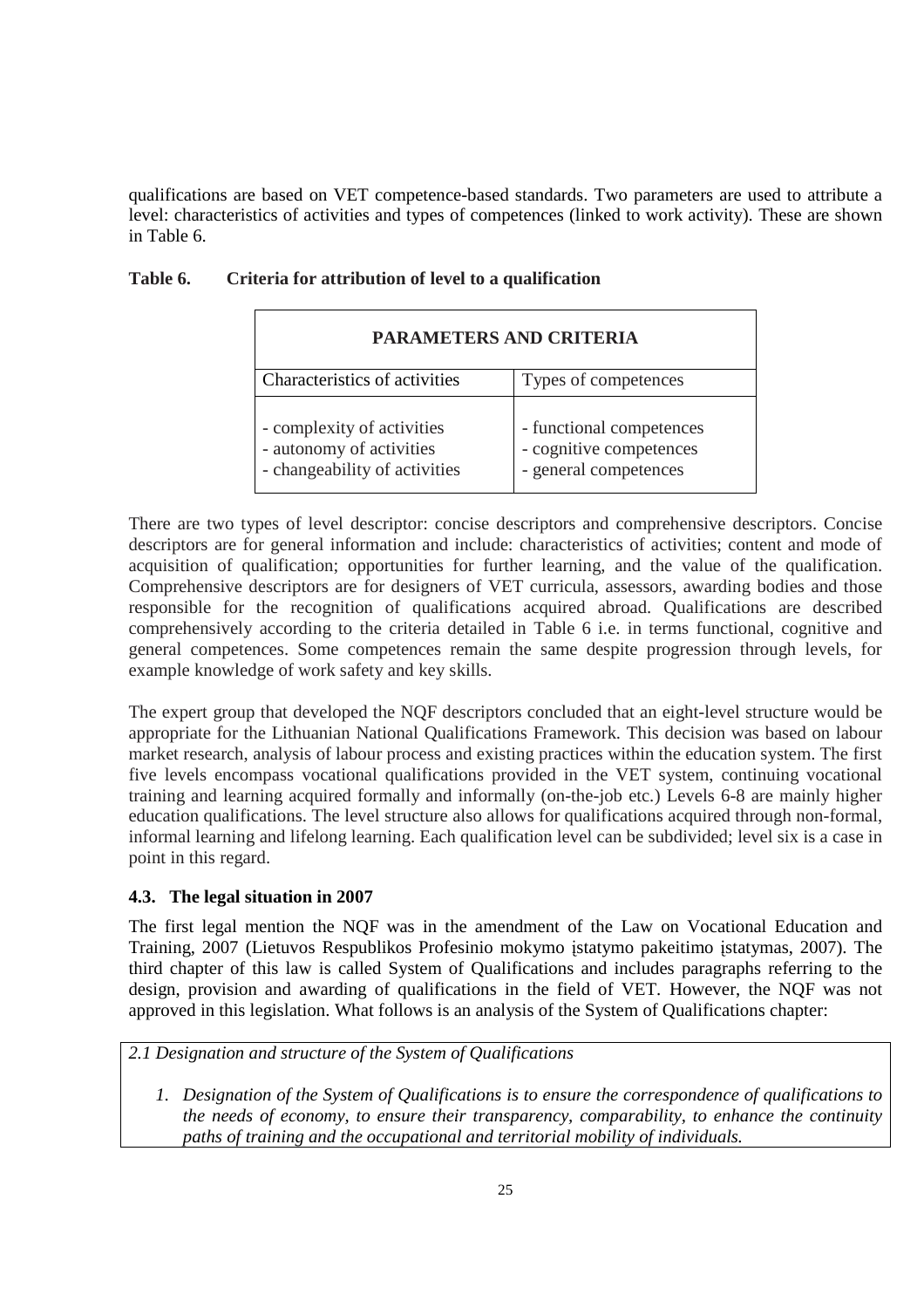- *2. Functioning of the System of Qualifications is based on the cooperation between the social partners, state institutions and VET institutions.*
- *3. System of Qualifications includes the design and regulation of qualifications, evaluation of the acquired competences and awarding of qualification.*
- *4. System of Qualifications to be managed by the Qualifications Authority.*

There are some shortcomings and inconsistencies in section 2.1 above. The System of Qualifications only includes VET and not higher education. This contradicts the idea of a national qualifications system. One possible reason for the omission of higher education was the government's desire to legislate the System of Qualifications as quickly as possible in order to complete the work within the terms of the ESF-funded project – the Creation of the National System of Qualifications of Lithuania (2005-2008). To that end, the amendment of the Law on Vocational Education and Training provided a convenient legislative vehicle.

A section on the 'design and regulation of qualifications' introduces:

- The competence-based nature of qualifications to be expressed as occupational standards.
- The Qualifications Authority as the manager of all qualifications in the NOF.
- Bodies responsible for the design and preparations of occupational standards (central and sector occupational committees).
- The Minister of Social Security and Labour as minister with jurisdiction over above bodies.

The NQF is mentioned in name only, without any detailed prescriptions of its future and functions.

Article 1.1 is concerned with the 'assessment of competences' and the 'awarding of qualifications:

- *1. Government defines the requirements for the bodies which assess competences and prescribes the procedures of accreditation of these institutions.*
- *2. Assessment […] is organised by specialised institutions […] according to the prescriptions of assessment of competences which are defined by the Minister of Social Security and Labour and approved by the Minister of the Education and Science.*
- *3. Qualification is awarded to a person who has acquired all the competences needed […] as indicated in the occupational standard.*
- *4. Qualification is awarded by the Qualifications Authority referring to the results of the assessment of competences.*
- *5. Supervision of the awarding of qualifications is undertaken by the Ministries of Social Security and Labour and Education and Science according to the prescriptions defined by the Government.*

Article 1.1 prescribes the order of the assessment of competence. It is interesting to note that assessment can be undertaken by different institutions (accredited by the government). This marks a departure from previous legislation where assessment was the prerogative of the Chambers of Industry, Commerce and Trades. An element of competition has been introduced into the process. However, the detailed functions of these institutions and criteria for assuring the quality of their activities are not prescribed.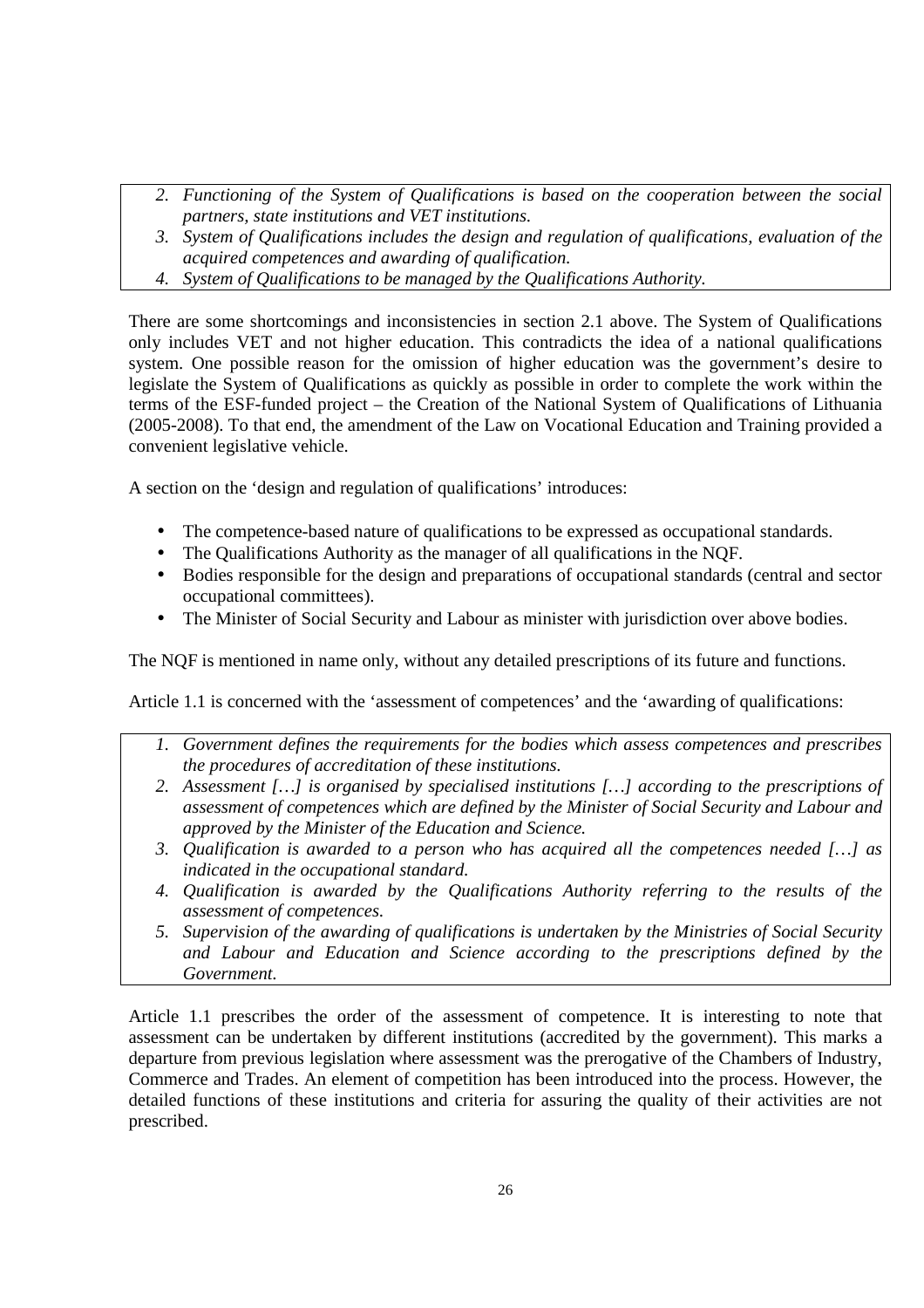Article 2.2 outlines the responsibilities of the main actors in the governance system of vocational qualifications. These are the government, the Ministry of Education and Science, the Ministry of Social Security and Labour, other ministries, social stakeholders, institutions responsible for assessment of competences and the Qualifications Authority. Each has a clearly defined function or shares functions with other actors (this is particularly the case for the Ministry of Education and Science and the Ministry of Social Security and Labour). It is interesting that no obligations are placed on the providers of education and training regarding the orientation of their provision to the competence-based system e.g. the design and implementation of new training curricula. Nor are providers of education and training obliged to participate in the assessment of competences.

Article 2.2 states that: "The Ministry of Education and Science shall be responsible for the supervision of the awarding of qualifications […] as well as for the development of the System of Qualifications." Some functions are shared with the Ministry of Social Security and Labour which is responsible for forecasting "the demand for qualifications in the labour market", for "the supervision of the awarding of qualifications" and for determining the "tasks and functions of central and sector occupational committees and the order of establishment and funding of these committees." Both ministries have responsibility for supervising the award of qualifications. Furthermore, both ministries are obliged and empowered to:

- Define the specifications of the occupational standards.
- Establish procedures and rules for the assessment of acquired competences.
- Plan the distribution of funding for assessment.
- Determine the content and form of the certificates of competence and qualifications and the procedures to be followed in relation to issues these documents.

As mentioned, other actors have governance responsibilities regarding the maintenance and support of qualifications system, especially in the area design. The problem is that no reference is made to the resources that will be required to undertake the functions.

The role of social stakeholders in the System of Qualifications is very important. However, their empowerment is limited to the initiation phase of the preparation of occupational standards. No responsibilities are prefigured regarding the actual design of the standards or in the approval and conduct of assessment. Moreover, no intention to fund the activities of social stakeholders is advanced. Their role therefore is largely rhetorical; in reality they will be subordinate to the activities of state institutions.

The amendment of the Law on Vocational Education and Training, 2007 (Republic of Lithuania, 2007) also establishes the Qualifications Authority for the governance of the System of Vocational Qualifications. This new body was to be controlled and supervised by the Ministry of Education and Science and the Ministry of Social Security and Labour. The creation of such a governance situation almost "programmed in" inter-institutional conflict. Although motivated by a desire to speed up implementation, the decision not to fully include the NQF in the amendment, did cause confusion and raise questions about the future legitimacy of the NQF.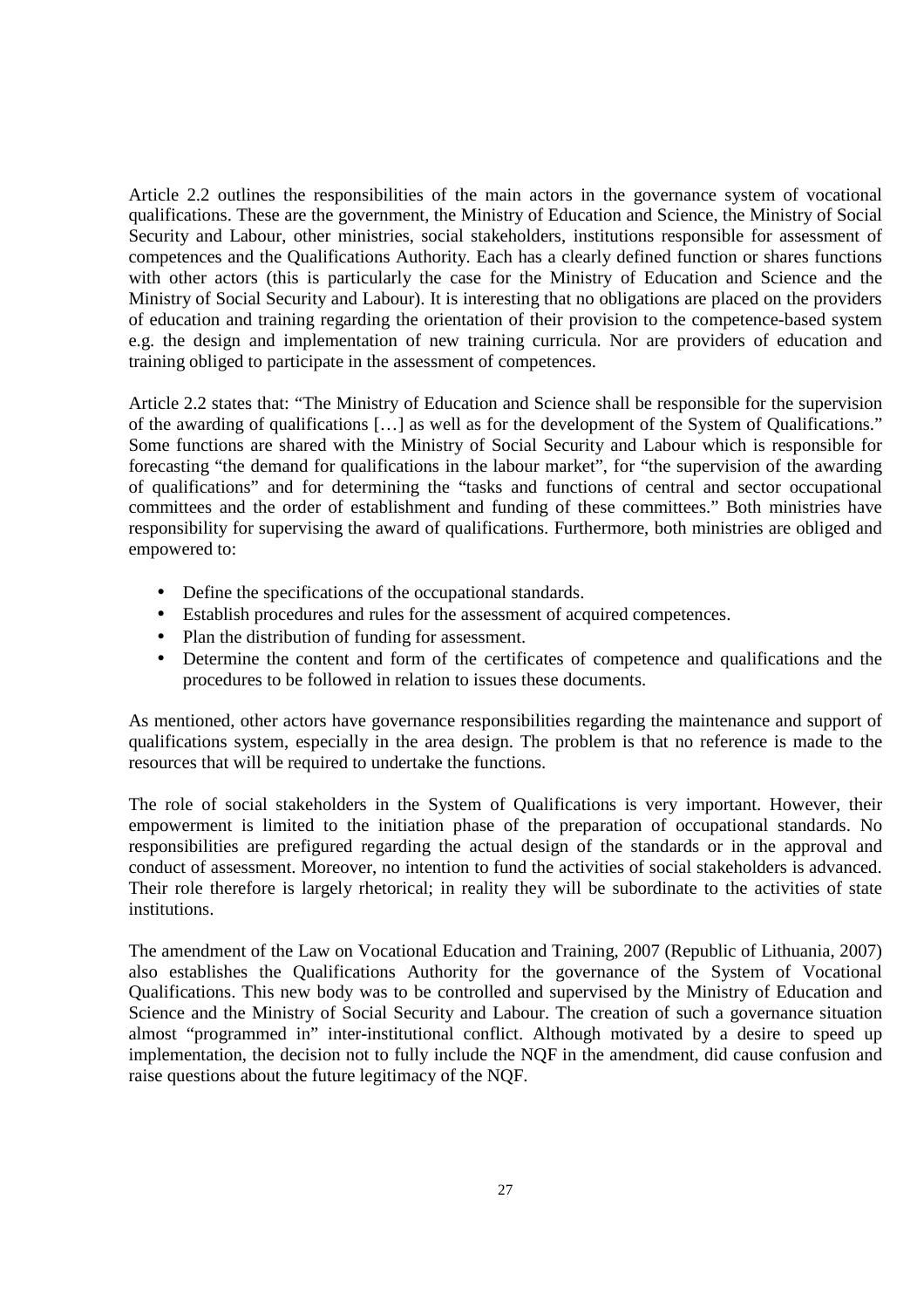#### **4.4. The legal situation in 2008**

-

A new government came into power at the end of 2008. Despite the fact that resources had been secured from the European Social Fund for the implementation of the NQF-based System of Qualifications, the government decided to abolish the Qualifications Authority and distribute its functions amongst ministries. This decision was made because of the increasing financial difficulties of the state and the need to reduce bureaucracy. Such a shift will inevitably cause delays in implementation. In summary, the new government proposes the following changes:

- Most of the functions of the Qualifications Authority and the Ministry of Social Affairs and Labour are transferred to the Ministry of Education and Science. This means that the body charged with overseeing the provision of qualifications will also be responsible for the System of Qualifications as a whole, including the design and award of qualifications.<sup>11</sup> This contradicts the widely accepted and practised principle of NQFs, that the design of qualifications and the assessment of competences be separate from the providers of education and training.
- The Qualifications Authority is replaced by the Institution of the Governance of Qualifications in the Ministry of the Education and Science. This means that the governance function is retained, but only in relation to one ministry. Moreover, only part of the proposed functions of the Qualifications Authority has been transferred to the new institution. The latter will be responsible for planning qualification requirements; implementing the NQF-based System of Qualifications; evaluating institutions undertaking assessment and making recommendations for their accreditation to the Ministry of Education and Science.
- The removal of the Institution of the Governance of Qualifications from area of design. This means that a crucial part of the System of Qualifications is outside of the governance structure. However, this problem has been partly solved by a proposal to delegate the development of occupational and VET standards to the Centre for the Development of VET and Qualifications – the former Centre for Methodology in VET.
- A proposal to create a national register of all qualifications does not include clear definitions of the conditions and order of registration. This means that the complex relationships between occupational standards, VET standards and the curricula of VET and higher education are not addressed.

These changes do suggest a backward step for the NQF. However, they are still at the proposal stage. The upshot is that the Lithuanian NQF-based System of Qualifications remains at the initial stage of its implementation and has not yet become the basis for the development of VET and higher education. The introduction of the Law on Qualifications proposed by the Qualifications Authority would support a coordinated and coherent approach to the implementation of the NQF. In comparison, the government's current proposals introduce confusion and complexity by fragmenting the roles and functions of stakeholders.

 $11$  The Ministry of Education and Science already had responsibility for the provision of qualifications in initial and continuing VET and higher education.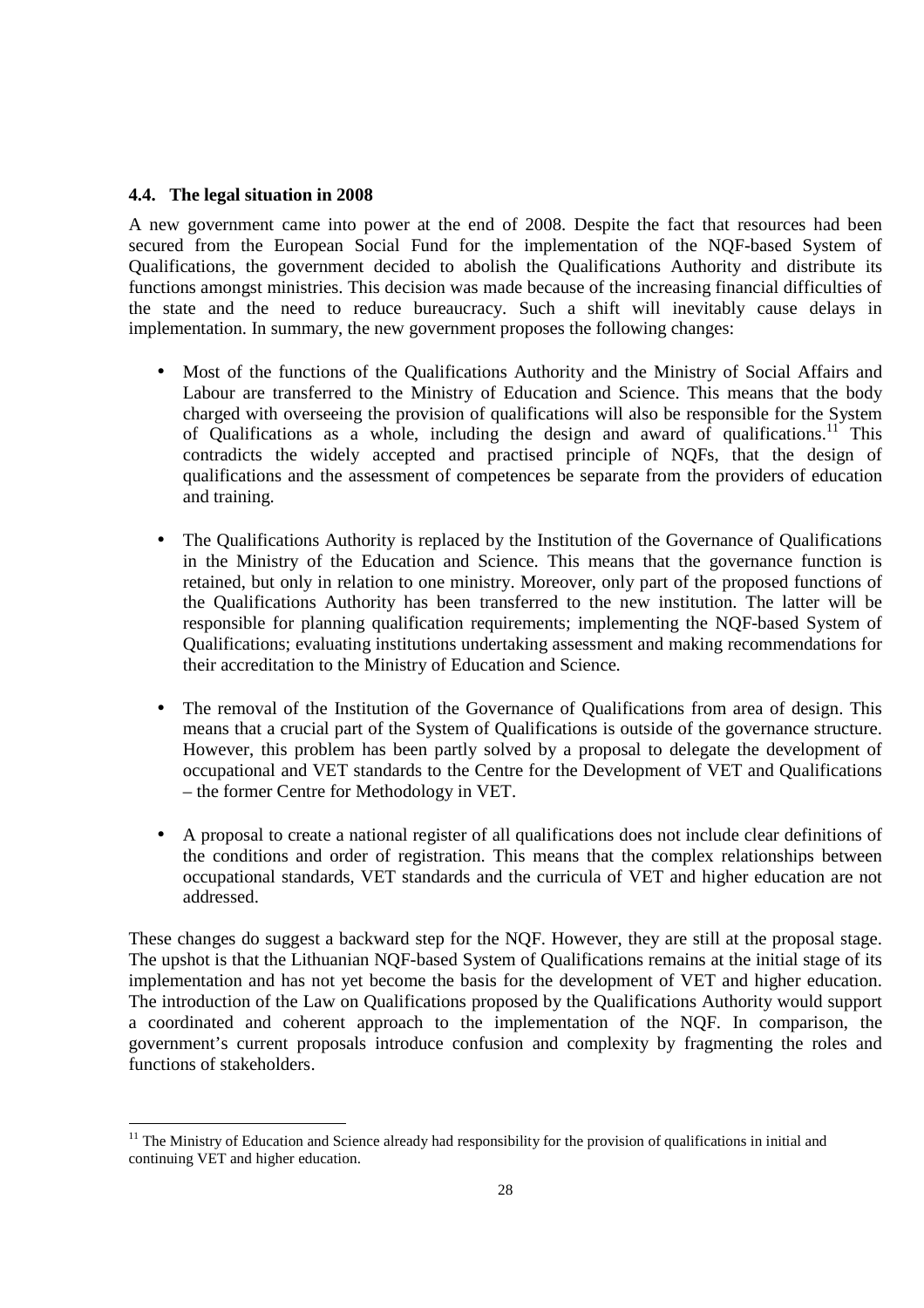# **4.5. Dashed expectations?**

<u>.</u>

# **4.5.1 Changes in the design and provision of qualifications**

As discussed, it is expected that the introduction of the NQF and occupational standards will create coherence in and across higher education and VET and standardisation in curriculum design. Traditionally, VET schools have designed their curricula according to the VET standards prepared by the economic sector groups, coordinated by the Centre for Methodology in VET. In recent years, the Centre for the Quality Evaluation of Studies has introduced some standardised practices in the design of higher education programmes. Neither of these centres deals with the big problem of articulation between VET and higher education especially in areas such as engineering

It is also expected that the introduction of the NQF and occupational standards will facilitate cooperation between VET schools, colleges and universities. The Irish experience suggests that an NQF can motivate individuals and enterprises to take up skills development opportunities, especially continuing vocational training which remains underdeveloped in Lithuania.<sup>12</sup>

However, given the current state of play, it is unclear as to who will actually design the occupational standards. Given the abolition of the Qualifications Authority, the plan is that the Ministry of Education and Science will 'subcontract' different experts from business or use researchers for this task. Another problem is to persuade universities that occupational standards are not in breach of their autonomy in the field of designing the content of studies.

# **4.5.2 Changes in the assessment of competences and the award of qualifications**

The expectation in this regard is that the introduction of the NQF and occupational standards will render assessment and the award of qualifications more flexible and transparent. The present system does not allow partial credit or credit accumulation.

However, there is a lack of clarity regarding the institutions that will be responsible for assessment. The Concept of the National System of Qualifications (National Labour Market Training Authority, 2007a) argued for the "demonopolisation" of the function by withdrawing the exclusive rights enjoyed by the chambers of industry, commerce and trades and opening up to other institutions providing they can prove their competence in this regard. This would have meant that any institution (employers' organisations, trade union etc.) could have applied to the Qualifications Authority for this status. After the abolition of the Qualifications Authority, the function passed to the Ministry of Education and Science and it now seems as if the chambers will retain their exclusive status on account of their experience and know-how in the field.

Moreover, there are no estimations of the demands this shift in assessment paradigm will make on staff or how such demands will be met. Nor is it clear how or if changes in assessment will affect the quality and status of VET: will they lead to an increase or deterioration?

 $12$  Statistical data shows that the uptake of continuing vocational training Lithuania is one of the lowest in the EU countries (CVTS-2, CVTS-3 surveys) (Markowitsch, Hefler, 2008).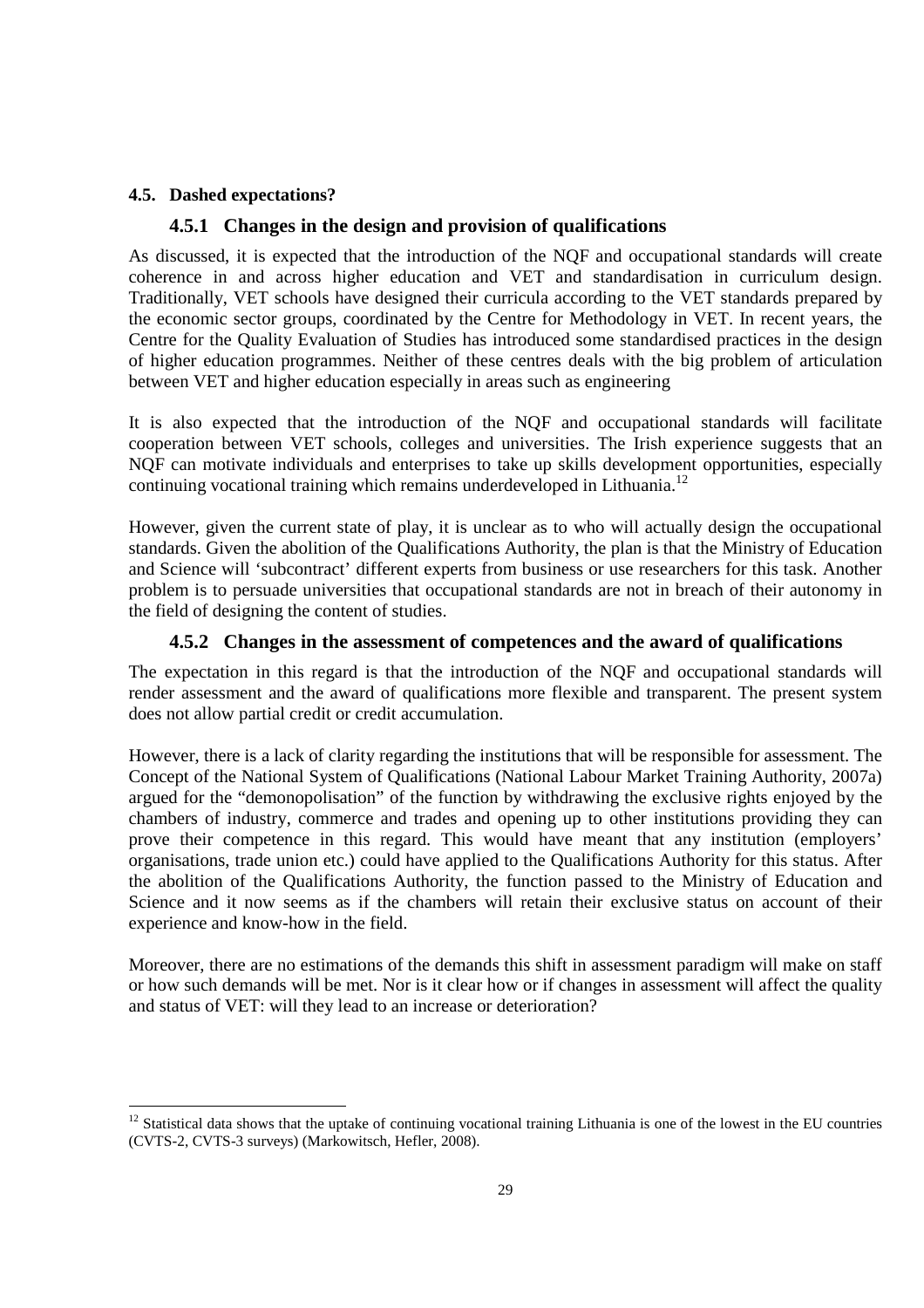# **5. The views of interviewees on the implementation of the NQF**

### **5.1. Views on political and legal preconditions for implementation**

- Interviewees from higher education reported that they are influenced by the Bologna process and the EQF regarding harmonising qualification levels. Lithuanian higher education is obliged to conform to EU principles regarding the free movement and of learners, students, academics and the workforce generally.
- The current legal situation in Lithuania permits NQF implementation in all sectors and fields of education, but full implementation will require new laws. Importantly, the proposed Law on Qualifications is in the process of being legislated.
- Current legal, political and financial conditions do not encourage the mutual trust between stakeholders, providers of qualifications and the public that is essential for the implementation of the NQF. One interviewee endorsed the importance of trust in relation to higher education, but questioned the role of an NQF in increasing that trust, arguing that it is good quality provision that correlates with trust. The historical lack of public trust in education providers and qualifications in Lithuania was noted: the interviewee concluded that the issue is broader than the NQF, "to increase the effectiveness of the implementation of NQF it is necessary to improve the socioeconomic conditions and to increase mutual trust in society." A trade union interviewee argued that trust was a huge challenge under current social conditions: "Lithuania is in the stage of wild capitalism and it is hardly possible to speak about any kind of social trust and agreement in society, but nevertheless we have to be active in changing this situation by implementing different measures and instruments which can gradually make industrial relations more civilised and increase social trust".
- A lack of political will and too superficial an attitude on the part of policymakers towards the implementation of the NQF. Interviewees noted a fragmentation of initiatives, especially after the 2008 elections, even though Lithuania has obligations to the EU to implement the NQF in the terms defined. One interviewee was of the view that the Lithuanian NQF was too ambitious given the preparatory work that was needed on the ground. However, the situation was not seen as insurmountable.

# **5.2. Views of different stakeholders and institutions on the implementation of the NQF**

# **5.2.1 Higher education**

- The expectation is that vocational higher education will be more supportive to NQF implementation than the universities and that support will vary across fields of studies. One interviewee noted that: "Some higher education institution and fields of studies can ignore this process or treat the NQF as just another formal bureaucratic instrument […] limiting the academic freedom and initiatives of universities".
- "Innate" resistance to perceptions of government interference in higher education need to be overcome by high quality dissemination activities. Interviewees variously referred to an "allergic reaction" from universities to "imposed new bureaucratic orders" and to the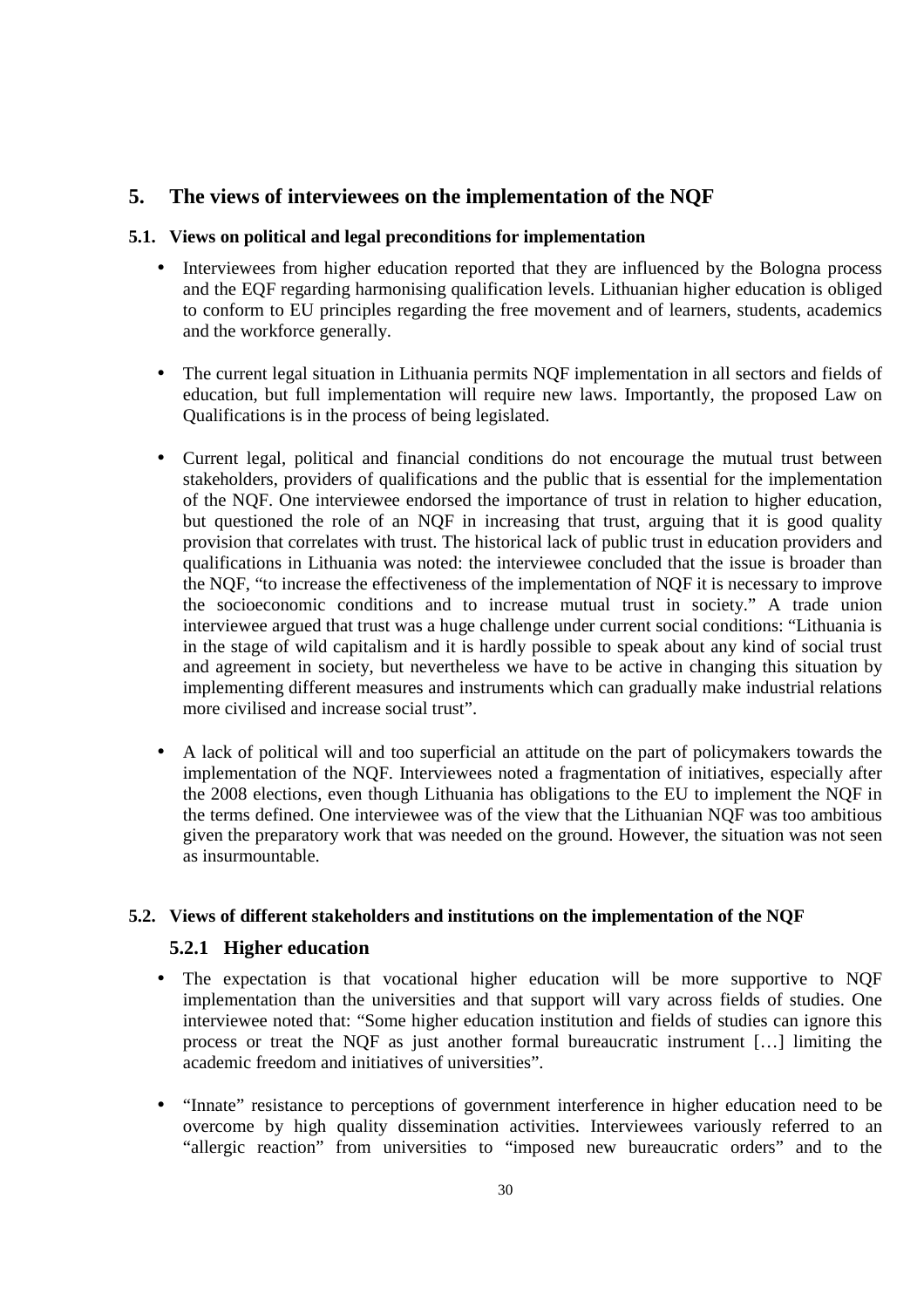traditionally conservative response of higher education to "novelties" which are rejected first and maybe considered later.

- The level of organisation of academic communities in different fields of study was seen as an indicator of likely responsiveness: "Where the organisation of academic community is strong it can be easier to persuade and to involve the members of this community in the implementation of the NQF". The same views applied to professional organisations.
- An encouraging factor is that levels six to eight on the NQF are very close to the Dublin descriptors of the European Higher Education Qualifications Framework. As one interviewee put it: "I do not see any big problems in accepting the NQF by the higher education institutions, because the descriptors of levels in NQF in principle correspond to Dublin descriptors of Bologna framework, which is widely accepted and recognised by the all higher education institutions".
- A disincentive for higher education is the competence-based approach to which it has traditionally been opposed. One interviewee reported how higher education needs to be "persuaded" of the value competence as well as academic knowledge.
- One of the biggest problems facing higher education and the potential success of the NQF is duplication of roles and functions in universities and non-universities (colleges). One interviewee reported that pathways between vocational and university higher education still lack clarity and transparency. A recommendation was made that universities revert to their former status: "The titles of universities should be adhered to only in the classical universities the specialised higher education institutions should be labelled differently, like academies, institutes of studies etc". The argument was that this would improve transparency and transition pathways. For example, an engineering graduate from a college could have direct access study in an institute of engineering; and VET school-leaver with a specialism in veterinary science could apply directly to a veterinary academy.

# **5.2.2 VET practitioners**

- The general view is that existing practices in VET will merge seamlessly with the NQF. As one interviewee put it: "The implementation of NQF in the VET system is practically started and there are no disagreements and contradictions here. There are designed VET standards. We only need to place these qualifications in the NQF and to ensure the pathways of progression between these qualifications and their levels – there are no essential problems here". The same applies to NQF levels and qualification levels.
- The uptake of occupational standards and the reform of VET curriculum may curtail the current autonomy of VET schools and may therefore engender some opposition. Although curricula will still be designed by the VET institutions, there will be tighter controls in terms of ensuring curricula correspond to standards. The NQF will encourage credit at the levels of modules (at the moment only whole qualifications carry credit). This will enhance learner mobility.
- Some VET schools make small changes in curricula and rebrand the qualification in order to attract more students. This practice can create misunderstandings, because very often the new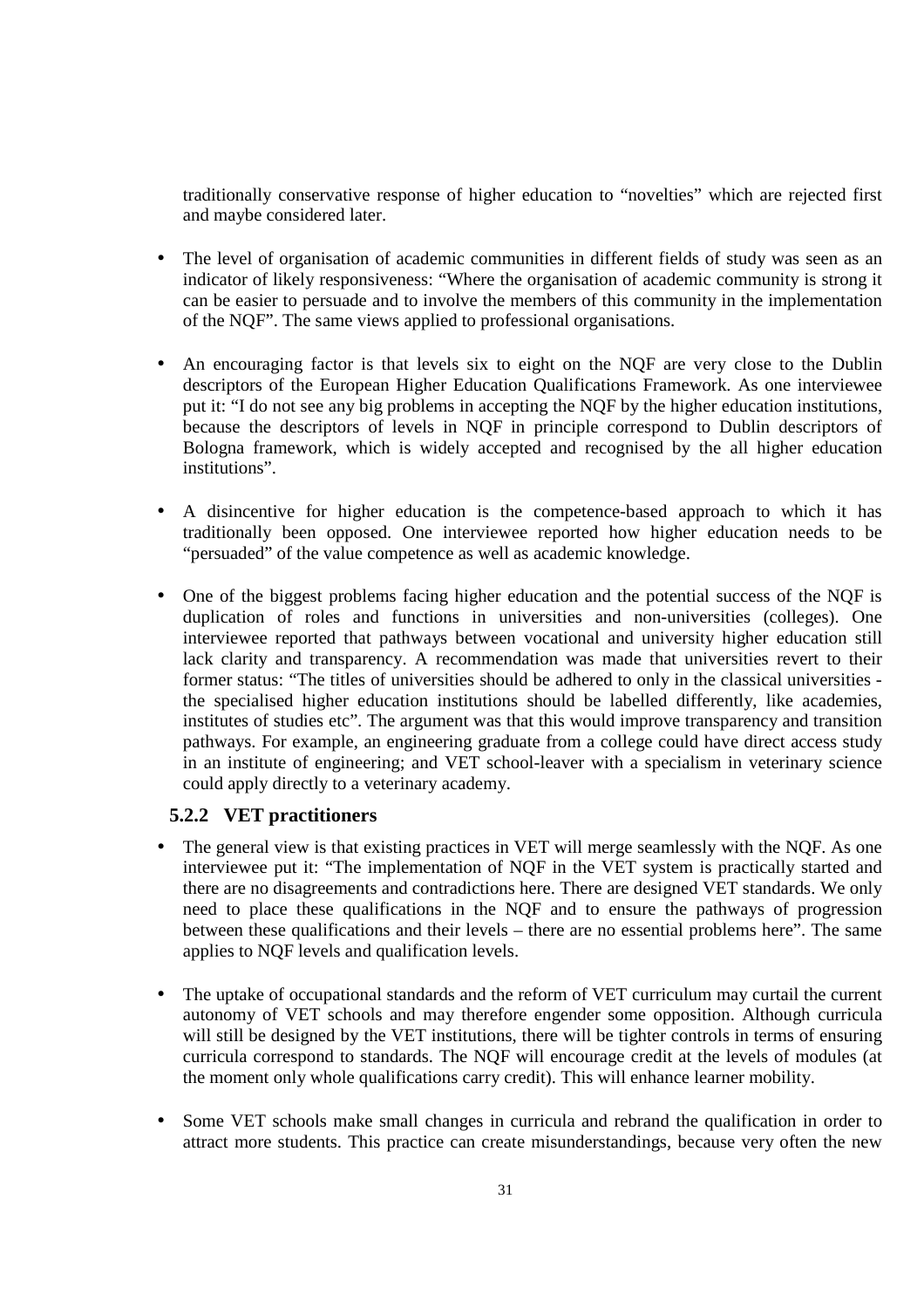title does not correspond to the contents of curriculum. Such schools will not be happy with stricter controls.

# **5.2.3 Trade unions**

- Union interviewees were critical of the duplication and lack of good coordination in the current system. In particular, there were concerns about the duplication of research efforts: "Our country is not so big and it is a pity, that the process of designing of the NQF in some cases involved research activities to find the data, which were already obtained by previous research, like for example in case of the analysis of the current state of qualifications".
- Union representatives were of the view that the design of the NQF was largely undertaken by academics and that other stakeholders (such as themselves) were invited to rubber-stamp developments or involved simply because of formal requirements. The general view was that unions were ignored in the NQF design processes.
- Although it was acknowledged that unions lack expertise in VET, higher education and human resource development, interviewees were keen to emphasise that unions are not "monolithic". For example, trade unions in the private sector are more experienced in industrial relations than education and qualifications, whereas public sector unions have considerable education-related experience.
- Interviewees argued that the Confederation of Trade Unions has competent people which could become involved in NQF implementation and that the unions have an important role to play especially in relation to members who are unskilled or low-skilled and who are seeking higher qualifications, higher wages and greater career opportunities.

# **5.2.4 Employers and business**

Interviewees from the Kaunas Chamber of Commerce, Industry and Trades indicated the following main problems and shortcomings in the design and implementation of the NQF:

- A lack of concreteness and coherence in the processes of implementation. For example, it was argued that the Qualifications Authority's approach to the development of occupational standards was "rather vague and poorly managed" largely because stakeholders lacked understanding of their roles and functions. The same views applied to the assessment of competences and the award of qualifications "because there are still no legal acts and instructions".
- An overly bureaucratic and controlling attitude on the part of the responsible state institutions which risks jeopardising effective implementation. One interviewee referred specifically to assessment practice and the award of qualifications: "The proposed order of the assessment of competences and awarding of qualifications is excessively bureaucratised" singling out the organising of contracts for assessment as "very difficult to control".
- A rushed process that failed to build on earlier achievements. As one person put it: "Everything has been made in a very rushed way [...] largely ignoring what has been achieved by the different stakeholders in the other projects", for example, an ESF-funded project with the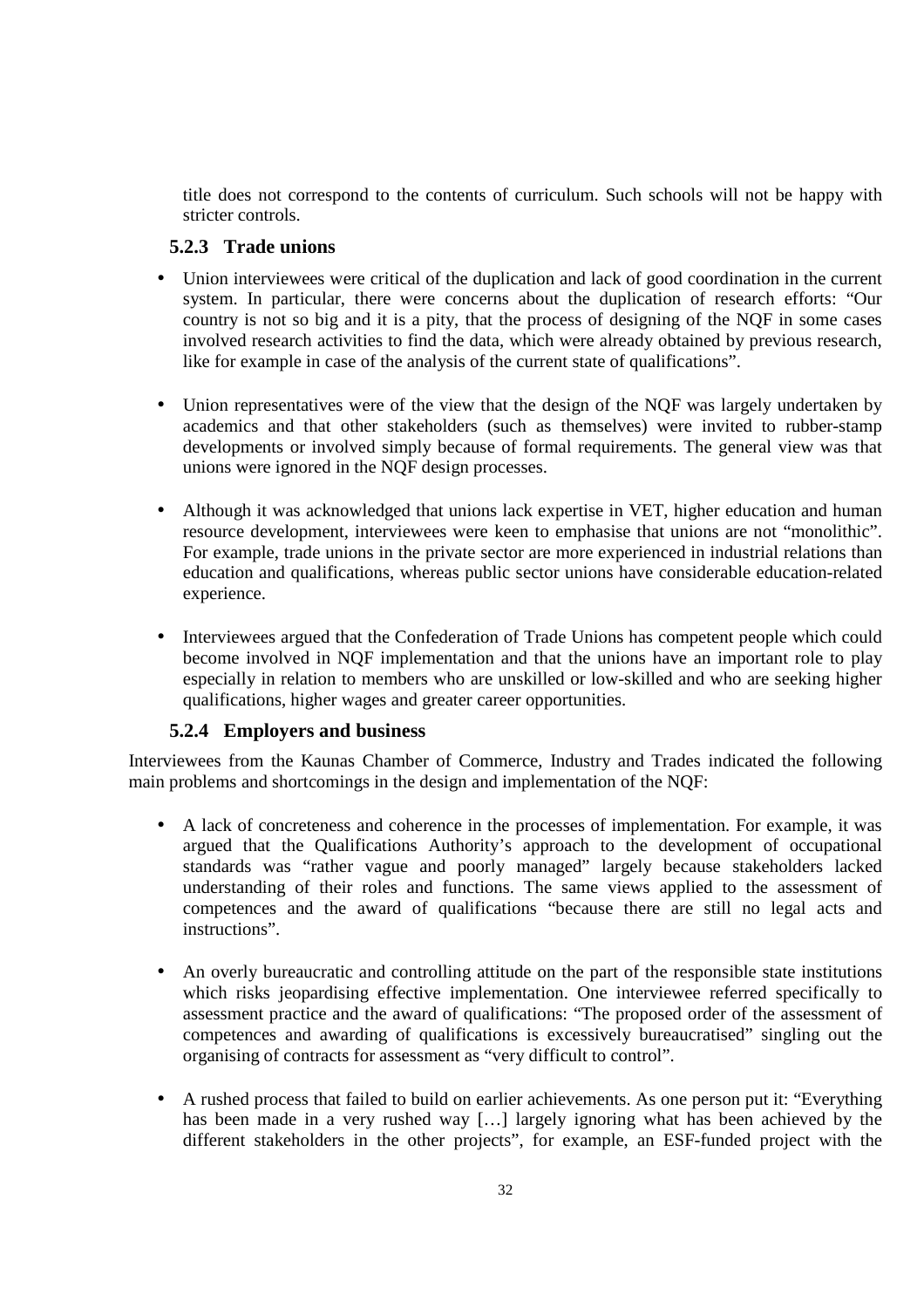Chamber of Industry, Commerce and Trades called Establishment and Development of the Unified System of the Evaluation of Vocational Knowledge and Competences. The result of the project was a unified system of tasks and tests for the VET schools aligned to VET standards. Where no standards existed, participating schools prepared examination tasks and tests themselves with the assistance of experts from the chambers. Interviewees respected the need to introduce competition into the field of assessment, but were mindful of the need to use existing know-how. Not to do so was seen as a waste of financial and human resources and as increasing the costs of NQF implementation. The Chamber of Industry, Commerce and Trades has more than ten years experience in assessment and a regional structure covering the whole country. It was recognised that sector employers' organisations could hardly compete in this regard.

- An incremental process of NQF implementation was favoured: "The NQF should be implemented gradually – sector by sector or region by region". Rushed, national and top-down implementation such as the merger of initial vocational training schools with the labour market training centres and the introduction of the national system of modular training should be avoided because they are high-risk strategies where the costs of failure are high and opportunities to learn from mistakes are limited.
- A lack of information about the NQF was reported. Although sector employers' organisations and the Confederation of Industrialists accepted the need for an NQF, some resistance stemmed from this lack of information. Large and established employers and businesses with welldeveloped HRD systems (including their own internal frameworks of qualifications) are likely to be most supportive of the NQF. However these in the minority and general support for the new system will depend on the quality of information and dissemination.

# **5.3. Roles of institutions in NQF implementation**

- The role of the Centre for the Evaluation of the Quality of Higher Education is recognised as being concerned with designing and awarding higher education qualifications, especially at levels six and seven.<sup>13</sup> The centre is also responsible for regulating the quality of study, an important aspect of the NQF. As one interviewee from the centre put it: "For us, as external evaluators of the quality of studies [the NQF is very important] because today we measure only the process and do not have relevant instruments to measure the outcomes". The interviewee reported synergy between the centre and the NQF.
- A representative from the Academy of Art noted the need for differentiation between fields of study. Specific applications of the NQF were recommended to respond to the particularities of fields. It was argued that some of the academy's practices fit with the NQF but that "descriptors of qualifications are very specific and different from the other fields of studies".
- It was accepted that the Centre for Methodology in VET will play an important role in the implementation of the NQF in the Ministry of Education and Science largely because of its expertise in designing VET standards and approving VET curricula which are similar to NQF processes. Furthermore, the centre has been appointed as a National Coordination Point for

<sup>-</sup> $13$  More information about this centre is available at  $\frac{http://www.skvc.lt}{http://www.skvc.lt})$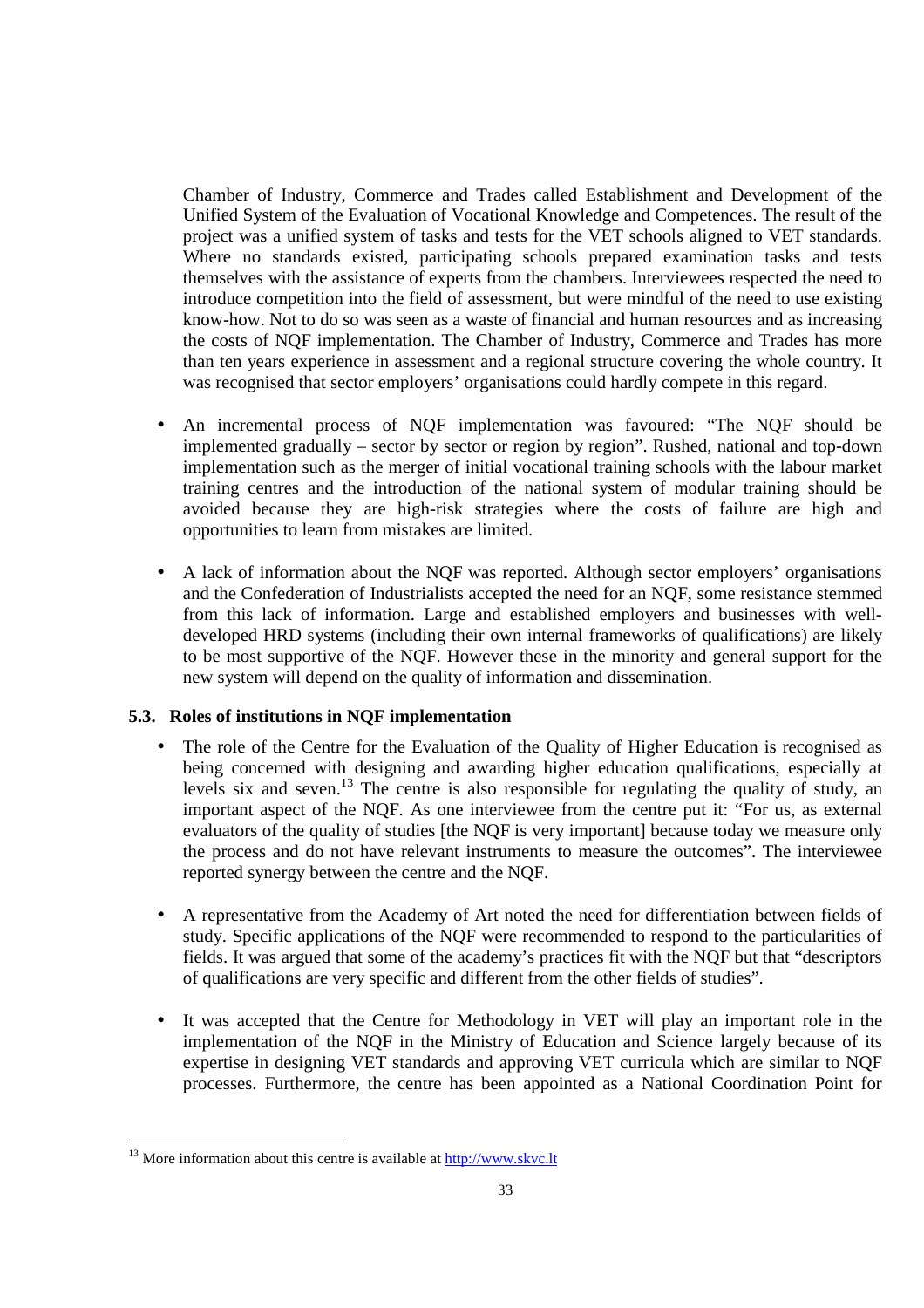EQF implementation, a function it will undertake in collaborations with the Centre for the Evaluation of the Quality of Higher Education.

• The Ministry of Education and Science inherited the coordination and governance of the NQF after the 2008 elections. Specific functions and activities will be delegated to different public institutions or expert groups. One interviewee noted that the evaluation of competences will be delegated to accredited institutions.

# **5.4 Lessons for the NQF from the implementation of other national policies**

- Interviewees stressed the need for the government and its organs to combine strong political will with social dialogue. Changes in higher education are illustrative in this regard in that there has either been political will or social dialogue, but not both at the same time. One interviewee lamented the lack of social dialogue around higher education reform at the current time, likening the situation to a meeting of a communist youth organisation where all dissent was stifled. The government was further criticised for only consulting when reports to the EU were due and for claiming more progress than exists.
- The implementation of the NQF should not be seen as a fixed and immutable point in time. It should rather be seen as an ongoing, organic and changing process.
- Capacity was raised as an issue. One interviewee had recommended study visits and temporary work missions to different institutions in other countries. These measures are seldom taken and no resources have been allocated to such activities.
- Mistakes are often associated with delegation, whereby the human and financial capacity of the receiving institution is overestimated. As one person put it: "Tasks are given with rather unrealistic execution terms incurring rush and resulting in poor quality [products]."

# **6. Potential impact of the NQF**

#### **6.1. Problems and risks**

# **6.1.1 The pros and cons of labour mobility**

As an instrument for promoting the mobility of learners and the workforce, relating the NQF to the EQF may threaten Lithuanian national and ethnic identity and the cultures of smaller ethnic groups within the country's borders. One interviewee feared for the economic and social development of a small and relatively weak country such as Lithuania:

> What frightens us [is] that if we expand the possibilities of mobility, more economically developed countries will attract much more [of the] skilled workforce from Lithuania thus endangering our economic development possibilities. What is even more frightening for me is that increasing mobility can endanger the survival of our national and ethnic culture. [The] NQF, as the instrument facilitating mobility, also enhances the processes of melting of different national cultures [...creating...] real danger for the small national cultures.

A trade union representative had a very different opinion, arguing that increased mobility (via the NQF or the EQF) will help employees improve their socioeconomic status and increase their bargaining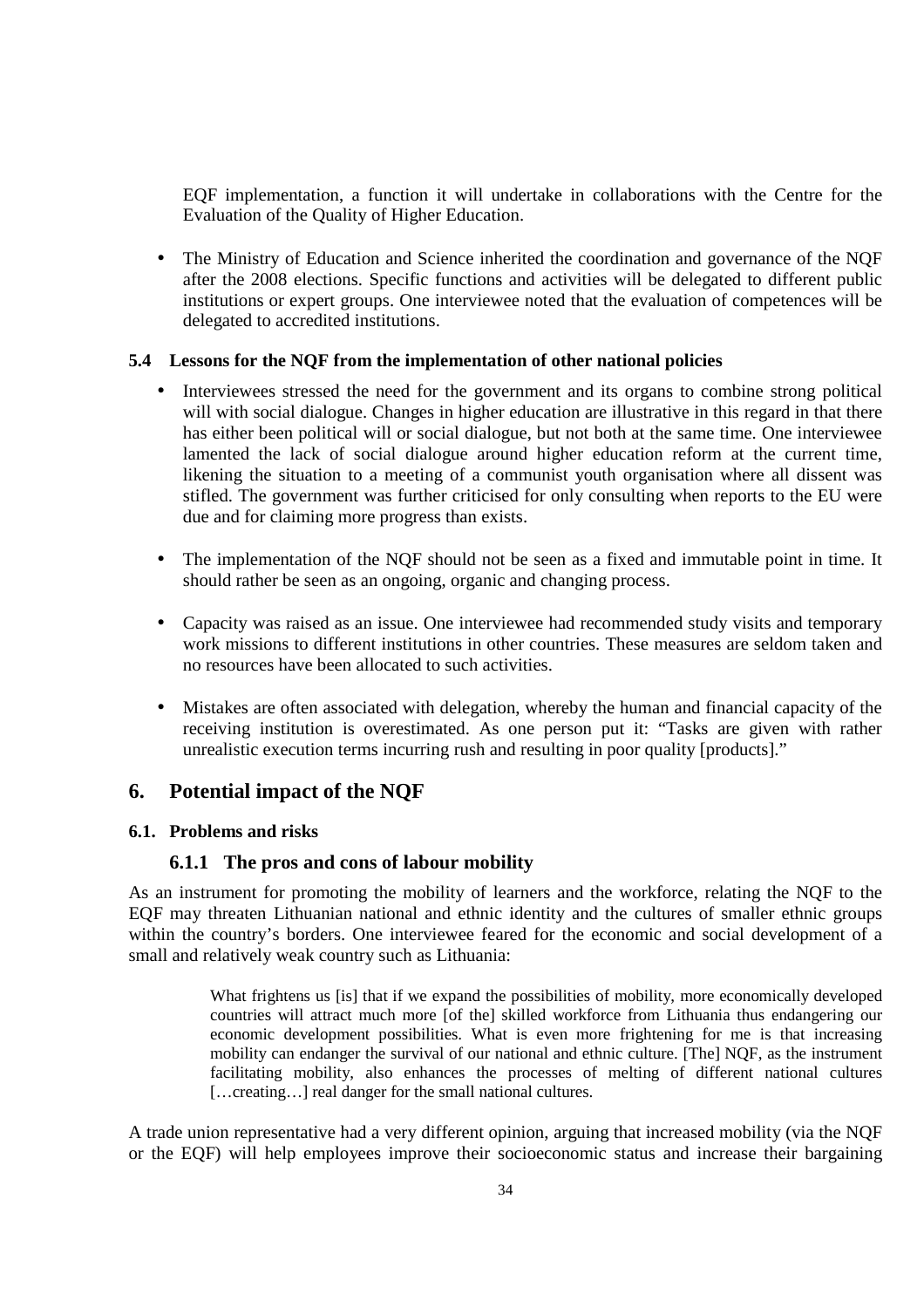power in the field of industrial relations. Increased competition for human resources could improve the attitude of employers to the retention of employees. Trade unions see other potential risks and dangers associated with the NQF and the EQF, for example, the possibility that employers involved in design processes could downgrade the qualifications and occupational status of employees and decrease bargaining power in the national and European labour markets. This is regarded as the most important reason for the involvement of trade unions in the implementation of the NQF.

### **6.1.2 Splits and separation**

A possible further split between VET and higher education after the implementation of the NQF was feared. It was argued that such splits typify Lithuanian society already. The problem of university and vocational higher education both offering level six qualifications was given as an example as well as difficulties that already exist in terms of progression from level four to five and from level five to six. Further fragmentation and separation would have an extremely deleterious effect on the education and training system.

### **6.1.3 Narrow interests and the public good**

Defensive and selfish approaches of public institutions that concentrate only on their narrow interests rather the public good are seen as a threat. Interviewees suggested that further development of the tripartite social partnership approach could help to overcome this problem: as one person put it, "It is not easy to achieve the common interest, but I think that institutional settings such as tripartite committees can help to coordinate the interests of institutions and keep the balance between the interests of the market (employers), employees and the state." An employer representative also noted the tendency for stakeholders to view the NQF in terms of their particular (narrow) interests and needs.

# **6.1.4 Overarching body**

The lack of a competent coordinating institution after the abolition of the Qualifications Authority was seen as having the potential to create a lot of problems for the implementation of the NQF:

> Now formally the Ministry of Education and Science is responsible, but in reality nobody is responsible. The Ministry of Education and Science lacks expertise, capacities and human resources [...]. The problem here is to find an institution with sufficient expertise that could represent all sectors of education. If, for example, such responsibility [was] delegated to an institution related to VET, then the process will be largely ignored by the higher education institutions and vice versa, we will have similar reaction of VET to the [...delegation...] of this responsibility to an institution related to higher education."

#### **6.1.5 Recognition of non-formally and informally acquired learning**

There is a dearth of competent professional organisations and stakeholders to evaluate and award competences and qualifications acquired in different ways, especially in informal and non-formal ways. One interviewee reported that: "It can only be done by professional organisations and I do not see them in many fields, maybe with some exceptions in fields such as law, medicine, architecture and a few other regulated professions".

#### **Resistance from higher education**

At the present time, higher education institutions are responsible for their own qualifications. There is a tendency for higher education to resist external influences, which could limit the impact of the NQF in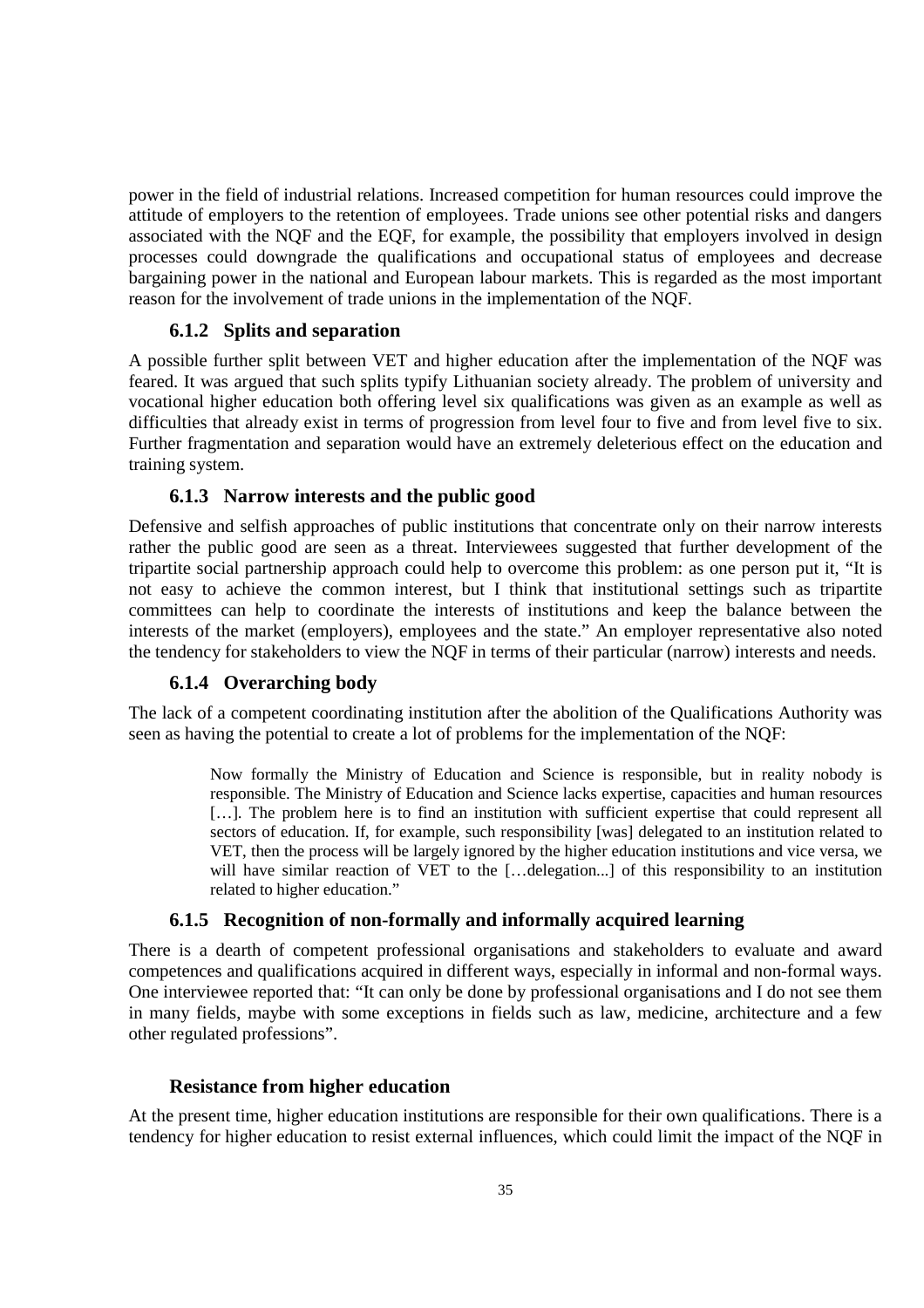this sector. One interviewee expressed a difference between "real" and "formal" NQF implementation, with the possibility that higher education will only conform to the letter of the law rather than the spirit of the law.

### **6.2. Impact on the quality of education, training and higher education**

- There was a general view that the NQF can contribute to the quality of education, training and higher education. The emphasis on learning outcomes based on the requirements of the world of work is popular. This is set against a focus on the learning process. As one interviewee put it: "When we will start to measure the outcomes and not the process, then the quality will improve."
- It was seen as important that professional associations and trade unions be actively involved in all aspects of the NQF in order to enhance its impact on quality and its relevance to the world of work. State bureaucracy alone cannot enhance quality.
- If the NQF is to enhance quality in higher education, then the level descriptors need to address the specific characteristics of higher learning. One interviewee stressed that these must be different to the descriptors in VET.
- Quality improvement needs to be at the forefront of the implementation process. One interviewee suggested that this was in danger of being superseded by an emphasis on creating an ordered system of qualifications.
- Hopes were expressed that the NQF will contribute to improved quality by raising the status and attractiveness of VET. Interviewees noted a lack of parity between vocational and academic education which needs to be addressed if more "motivated and skilled young people" are to choose VET.
- The NQF is seen as capable of enhancing quality through recognising that a balance of formal study and practical experience is required in order to create high-skilled professionals: as one interviewee put it, "Maybe the introduction of NQF will help us […] in order to acquire the qualification of construction engineer, you will have to acquire the basic qualifications of construction worker, because the engineer must deeply understand the process of construction not only from the theoretical, but also from the practical and experiential side."
- One of the most important contributions of the NQF to the quality of education was seen as the creation of learning and career pathways. These would enable students to make rational decisions, thereby avoiding situations where "secondary school leavers go to the universities just to obtain the 'paper' called higher education diploma."
- Quality will be improved if learner-centeredness means that young people appreciate the value of learning outcomes oriented to the real-life world of work and employability. This was seen as a less consumerist approach than an appreciation of formal education. Motivation to study is currently a problem and the NQF was seen as having the potential to improve this situation by encouraging more students to take up professional careers which would in turn enhance the quality of the provision: "Motivation to acquire competences will increase the demands and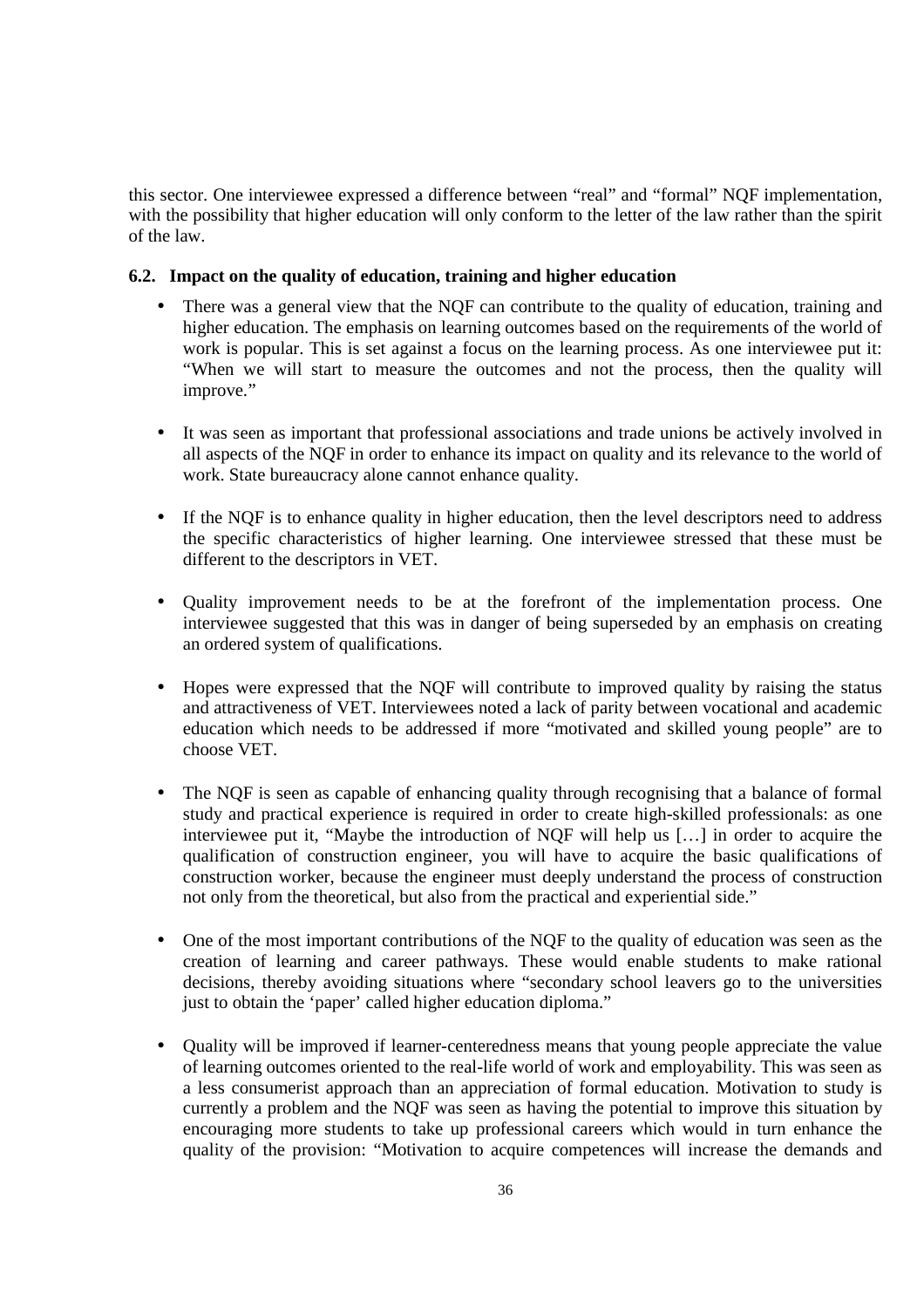requirements of students and learners on: qualifications and teachers and professors, quality of the equipment in the labs, provision of libraries and other important conditions of quality of VET and higher education."

#### **6.3. Views of providers of qualifications**

#### **6.3.1 Preconditions**

Interviewees from VET schools and institutions of higher education stressed that one of the main reasons for the NQF in Lithuania is the need to address the mismatch between the demand for qualifications in the labour market and the supply of qualifications from VET and higher education. This is a multi-dimensional problem spanning institutional, economic and social development dimensions.

At the institutional level, there is little coordination between VET and higher education providers regarding the provision of qualifications and associated curricula and syllabi. As mentioned, duplication is an issue, for example, institutions in a region offer the same qualification even though there is no labour market demand for it.

At the economic level, VET and higher education compete for students and the funding that comes with them in ways that do not take account of the demands of the labour market. Providers claim that one of the main reasons for this situation is the lack of reliable data and information about present and future labour market needs. Instead, the VET schools and the higher education institutions have to estimate skills needs themselves. Furthermore, there is a lack of expertise in this area so when forecasting is undertaken; the results are of dubious quality and value. When providers attempt to forecast skill needs, they do so without any coordination at regional or national levels. Therefore it is unsurprising that the result is duplication of curricula and ongoing mismatches between demand and supply. The NQF is seen as providing an opportunity to develop reliable processes of labour market needs analysis and forecasting. This, together with occupational standards and a national qualifications register should ensure compatibility between qualifications and the needs of enterprises. However, it is important to recognise that solutions to the above problems cannot be assured by the NQF alone; the providers also have to change their competitive attitudes and behaviour.

There are also cases where skills needs that have been identified are not satisfied by providers. For example, there is a need for skilled technicians and supervisors which were previously trained by the higher vocational schools. After the reform of VET and higher education some of these schools were transformed into institutions of vocational higher education (colleges) and those remaining were transformed into the vocational schools. As a result, there are no institutions that can provide these intermediate-level qualifications and consequently they are acquired through informal and experiential learning. However, the job specifications of technicians, foremen and supervisors require more theoretical knowledge and know-how which can only be acquired through contact with experienced trainers and teachers and more formalised training.

At the level of social development, VET and higher education providers believe that the NQF will have the positive impact on the attitude of society and government towards the skills and qualifications of the population. Although the negative effect of skills shortages is recognised by government and employment sectors, no efforts are made to address the problem. The introduction of the NQF is expected to change this situation.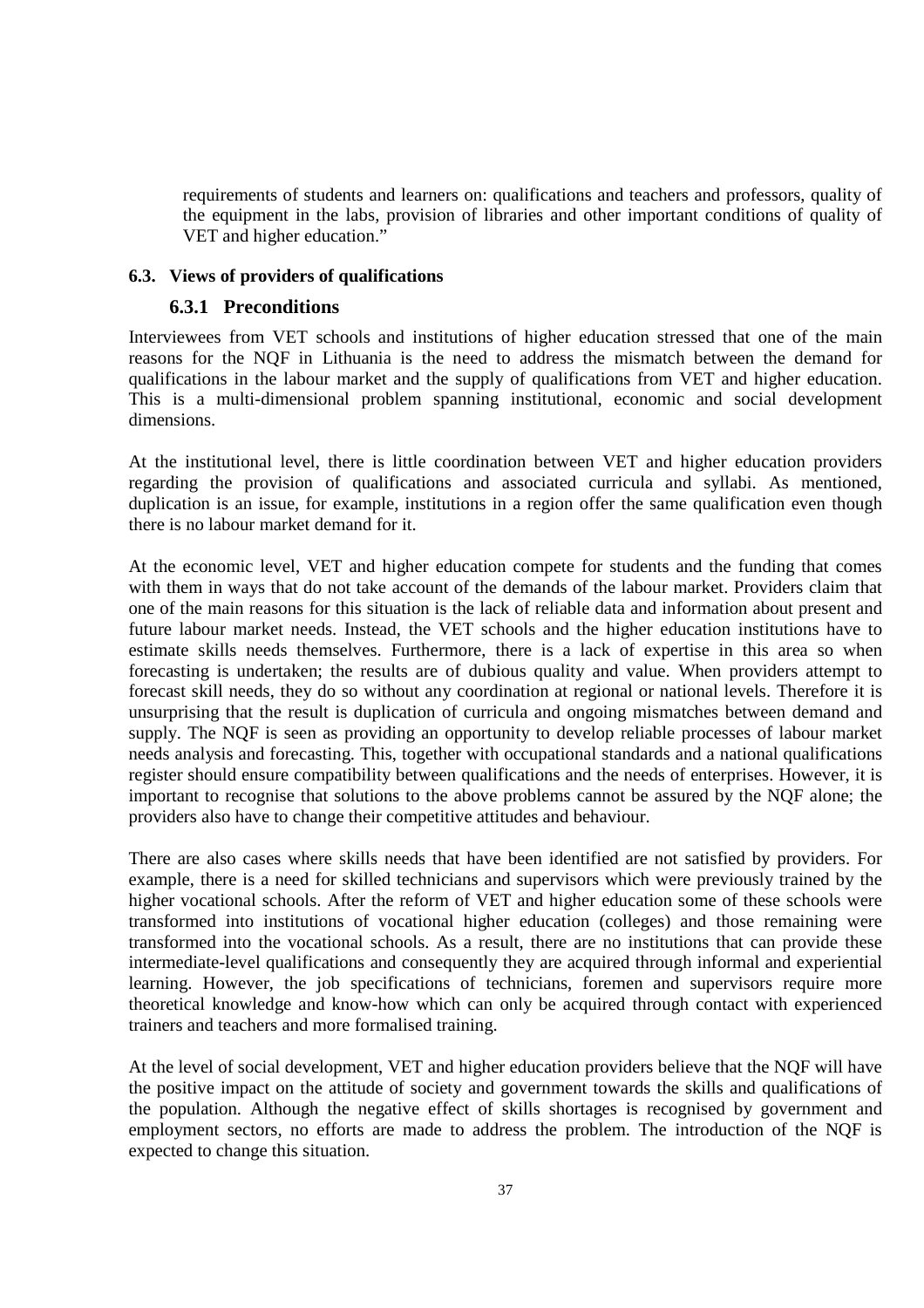# **6.3.2 Features of the NQF descriptors**

According to providers, one of the most important features of the Lithuanian NQF is its overarching nature in that it includes VET and higher education qualifications and degrees. This increases expectations that the NQF will solve the problem of the low status of VET qualifications. There are also expectations that the NQF will help to overcome the current lack of provision at level five, although whether short-cycle study cycles will be introduced remains unclear. Providers of higher education raised the possibility of holders of level 6 qualifications from colleges being able to apply for university master's level study leading to level 7. Another unresolved problem is the status and level of specialised studies such as resident studies in medicine. It remains unclear where such qualifications will be pegged on the NQF.

# **6.3.3 How prepared are VET providers?**

Interviewees displayed different degrees of preparedness. Those in VET emphasised their readiness because curricula are already based on competences (learning outcomes) but also expressed some reservations:

- Lack of clarity regarding how existing standards will relate to the new occupational standards. Will the former be abolished or be retained for referencing purposes? In the latter case, the occupational standards would provide information about the competences which constitute the qualifications and the VET standards would describe the training specifications (training objectives, requirements and assessment specifications) which would lead to the acquisition of competences.
- The extent to which the NQF will change current assessment practices, for example, by the involvement of employers. As mentioned, examinations and the assessment of competences are currently organised by the Chamber of Commerce, Industry and Trade without employer involvement. There will be a need for capacity building amongst employers and trade unions if they are to play a meaningful role in VET assessment.
- The NQF requires the "flexibilisation" qualifications e.g. recognition of informal and nonformal learning as well as formal learning and modularisation of curricula. The current VET system and VET providers do not have expertise in these areas and most of the VET students lack the skills and attitudes required for independent learning.

In summary, the NQF is not expected to introduce radical change to existing practices of curriculum design, provision of training or assessment of knowledge and skills. It is regarded primarily as an instrument of communication which should facilitate the improvement of VET by enhancing and communication and coherence between:

- the VET system and the world of work through the introduction of occupational standards and the supply of information about skills needs in order to enhance compatibility between the supply and demand of qualifications;
- the VET system and higher education through an NQF that includes all qualifications with pathways between them;
- initial and continuing vocational education and training through guidance and information so that learners can construct their own pathways after the completion of initial VET programmes.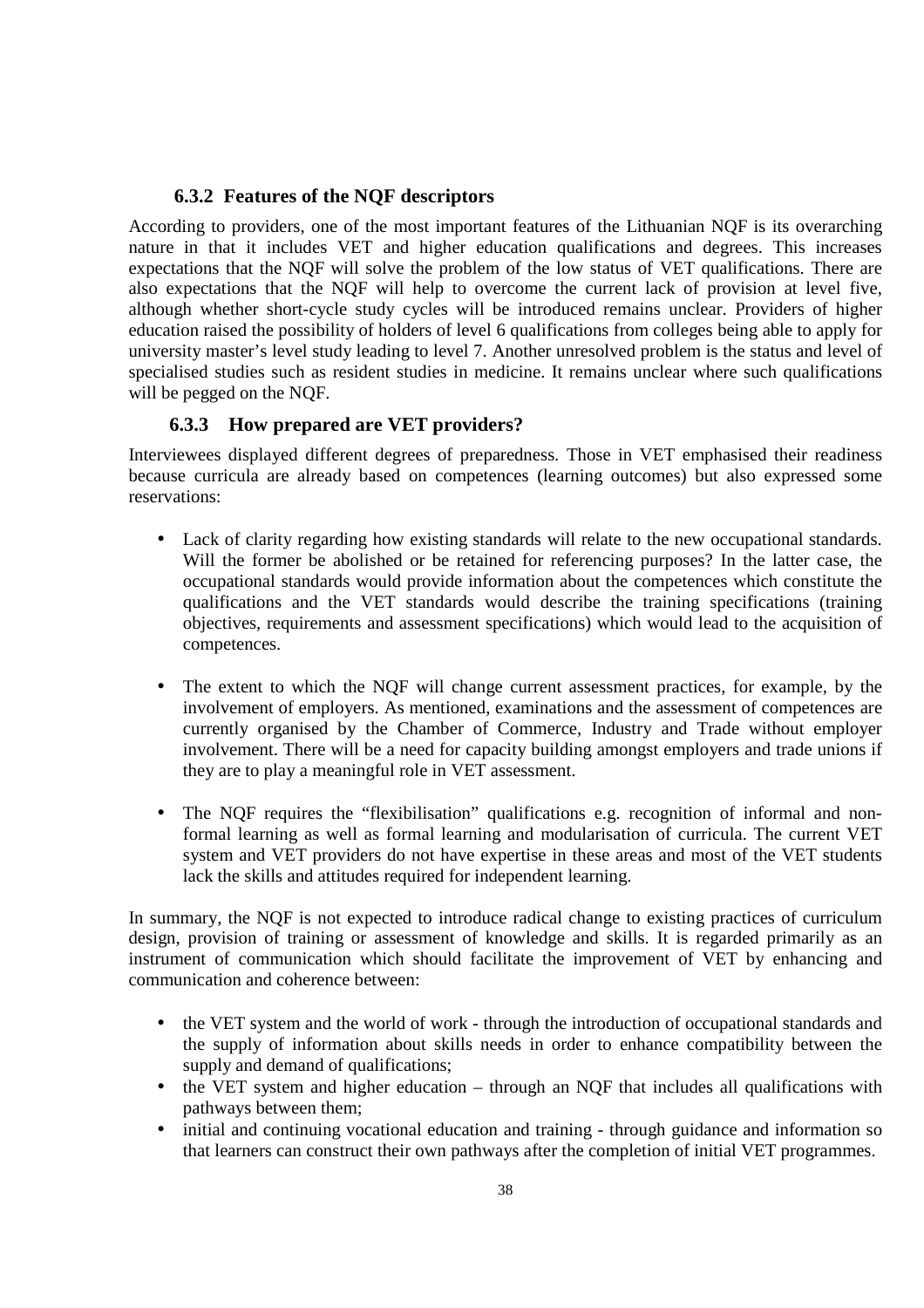• VET providers and employers – through employer involvement in programme design, delivery and assessment (although some interviewees questioned the likelihood of employer engagement given other pressures upon them).

There is a danger, however, of VET providers adopting an indifferent and passive attitude to the NQF, seeing it as one more "novelty" copied from other countries and introduced under pressure from the European Commission, which will bureaucratise the training process and increase the workloads of teachers and trainers without bringing any obvious positive results. Almost 20 years of reforms and changes in VET and higher education, many taking an "adoptive" policy borrowing approach, has engendered "reform fatigue" and scepticism.

# **7. Concluding remarks**

All major discussion documents (e.g. the Concept of the National System of Qualifications of Lithuania and the Outline of the National Qualifications Framework of Lithuania) see the NQF as a holistic process that goes beyond an eight-level system linked to the EQF. Rather, the intention is that it will support improved coherence and effectiveness in the design, delivery, assessment and award of qualifications. According to one of the architects of the NQF, the framework itself is simply a structuring mechanism to ensure better articulation between levels and enhanced learning pathways between different parts of the education and training system. This suggests an incremental and gradual process of implementation which in fact has not been the case to date. Why is this so?

One possible explanation is that there has been a rupture between the design and the implementation of the NQF. The design stage was led by academics and attention was focused on the methodological validity and quality of models and measures, prefiguring an open, discussion-based and incremental process of implementation. In reality, implementation has been overtaken by state bureaucracy and a top-down, formal and legalistic approach. This situation has been exacerbated by external demands: the European Commission requirement that NQFs in member states articulate with the EQF by 2012 has led to hasty and impatient implementation.

Discussion documents also state that the NQF should introduce more order and transparency into a national system of qualifications which has become complex and fragmented as a result of previous reforms. In early discussions, it was claimed that Lithuania did not have a national system of qualifications; based on an understanding of "system" as well-established functions and responsibilities with clear relationships and communication between associated stakeholders and institutions. From this perspective, Lithuania only had the "preconditions" for the establishment of a national system of qualifications *stricto sensu*. This led to the rather strangely titled ESF project: 'Creation of the National System of Qualifications in Lithuania'.

In the light of the above issues, the authors offer the following assessment of the extent to which the NQF will achieve its goals disclose the following potential changes, which are expected to be brought by the introduction of the NQF and the possibilities to achieve these changes.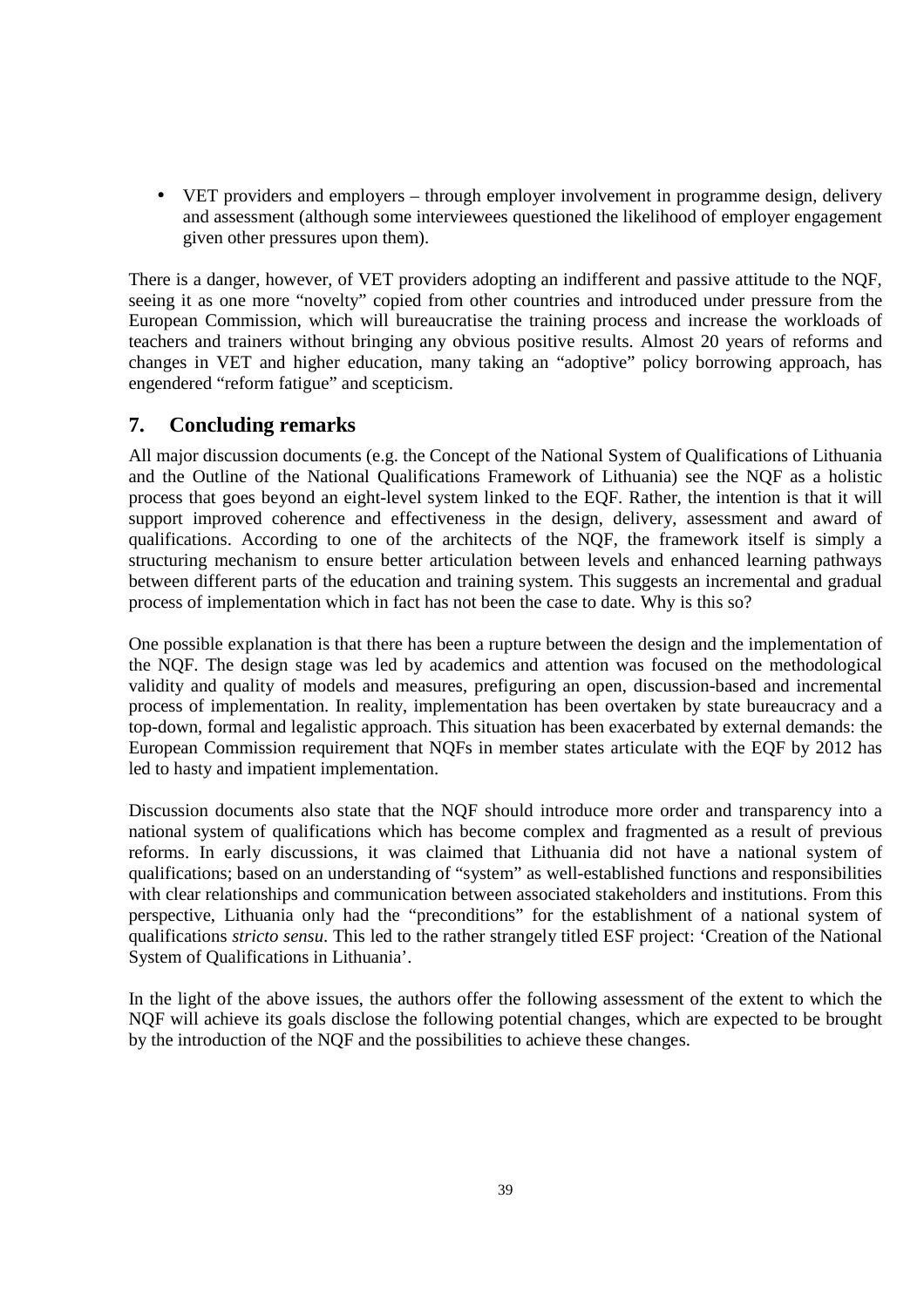#### **Current problems in the system of qualifications**

Lack of transfer and progression pathways between subsystems of education (especially VET and higher education) and between initial and continuing vocational training.

*"We have to avoid the typically Lithuanian solution: the formation of two independent subsystems or subframeworks with no communication and connections between them."* 

*"Higher education at level 6 of the NQF is already subdivided into university and college higher education and the lack of communication between them creates a lot of problems. There are also problems in terms of progression from level 4 to levels 5 and 6."* 

Past reforms have resulted in a lot of different qualifications, which although not provided today, still circulate in the labour market and education system e.g. qualifications from the Soviet period, qualifications from further vocational schools which were reformed into colleges as well as other degrees and qualifications. The challenge is how to compare such qualifications with those that are currently provided.

Qualifications provided by the VET schools, colleges and universities do not correspond to labour market needs.

#### **Expected role of NQF in addressing the problem**

Competences will help to develop pathways between the subsystems.

All qualifications will be placed on a unified framework including the means of progression from the one level to another.

The framework should provide learning and career-related information and guidance for learners and employees.

The framework should inform the integration of initial and continuing vocational training, and create the preconditions for the assessment and recognition of experiential learning.

Occupational standards will comprise all VET and higher education qualifications (these are different from the existing VET standards).

Occupational standards will be designed with the participation of employers and professional

#### **Limitations of the NQF in relation to the problem**

Lack of trust and dialogue between the providers of qualifications, especially between VET schools, colleges and universities.

Long-standing insulation between subsystems and lack of contact between them has created certain cultural attitudes and stereotypical thinking (especially universities' attitudes towards VET schools and colleges), which will not be easy to overcome.

Lack of experience and a systematic approach to the assessment and recognition of competences acquired informally and non-formally.

The framework descriptors are oriented to experts and need further elaboration to make them an understandable and attractive source of information for the wider public.

The NQF has not followed the same approach to qualification design and levelling in VET and higher education.

Higher education in Lithuania is very oriented to a time-based approach. The same is true in some parts of VET.

"*The learning outcomes approach is at a very initial stage and it will not be easy to implement it."* 

There are serious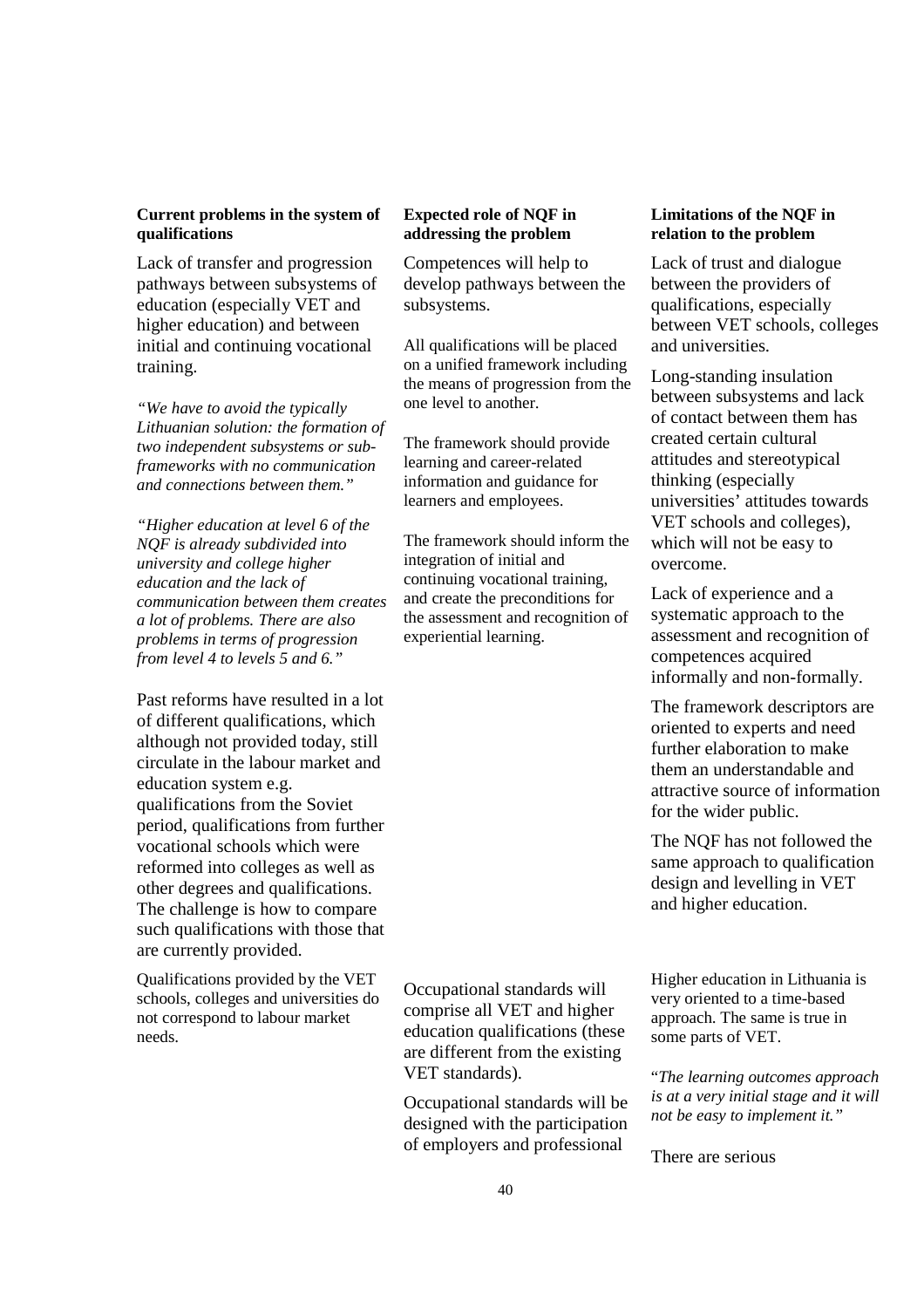#### **Current problems in the system of qualifications**

**Expected role of NQF in addressing the problem**  organisations (different from the design of the existing VET standards which is undertaken by VET schools).

The NQF is expected to become an instrument for human resources management and development in enterprises.

No coordination between providers of qualifications within and across subsystems. Lack of compatibility between curricula.

Changes in the structure of the economy and employment, decrease in industry, rapid development of the tertiary sector and the lack of finance for high quality technical and technological infrastructure for the provision of 'industrial' and 'technical' qualifications in VET schools has favoured a massive reorientation to service sector qualifications. These do not require high levels of investment in infrastructure for practical training and do enjoy high levels of demand in the labour market.

The result has been a significant increase in VET providers offering the same qualifications, big variations in the quality of provision and overlaps between the curricula of VET schools,

Occupational standards and a national register of qualifications are expected to help coordinate and control the provision of qualifications and avoid unnecessary competition amongst providers.

The NQF is expected to introduce clear and consistent criteria for the levelling of qualifications and degrees, thereby avoiding overlapping curricula in VET schools, colleges and universities.

This in turn will discipline providers and prevent them from using ambiguous marketing strategies which cause misunderstandings.

# **Limitations of the NQF in relation to the problem**  methodological obstacles related to the standardisation of higher education study, especially in the arts, humanities and social sciences.

The NQF has not been sufficiently discussed within the wider business community (especially in the sector organisations) and it is still not clear whether business will support it.

There are no mechanisms for establishing labour market skill needs which are necessary to inform and maintain the NQF and the occupational standards.

Defensive and selfish approaches by public institutions concentrating on self-interest rather than public interest.

Occupational standards and the reform of VET curriculum may threaten the autonomy of VET schools and lead to opposition to the NQF.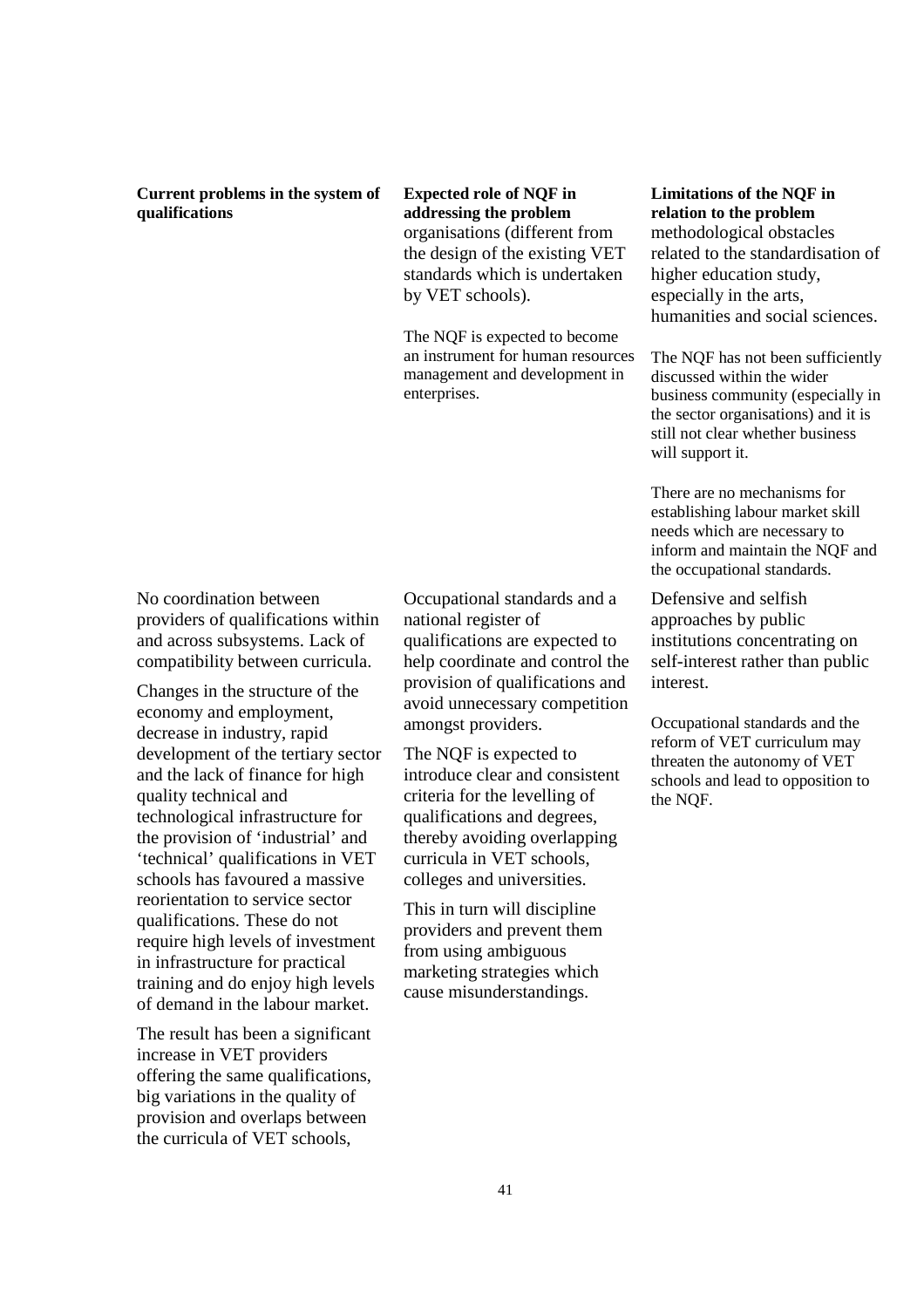**Current problems in the system of qualifications**  colleges and universities.

Low status of VET and imbalanced flows of students between VET schools and higher education institutions i.e. larger flows to higher education.

### **Expected role of NQF in addressing the problem**

The NQF is expected to raise the status of VET through better coordination and transit from VET to higher education.

*"It is difficult to expect improvement in the prestige of VET unless we show young people open progression pathways from VET to higher education."* 

The NQF will encourage longterm cultural and mental changes in the understanding and valuing of vocational knowledge and skills

"*The NQF will facilitate different and more serious approaches to vocational knowledge and skills in Lithuania […] increasing the interest in VET from more advanced and skilled learners in general education.'*

#### **Limitations of the NQF in relation to the problem**

It is difficult to estimate the influence of the NQF on the status of VET, because this is a long-term process.

The NQF will have a limited effect on the status of VET unless there is also:

- investment in infrastructure; reforms in higher education which make it less financially accessible thereby forcing more school leavers to think about entering VET schools;

- changes in the labour market e.g. fewer jobs that require a degree

2. The influence of the introduction of the NQF to the prestige of VET very much depends on the success of the dissemination of the information about the NQF, its benefits and usage instructions to the society. Until now, there is no such dissemination strategy or measures foreseen.

Transit between VET and higher education does not depend solely on placing all qualifications on the same framework, but also on very real improvement in the quality of both VET and higher education and on an improvement in the general accessibility and responsiveness of education to society and its needs.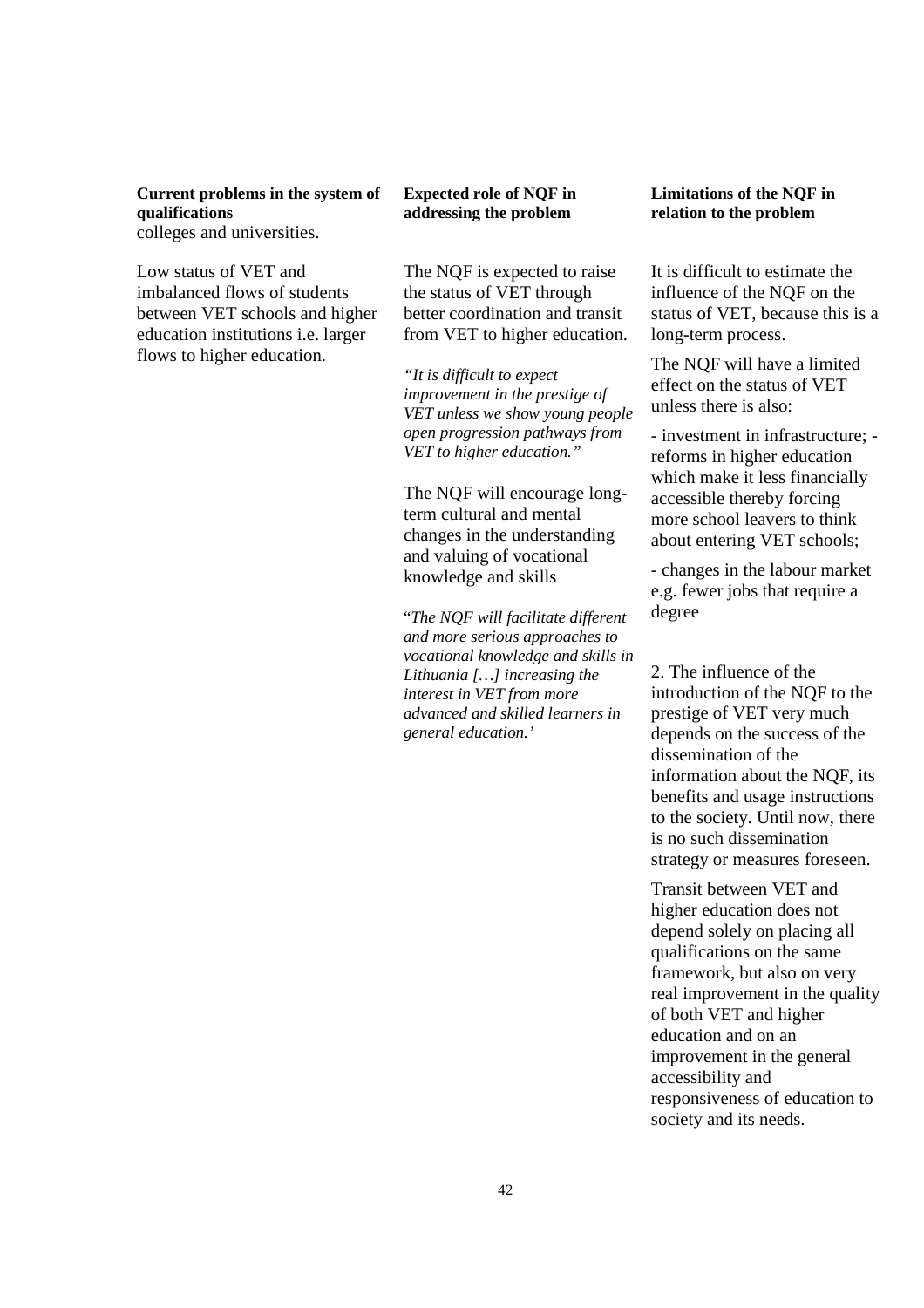# **References**

- Andriušaitienė D., Gurskienė O., Jovaiša T., Laužackas R., Pukelis K., Spūdytė I., Tūtlys V. Lietuvos kvalifikacijų sistemos metodologija: monografija./ Methodology of the National System of Qualifications of Lithuania.Vilnius: Lietuvos darbo rinkos mokymo tarnyba prie Socialinės apsaugos ir darbo ministerijos, 2008. (ISBN 978-9955-647-47-8) 239 p. Access via Internet: http://www.lnks.lt
- European Commission (2008) The European Qualifications Framework for Lifelong Learning (EQF), Luxembourg: Office for Official Publications of the European Communities
- Khayat, J., Kadlec, M., Stalker, M., Dif, M., Kelly, C. Tūtlys, V. (2008) Usage possibilities of EQF in comparing sectoral qualifications within the construction and hospitality sectors in Lithuania, Austria, the Czech Republic, France and Ireland. Vocational Education Research and Reality. Nr. 16. Vytauto Didžiojo Universitetas, Kaunas. (ISSN 1392-6241) p. 148-165
- Lafoucriere C., Magnusson L. (ed.) (2005) The enlargement of social Europe: the role of social partners in the European Employment Strategy, part II. European Trade Union Institute for Research, Education and Health and Safety, Brussels
- Laužackas, R. (2005) Profesinio rengimo metodologija. Vytauto Didžiojo Universitetas. Kaunas
- Laužackas R., Tūtlys V. (2006). Kvalifikacijų sąrangos turinio parametrizavimas (Setting the parameters of the contents of qualifications framework). Profesinis rengimas: tyrimai ir realijos. Nr. 12. Vytauto Didžiojo Universitetas, Kaunas (ISSN 1392-6241). p. 10-21
- Laužackas R., Tūtlys V. (2006). Nacionalinės kvalifikacijų sistemos modeliai (Models of the National Sdystems of Qualifications). Profesinis rengimas: tyrimai ir realijos. Nr. 12. Vytauto Didžiojo Universitetas, Kaunas (ISSN 1392-6241). p. 76-89
- Laužackas R., Tūtlys V. (2008). Modelling the national qualifications framework of Lithuania into the European qualifications framework / European Journal of Vocational Training. No. 42/43 (2007/3-2008/2). Cedefop, Thessaloniki, ISSN-1977-0219. p. 167-183
- Laužackas, R., Tūtlys, V., Spūdytė, I. (2009). Evolution of competence concept in Lithuania: from the VET reform to the development of National Qualifications System/ Journal of European Industrial Training (forthcoming)
- Labour Market Training Authority (2006) Analysis of the Current State of Qualifications in Lithuania. Vilnius
- Lietuvos darbo rinkos mokymo tarnyba (2006). Lietuvos nacionalinės kvalifikacijų sistemos koncepcija. Vilnius. Access in the internet: http://www.lnks.lt
- Lietuvos Respublikos Seimas (2008). Nutarimas dėl Lietuvos Respublikos vyriausybės programos. 2008 m. gruodžio 9 d. Nr. XI-52, Vilnius
- Lietuvos Respublikos Profesinio mokymo įstatymo pakeitimo įstatymas. Valstybės žinios, (2007), 2007-04-19, No. 43-1627